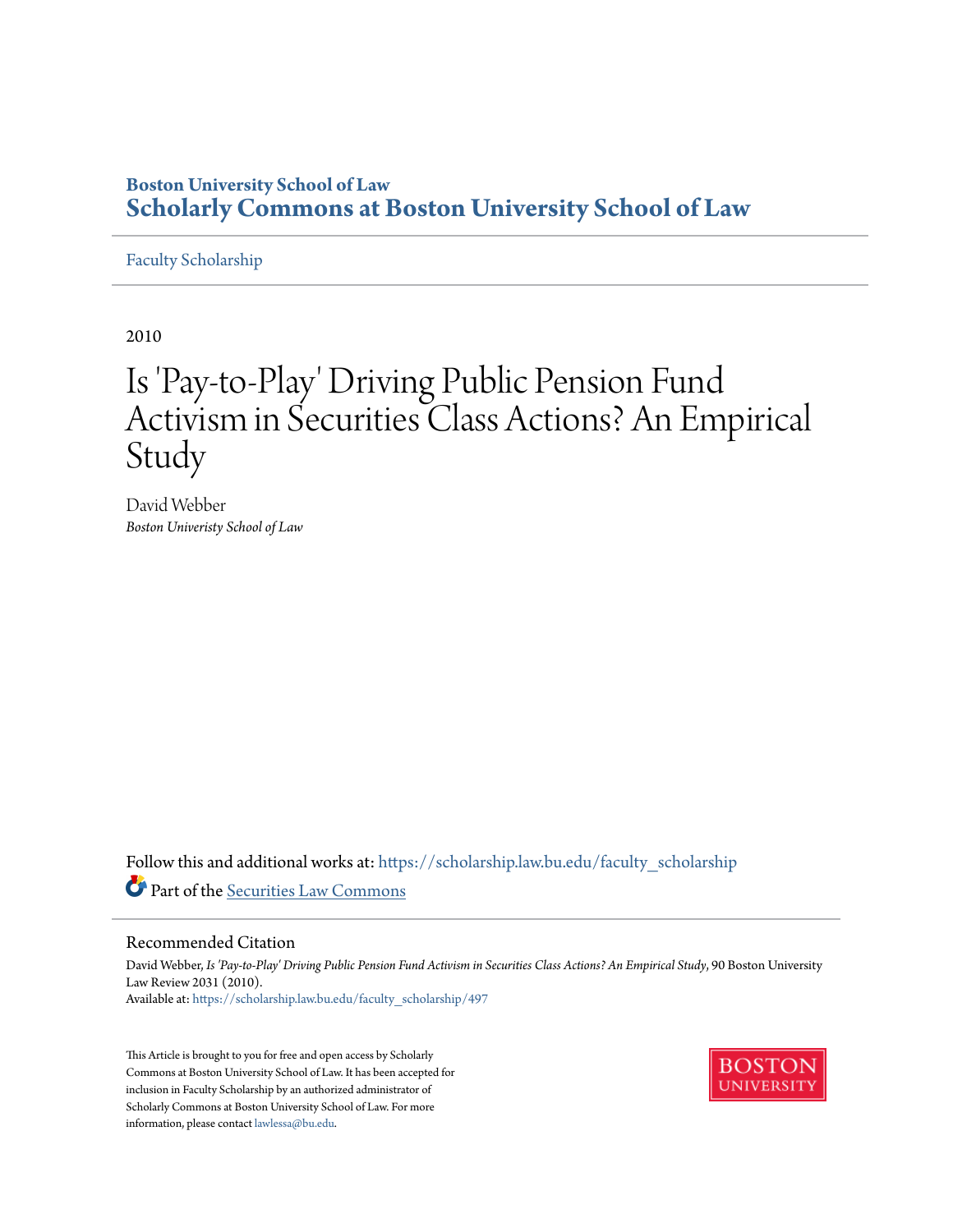# **NEW YORK UNIVERSITY SCHOOL OF LAW**

# NYU Center for Law, Economics and Organization



Is "Pay-to-Play" Driving Public Pension Fund Activism in Securities Class Actions?

# An Empirical Study

*David H. Webber* 

March 2010

**LAW & ECONOMICS RESEARCH PAPER SERIES WORKING PAPER NO. 09-28**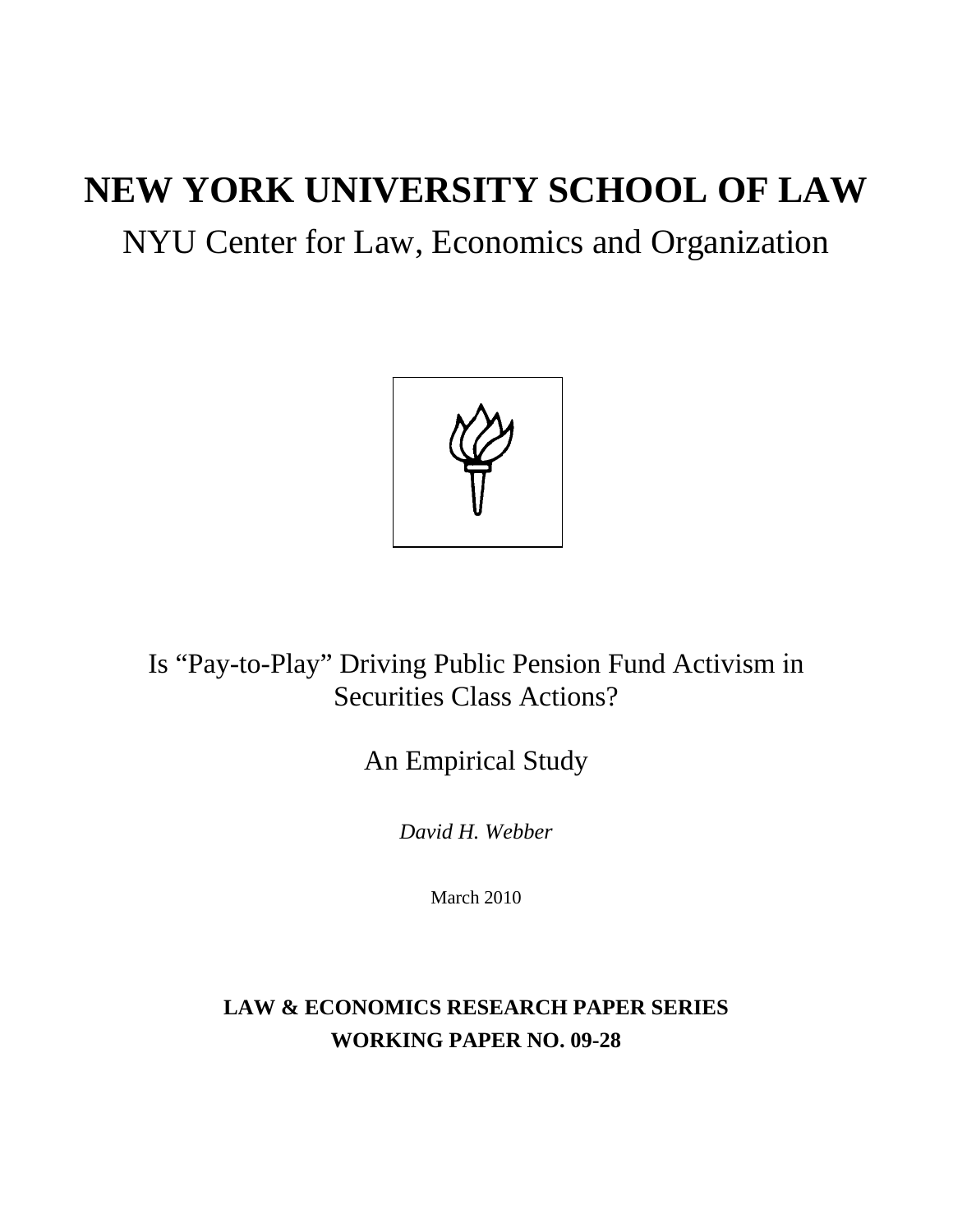## **IS "PAY-TO-PLAY" DRIVING PUBLIC PENSION FUND ACTIVISM IN SECURITIES CLASS ACTIONS?**

### **AN EMPIRICAL STUDY**

### **DAVID H. WEBBER\***

|     | INTRODUCTION.                                                   | 2032 |  |  |  |  |  |  |  |  |  |
|-----|-----------------------------------------------------------------|------|--|--|--|--|--|--|--|--|--|
|     | THE LEAD PLAINTIFF PROVISION OF THE PSLRA AND THE               |      |  |  |  |  |  |  |  |  |  |
|     | EMERGENCE OF PUBLIC PENSION FUNDS AS FREQUENT LEAD              |      |  |  |  |  |  |  |  |  |  |
|     |                                                                 |      |  |  |  |  |  |  |  |  |  |
|     | A.                                                              |      |  |  |  |  |  |  |  |  |  |
|     | The Emergence of Public Pension Funds as Players in<br>В.       |      |  |  |  |  |  |  |  |  |  |
|     |                                                                 | 2039 |  |  |  |  |  |  |  |  |  |
|     | The "Pay-to-Play" Theory of Public Pension Funds<br>C.          |      |  |  |  |  |  |  |  |  |  |
|     |                                                                 | 2043 |  |  |  |  |  |  |  |  |  |
| П.  |                                                                 | 2046 |  |  |  |  |  |  |  |  |  |
| HI. |                                                                 | 2049 |  |  |  |  |  |  |  |  |  |
|     | Who Controls the Largest Public Pension Funds? 2049<br>Α.       |      |  |  |  |  |  |  |  |  |  |
|     | Lead Plaintiff Appointments of the Largest Public Pension<br>В. |      |  |  |  |  |  |  |  |  |  |
|     |                                                                 | 2051 |  |  |  |  |  |  |  |  |  |
|     |                                                                 |      |  |  |  |  |  |  |  |  |  |
|     | Lead Plaintiff Appointments of the Litigating Funds  2058<br>D. |      |  |  |  |  |  |  |  |  |  |
|     | E.                                                              |      |  |  |  |  |  |  |  |  |  |
|     | Financial Experts on Pension Fund Boards 2064<br>F.             |      |  |  |  |  |  |  |  |  |  |
|     | Social Investment Criteria and Litigation Activism 2065<br>G.   |      |  |  |  |  |  |  |  |  |  |
| IV. | WHY DO BENEFICIARY BOARD MEMBERS SEEK LEAD PLAINTIFF            |      |  |  |  |  |  |  |  |  |  |
|     | APPOINTMENTS?.                                                  | 2069 |  |  |  |  |  |  |  |  |  |
|     | Hypothesis Testing for Beneficiary Board Member Pursuit<br>A.   |      |  |  |  |  |  |  |  |  |  |
|     |                                                                 |      |  |  |  |  |  |  |  |  |  |
|     |                                                                 |      |  |  |  |  |  |  |  |  |  |
|     |                                                                 |      |  |  |  |  |  |  |  |  |  |

<sup>\*</sup> Associate Professor of Law, Boston University Law School. I would like to thank Marcel Kahan for his thoughtful comments on this Article and for his mentorship. I would also like to thank Ashwini Agrawal, William Allen, Jennifer Arlen, Miriam Baer, Alan Gotthelf, Joseph Grundfest, Yair Listokin, Florencia Marotta-Wurgler, Seth Poloner, Mark Ramseyer, Roberta Romano, Gary Simon, Irit Tau-Webber, Randall Thomas, Monika Trapp, Natalya Vinokourova, David Walker, Tracy Yue Wang, Mayris Webber, Elliot Weiss, and participants in the  $20<sup>th</sup>$  Annual American Law & Economics Association Conference and the Corporate Law Policy Analysis Seminar at NYU Law School for their helpful comments. I am grateful to the NYU Pollack Center for Law & Business for financial support during the composition of this article. Thanks also to Daniel Evans and Isaac MacDonald for excellent research assistance.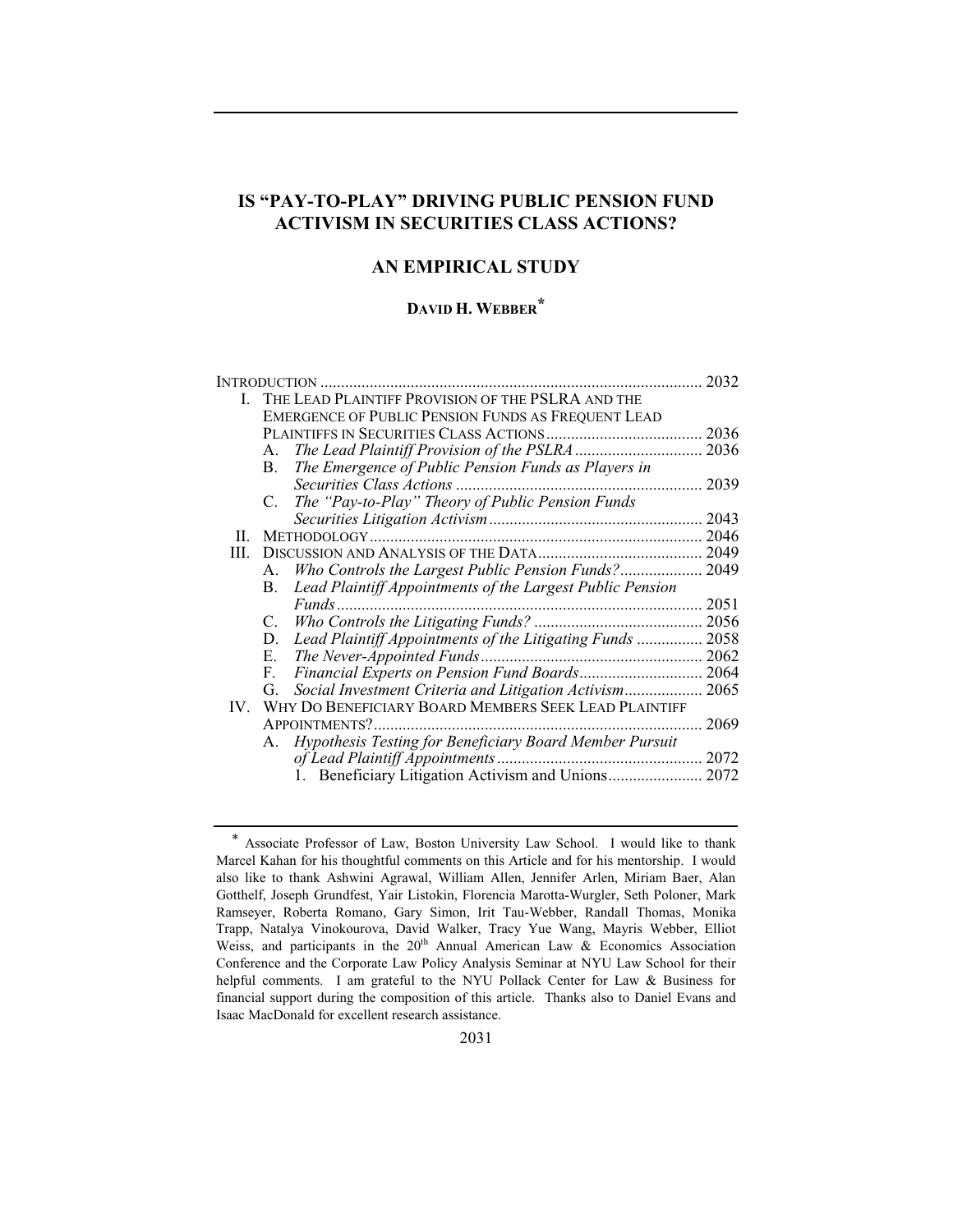2032 *BOSTON UNIVERSITY LAW REVIEW* [Vol. 90: 2031

| 2. Beneficiary Pursuit of Lead Plaintiff Appointments      |  |
|------------------------------------------------------------|--|
|                                                            |  |
| V. THE INFLUENCE OF POLITICIANS ON PENSION FUND LITIGATION |  |
|                                                            |  |
|                                                            |  |

*The recent emergence of public pension funds as frequent lead plaintiffs in securities class actions has prompted speculation that the funds' litigation activism is driven by "pay-to-play." Pay-to-play alleges that politicians drive the high rate of public pension fund lead plaintiff appointments; the politicians purportedly direct the funds to pursue securities class actions in return for campaign contributions made to them by plaintiffs' lawyers. This Article provides a comprehensive analysis of the securities litigation activity of 111 such funds from the years 2003 through 2006. Three of the Article's findings cast doubt on the pay-to-play theory, including that: (1) politicians and political control negatively correlate with lead plaintiff appointments; (2) beneficiary board members – and outright beneficiary control of the board – positively correlate with such appointments; and (3) the degree of a pension fund's underfunding positively correlates with lead plaintiff appointments, particularly when the fund is controlled by beneficiaries. This evidence suggests that beneficiary board members (not politicians) drive these cases for*  reasons having to do with the financial soundness of the fund. The Article *analyzes the substantial role played by these members in securities class actions in light of prior research comparing such board members to corporate managers with an equity stake in a corporation. The Article also finds no support for the theory that unions drive beneficiary board members to obtain lead plaintiff appointments, and offers evidence that resistance by politicians to lead plaintiff appointments correlates with the degree of business influence in the politicians' home states.*

#### **INTRODUCTION**

Over the past year, the prospect of pay-to-play in securities class actions has generated worrying headlines and scolding editorials. The *Wall Street Journal* alone has run a front-page article and two lead op-eds on the subject since November 2009.<sup>1</sup> This alarmist press has complemented a furious lobbying effort in Washington; the U.S. Chamber of Commerce has pressed for securities litigation reform, and against the recently established consumer

<sup>1</sup> *See, e.g.*, *Pay-to-Play Torts*, WALL ST. J., Oct. 31, 2009, at A18 (calling for investigation of purported pay-to-play between plaintiffs' law firms and public pension funds); Mark Maremont et al., *Trial Lawyers Contribute, Shareholder Suits Follow*, WALL ST. J., Feb. 3, 2010, at A1 (describing campaign contributions made by plaintiffs' law firms, including contributions to politicians on public pension fund boards who pursued securities class actions with contributing law firms); *Progress on Pay to Play*, WALL ST. J., Feb, 12, 2010, at A22 (praising reforms designed to reduce purported pay-to-play).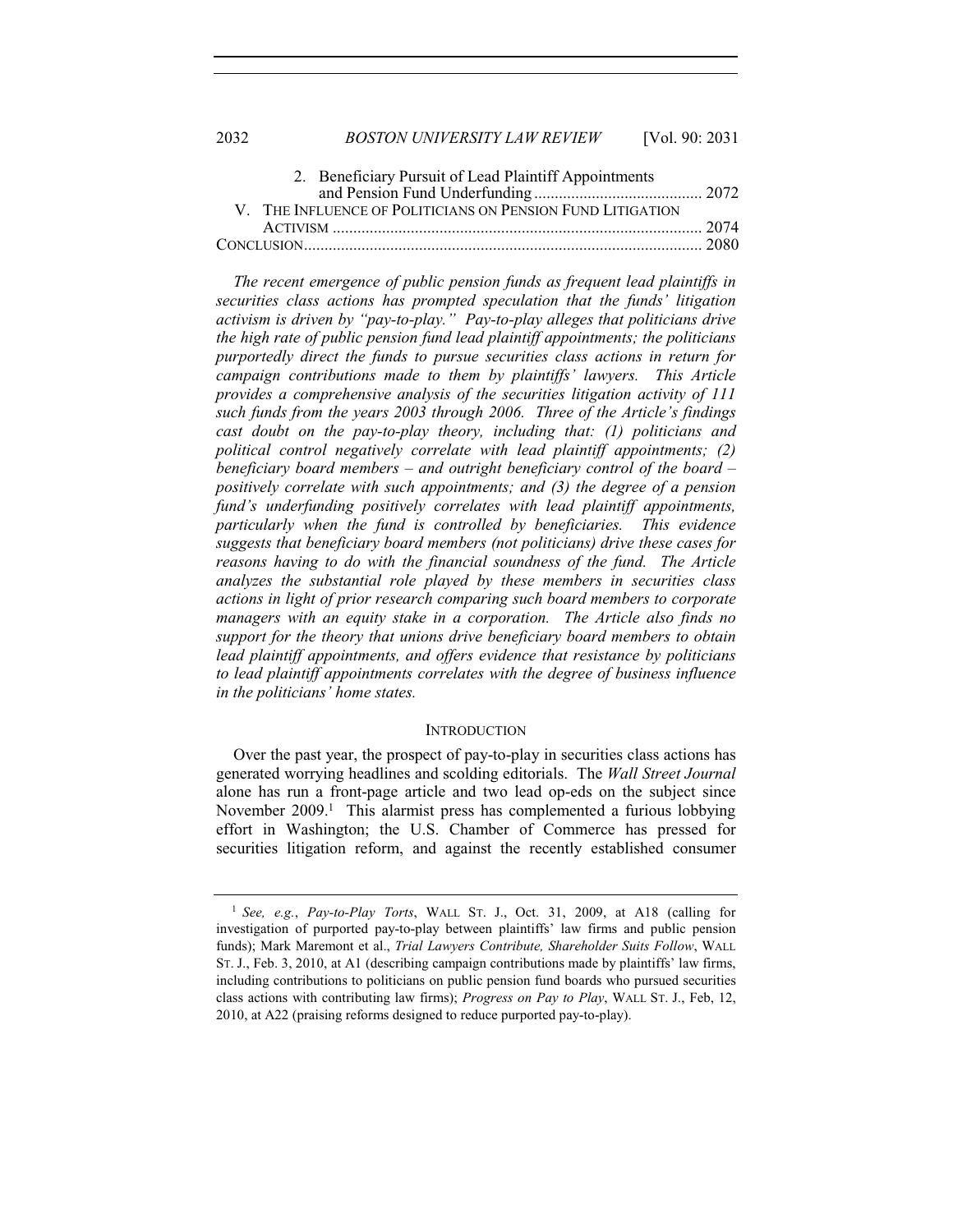finance protection agency<sup>2</sup> – citing pay-to-play concerns. The substantial role public pension funds play as lead plaintiffs in these cases lies at the core of this frenzy. In recent years, such funds, or their sister union funds, have obtained as much as forty percent of lead-plaintiff appointments in securities class actions.3 The pay-to-play theory suggests that politicians who serve on these public pension fund boards, or appoint members to these boards, collect campaign contributions from plaintiffs' lawyers.4 In turn, the politicians cause the funds to obtain lead-plaintiff appointments and to appoint the contributing lawyers to lucrative lead-counsel positions.<sup>5</sup> This accusation – promoted by defense lobbies such as the U.S. Chamber of Commerce and others, but not by shareholder advocacy groups – has cast a pall of corruption over what was previously viewed as the welcome participation of public pension funds in these cases. Prior research has demonstrated that public pension funds have performed admirably in the leadership role: they have increased recoveries for the class, procured corporate governance reforms, improved board independence, and reduced attorneys' fees.6 This Article empirically tests the pay-to-play claims made about the funds. It concludes that such claims have been overstated; in fact, public pension fund participation in securities class actions is driven by beneficiary board members (board members who are themselves fund beneficiaries and who peer beneficiaries elect to the board) – not politicians. These beneficiary board members are motivated to bring suit,

<sup>2</sup> UNITED STATES CHAMBER INSTITUTE FOR LEGAL REFORM, SECURITIES CLASS ACTION LITIGATION REFORM 11-12 (2007), *available at* http://www.instituteforlegalreform.com /issues/docload.cfm?docId=1071 (calling for reform of pay-to-play in securities class actions); Press Release, Institute for Legal Reform, *U.S. Chamber Institute for Legal Reform*  Calls for Transparency in State AG Enforcement Provisions Contained in Consumer *Financial Protection Agency Proposal* (Sept. 22, 2009) (statement of Lisa A. Rickard, President of the U.S. Chamber Institute for Legal Reform), *available at* http://www.litigationfairness.org/component/ilr\_media/30/pressrelease/2009/472.html

<sup>(</sup>citing pay-to-play as a reason to oppose passage of the Consumer Financial Protection Act). 3 GRACE LAMONT & PATRICIA ETZOLD, PRICEWATERHOUSECOOPERS LLP, 2007 SECURITIES LITIGATION STUDY 33 (2008)*, available at* http://10b5.pwc.com/PDF/2007 %20SECURITY%20LIT%20STUDY%20W-LT.PDF.

<sup>4</sup> *In re* Cendant Corp. Litig., 182 F.R.D. 144, 147-49 (D.N.J. 1998), *rev'd on other grounds*, 264 F.3d 201 (3d Cir. 2001) (stating competing class counsel's argument that at least one of the institutional lead plaintiffs selected by the court had received campaign contributions from its chosen lead counsel, "creat[ing] an appearance of impropriety because the contributions may have played a role in the selection of the [institution's] lead counsel – a practice known as 'pay-to-play'").

<sup>&</sup>lt;sup>5</sup> *Id.* The pay-to-play theory has also been applied to other aspects of securities class actions, such as the lead plaintiff's selection of lead counsel, or the payment of attorneys' fees. This Article focuses exclusively on the form of pay-to-play which suggests that campaign contributions are what drive public pension funds to obtain lead plaintiff appointments in the first place, which has been widely alleged and is the most prominent of the various pay-to-play theories. 6 See *infra* Part I.B.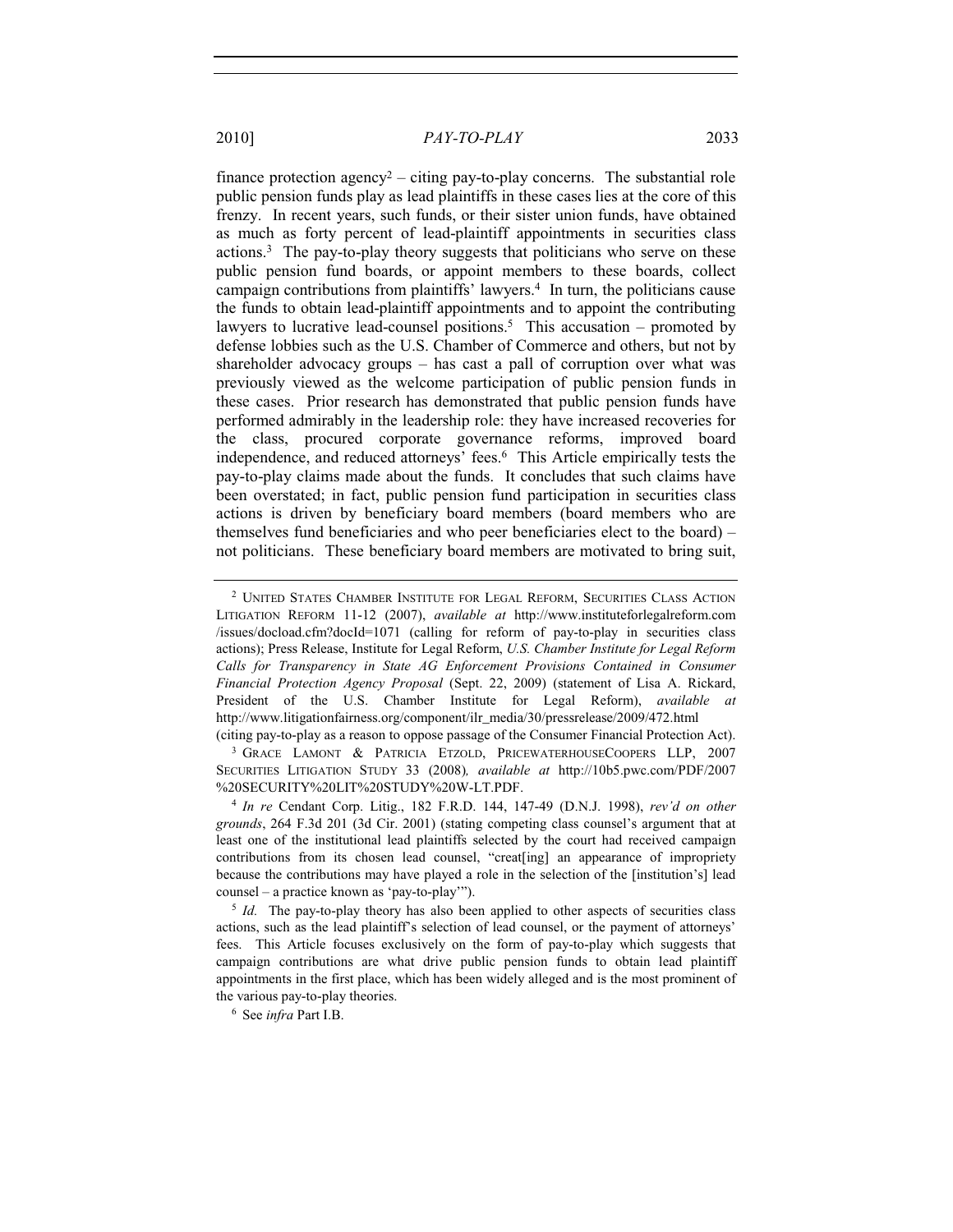at least in part, by concerns about the fraud's impact on their own financially vulnerable retirement savings, and those of their peer beneficiaries. "Pay-toplay," to the extent it occurs, plays at most a minor role in motivating public pension fund lead plaintiff appointments.

Public pension funds are usually defined-benefit funds that invest the retirement savings of public employees, such as teachers, police and fire department employees, sanitation workers, clerical workers, and judges. Participation by these funds as lead plaintiffs in securities class actions marks at least a partial fulfillment of one of the primary purposes of the Private Securities Litigation Reform Act of 1995 (the "PSLRA" or the "Act"), which was to empower institutional investors to obtain lead-plaintiff appointments in securities class actions.<sup>7</sup> Congress believed that institutional investors, sophisticated investors with significant losses at stake, would carefully select and monitor plaintiffs' lawyers to the benefit of the class of aggrieved shareholders, in contrast to individual lead plaintiffs with meager shareholdings and little leverage over their counsel. $8$  To accomplish this, Congress created rules favoring the selection of institutional investors as lead plaintiffs and enabled these lead plaintiffs to select counsel for the class.<sup>9</sup>

This is the first Article addressing the pay-to-play question that employs a methodology to account for all types of public pension funds that participate in securities class actions, including both state and local public pension funds and pension funds controlled by politicians versus those controlled by beneficiaries.10 It also uses the largest sample of public pension funds among

<sup>7</sup> S. REP. NO. 104-98, at 10-11 (1995), *reprinted in* 1995 U.S.C.C.A.N. 679, 689-92 ("The Committee believes that the lead plaintiff – not lawyers – should drive the litigation. . . . The Committee intends to increase the likelihood that institutional investors will serve as lead plaintiffs by requiring the court to presume that the member of the purported class with the largest financial stake in the relief sought is the 'most adequate plaintiff.' . . . [T]he Committee permits the lead plaintiff to choose the class counsel. This provision is intended to permit the plaintiff to choose counsel rather than have counsel choose the plaintiff.").

<sup>8</sup> In adopting the PSLRA, Congress noted that "[i]nstitutions with large stakes in class actions have much the same interests as the plaintiff class generally; thus, courts could be more confident settlements negotiated under the supervision of institutional plaintiffs were 'fair and reasonable' than is the case with settlements negotiated by unsupervised plaintiffs' attorneys." S. REP. NO. 104-98, at 9 n.34 (1995), *reprinted in* 1995 U.S.C.C.A.N. 679, 690 (quoting Elliot J. Weiss & John S. Beckerman, *Let the Money Do the Monitoring: How Institutional Investors Can Reduce Agency Costs in Securities Class Actions*, 104 YALE L.J. 2053, 2060-61 (1995)).<br><sup>9</sup> 15 U.S.C. § 78u-4(a)(3)(B)(iii)(I)(bb) ("[In general,] the court shall adopt a

presumption that the most adequate plaintiff in any private action arising under this chapter is the person or group of persons that . . . in the determination of the court, has the largest financial interest in the relief sought by the class."). 10 *Cf.* Stephen J. Choi et al., *The Price of Pay to Play in Securities Class Actions* (Univ.

of Mich. Law & Econ. Empirical. Legal Studies Ctr. Paper No. 09-025, 2010), *available at* http://ssrn.com/abstract=1527047. Focusing on attorneys' fees, this paper argues that above-median asset size state public pension funds lower attorneys' fees regardless of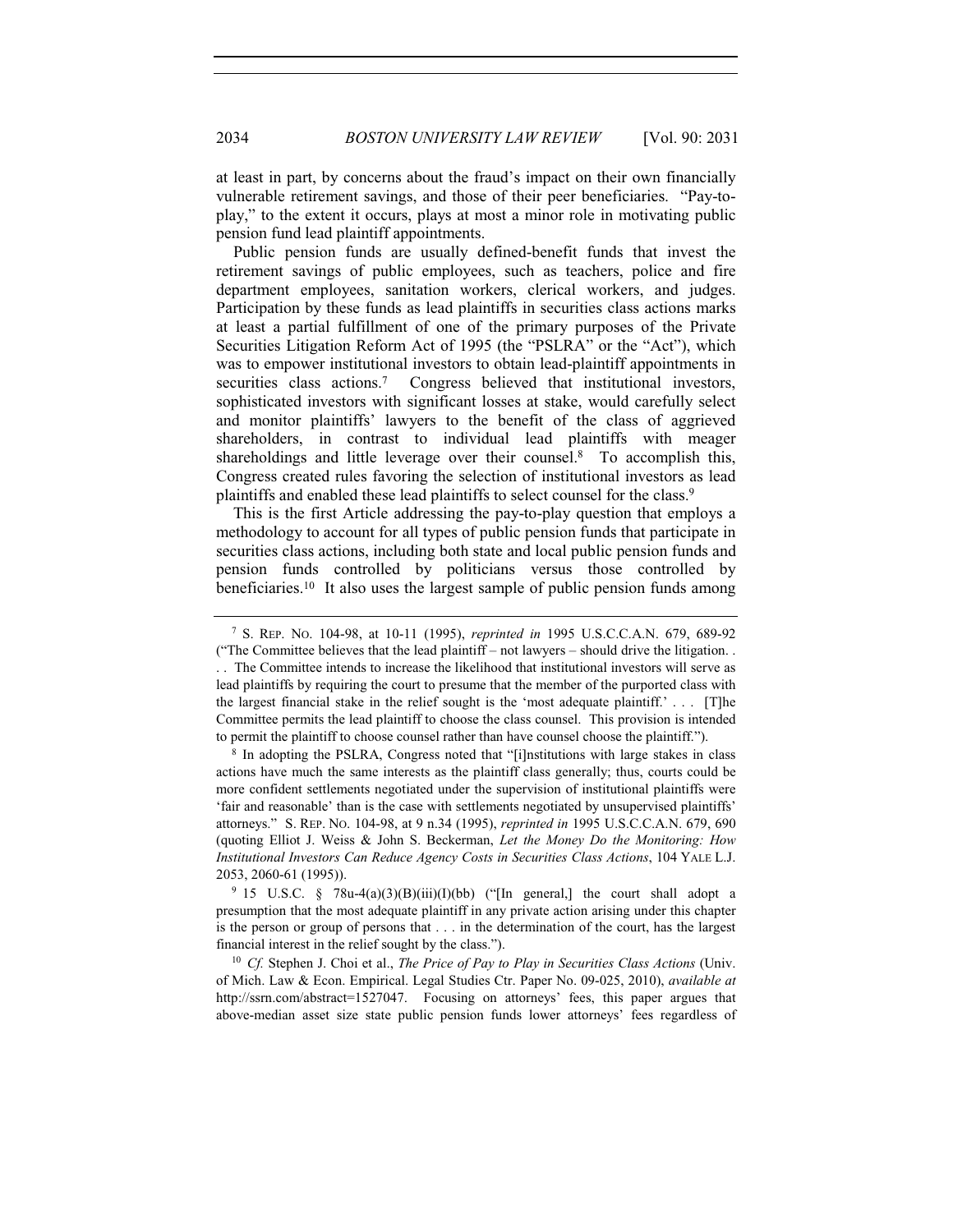Articles that have examined this issue, and is also the first to examine pension funds that do not participate in these cases. The methodology employed here addresses the fact that campaign contribution data is effectively unavailable for almost all local public pension funds (and some state funds); local funds compose nearly two-thirds of all public pension fund lead plaintiffs and thus any methodology that excludes the local funds fails to account for the majority of public pension fund activity in securities class actions. What is universally available is the board structure of public pension funds. In particular, this Article focuses on the role of politicians and fund beneficiaries as board members, finding that the percentage of board seats controlled by politicians – and outright control of the board by a politician or politicians – correlates negatively with lead plaintiff appointments, whereas the percentage of board seats controlled by beneficiaries – or outright beneficiary control of the board – correlates positively with such appointments. This Article also finds that the degree of the funds' underfunding correlates positively with lead plaintiff appointments, particularly when the funds are controlled by beneficiaries.

These results suggest that pay-to-play is a less significant driver of public pension fund participation than is widely believed, and is less important than forces related to beneficiary influence over public pension funds. If pay-toplay were driving lead plaintiff appointments, one would expect politicians and political control to correlate positively with lead plaintiff appointments; plaintiffs' lawyers would not pay politicians who could not deliver the "play." Instead, as is discussed at length below, a fund's litigation activism is linked to the degree of its underfunding and is driven by beneficiaries, who have been identified by previous researchers as superior managers of public pension funds.<sup>11</sup> Beneficiary board members of underfunded public pension funds may

whether the funds received campaign contributions, although the paper concludes that this advantage disappears when the funds have received a "high contribution." *Id.* at 35-36. The small number of funds falling into this latter category is consistent with the claims in this paper that, at most, pay-to-play is a marginal phenomenon in securities class actions. The Choi et al. paper makes no assessment of pay-to-play among local funds. *See also* Drew T. Johnson-Skinner, Note, *Paying-to-Play in Securities Class Actions: A Look at Lawyers' Campaign Contributions*, 84 N.Y.U. L. REV. 1725, 1728 (2009) (finding that some law firms contribute to the investment funds that select them as class counsel).

<sup>11</sup> Roberta Romano, *Public Pension Fund Activism in Corporate Governance Reconsidered*, 93 COLUM. L. REV. 795, 826-27 (1993) (reporting that beneficiary board members who are elected by beneficiaries correlate with superior financial performance, but that beneficiary board members who are appointed by elected officials – like the officials themselves and their other appointees – correlate negatively with financial performance, although the correlation is not statistically significant); David Hess, *Protecting and Politicizing Public Pension Fund Assets: Empirical Evidence on the Effects of Governance Structures and Practices*, 39 U.C. DAVIS L. REV. 187, 216-17 (2005) ("[Member-elected trustees] are motivated, accountable to plan beneficiaries, and independent of political influence. . . . Member-elected trustees' dedication to their duties also appears to be beneficial to plan financial performance.").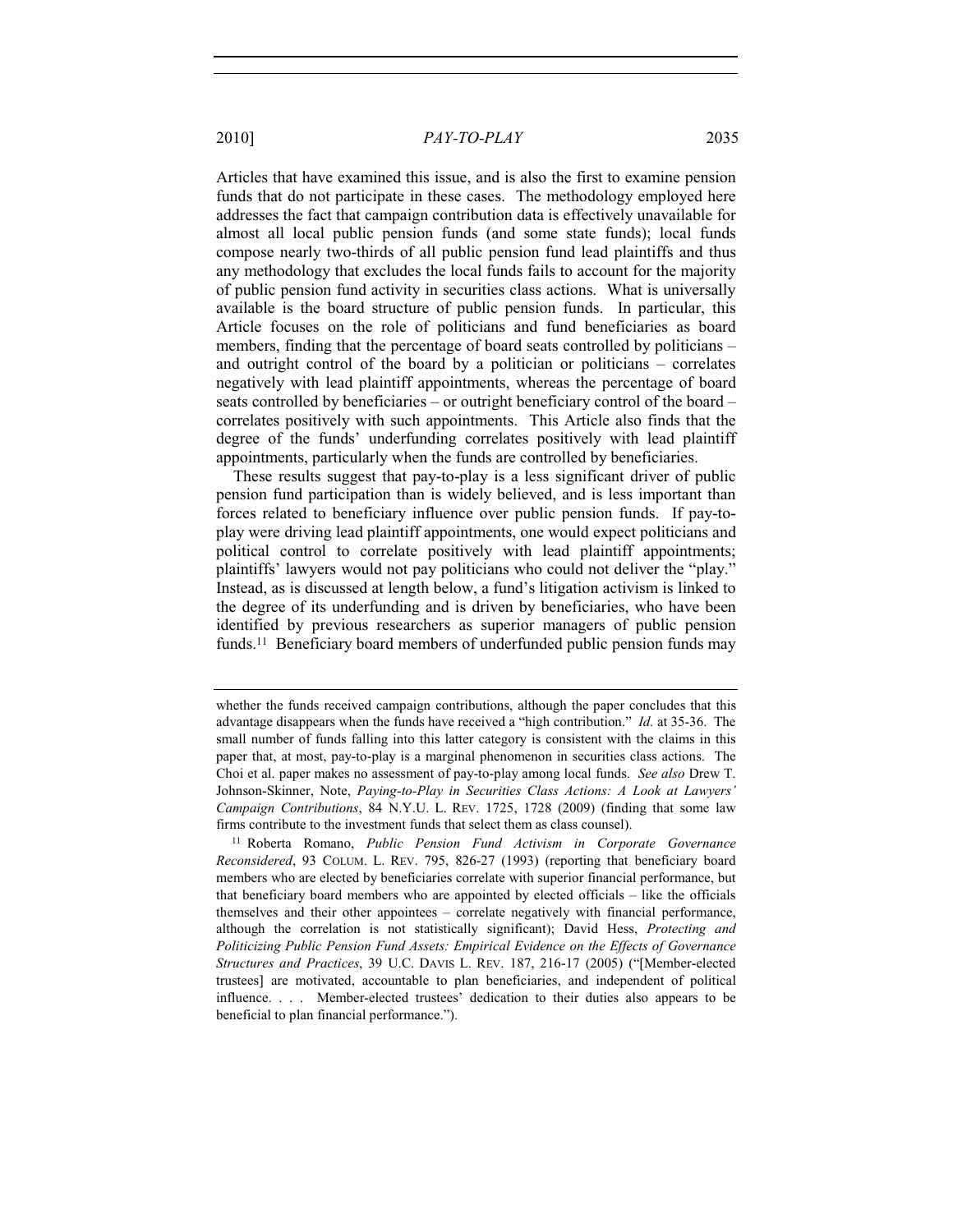be particularly interested in bringing securities fraud class actions not only because they (and their families and co-workers) personally suffer losses in securities frauds – losses that may be more acutely painful for funds that are already under-resourced – but because these beneficiary board members are directly accountable to their funds' beneficiaries and can be voted off the board. They therefore have a greater incentive both to take action to remedy losses, and to be viewed as zealously guarding and advancing their fund's bottom line.

This Article also suggests an obvious, if previously overlooked, point: that politicians are as susceptible to campaign contributions and political pressure from business interests as they are from plaintiffs' lawyers, and that such activity, instead of increasing public pension fund litigiousness, may be decreasing it. I define politicians' responsiveness to business interests, whether because of campaign contributions from such interests or responsiveness to pro-business constituents generally, as "pay-not-to-play." Finally, this Article examines the impact of other structural features on the funds' litigiousness, including whether the presence of financial experts on the board or social investment criteria impact lead plaintiff appointments.

The Article proceeds as follows: Part I discusses the lead plaintiff and leadcounsel provisions of the PSLRA, which established the presumption favoring large institutional investors as lead plaintiffs in securities class actions. Part I also discusses the subsequent emergence of public pension funds as significant players in such class actions, and some of the theories that have described this emergence, including "pay-to-play." Part II sets forth the methodology employed in gathering and analyzing the data on public pension fund lead plaintiff appointments from January 1, 2003 to December 31, 2006 for two samples of funds: the largest funds by asset size (the "Largest Funds") and the funds that obtained at least one lead plaintiff appointment (the "Litigating Funds"). Part III presents and analyzes the data from the two samples. Part IV examines the prominent role beneficiary board members played in securities class actions, including the connections among such board members, lead plaintiff appointments, and the degree of the fund's underfunding. Part V analyzes the negative correlation between politicians and lead plaintiff appointments and discusses the possibility that business interests are successfully reducing litigation activism by politically controlled pension funds.

#### I. THE LEAD PLAINTIFF PROVISION OF THE PSLRA AND THE EMERGENCE OF PUBLIC PENSION FUNDS AS FREQUENT LEAD PLAINTIFFS IN SECURITIES CLASS ACTIONS

#### A. *The Lead Plaintiff Provision of the PSLRA*

Congress enacted the PSLRA to address the pervasive belief that securities class actions failed to aid investors and enriched plaintiffs' lawyers who filed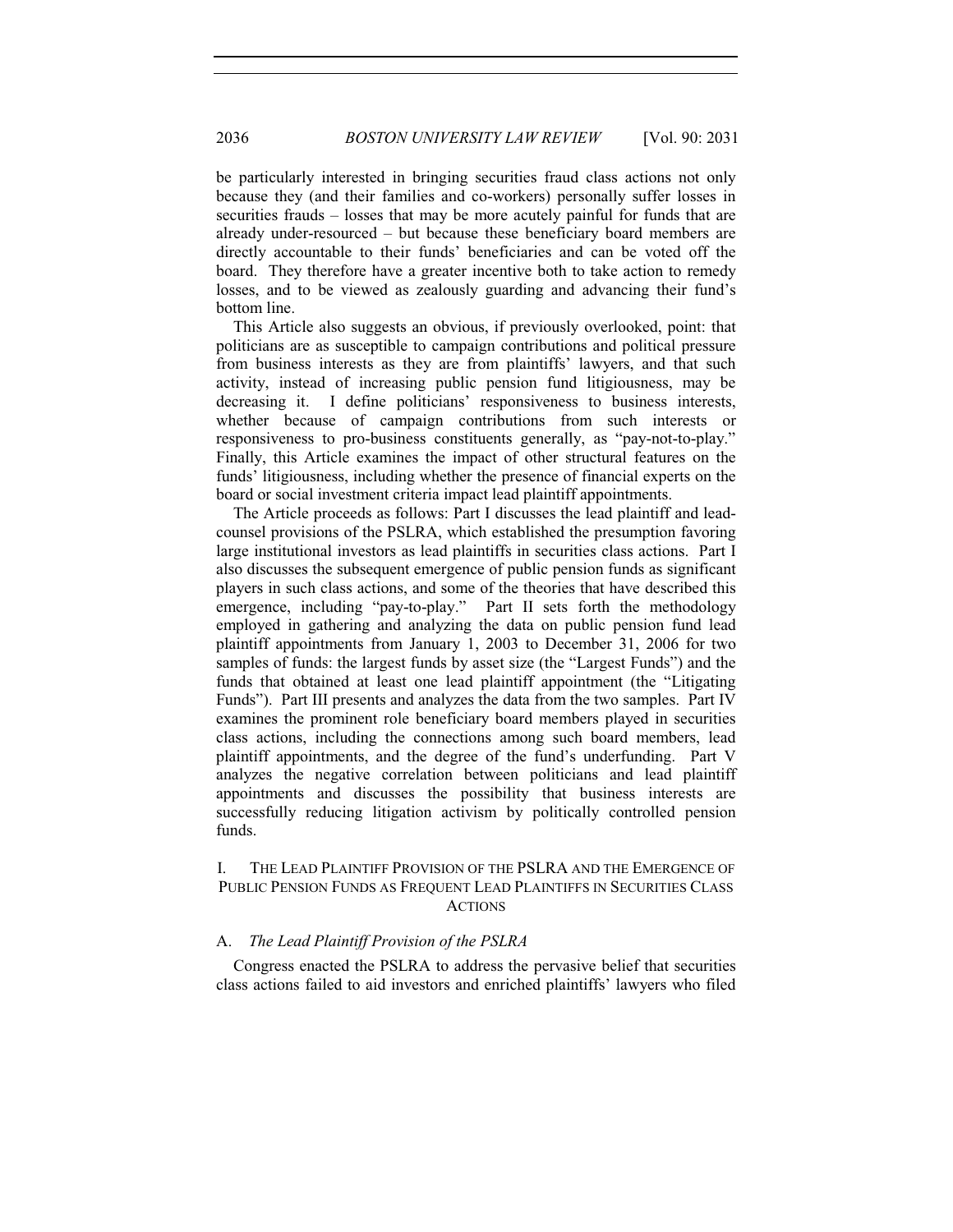frivolous strike suits that cost defendants more to defend than to settle.<sup>12</sup>

Adopted over President Clinton's veto, though with substantial Democratic support, $13$  the PSLRA fulfilled a political commitment to securities litigation reform enshrined in the Contract with America, a document the Republican Party released six weeks before the November 1994 mid-term election that all but two of the party's House candidates signed.<sup>14</sup> Among other things, the PSLRA sought to shift control of securities class actions from plaintiffs' lawyers to institutional investors.15 Inspired by an argument Elliott Weiss and John Beckerman originated in their article, *Let the Money Do the Monitoring: How Institutional Investors Can Reduce Agency Costs in Securities Class Actions*, 16 Congress concluded that "institutions with large stakes in class actions have much the same interests as the plaintiff class generally; thus, courts could be more confident settlements negotiated under the supervision of institutional plaintiffs were 'fair and reasonable' than is the case with settlements negotiated by unsupervised plaintiffs' attorneys."<sup>17</sup> Prior to passage of the PSLRA, courts would usually appoint whichever plaintiff filed the first lawsuit as the lead plaintiff.18 This "race to the courthouse" led to perceived abuses, whereby plaintiffs' lawyers relied on "professional plaintiffs" or law-firm employees who owned at least one share, sometimes fractions of shares, in a broad array of companies; this permitted law firms to

<sup>12</sup> S. REP. NO. 104-98, at 9 (1995), *reprinted in* 1995 U.S.C.C.A.N. 679, 688 ("Most defendants in securities class action lawsuits choose to settle rather than face the enormous expense of discovery and trial.") To what extent plaintiffs' lawyers filed frivolous cases in the pre-PSLRA (and post-PSLRA) periods has been the subject of much scholarly debate. *See generally* Stephen J. Choi, *The Evidence on Securities Class Actions*, 57 VAND. L. REV. 1465 (2004) (surveying conflicting literature on whether passage of the PSLRA increased or

decreased shareholder welfare). 13 Neil A. Lewis, *Securities Bill Becomes Law as the Senate Overrides Veto*, N.Y. TIMES, Dec. 23, 1995, at Section 1, 39 (noting that the House of Representatives overrode President Clinton's veto 319 to 100, while the Senate overrode the veto 68 to 30).

<sup>&</sup>lt;sup>14</sup> As part of the "Republican Contract with America," incumbent Republican members of the House of Representatives, and non-incumbent Republican candidates for a seat in the House of Representatives, pledged to bring to the floor of the House ten bills within the first 100 days of the  $104<sup>th</sup>$  Congress, which met from January 3, 1995 to January 3, 1997. *Republican Contract with America*, UNITED STATES HOUSE OF REPRESENTATIVES, http://www.house.gov/ house/Contract/CONTRACT.html (last visited Sept. 17, 2010). The ninth of these bills was entitled "The Common Sense Legal Reform Act," which included provisions for the reform of securities class actions. *Common Sense Legal Reform Act of 1995*, UNITED STATES HOUSE OF REPRESENTATIVES, http://www.house.gov/house/Contract/ legalrefb.txt (last visited Sept. 17, 2010).

<sup>15</sup> S. REP. NO. 104-98, at 10-11, *reprinted in* 1995 U.S.C.C.A.N. 679, 689-90.

<sup>16</sup> Weiss & Beckerman, *supra* note 8, at 2060-61.

<sup>17</sup> S. REP. NO. 104-98, at 11, *reprinted in* 1995 U.S.C.C.A.N. 679, 690 (quoting Weiss & Beckerman, *supra* note 8, at 2061).

<sup>18</sup> S. REP. NO. 104-98, at 11, *reprinted in* 1995 U.S.C.C.A.N. 679, 690.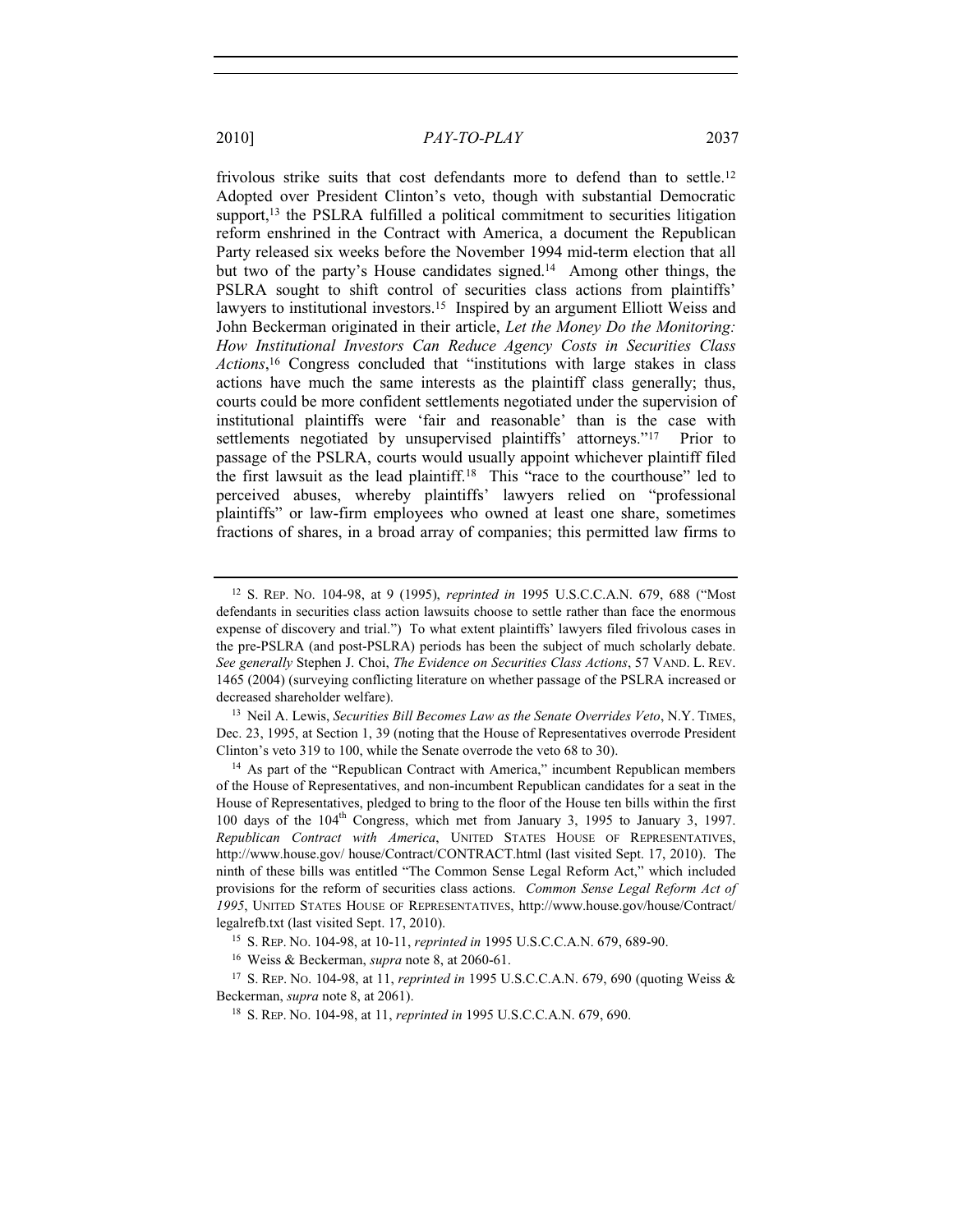2038 *BOSTON UNIVERSITY LAW REVIEW* [Vol. 90: 2031

file a quick lawsuit in the event of an alleged fraud.<sup>19</sup> In some extreme instances, plaintiffs' attorneys illegally bribed their lead plaintiffs.20 The pre-PSLRA process also effectively gave the lead counsel total control over the class action. By representing a lead plaintiff client with minimal stake in the outcome of the case, lead counsel operated without meaningful supervision.

Two provisions of the PSLRA, the lead plaintiff and lead counsel provisions, transformed the lead plaintiff process from a "race to the courthouse" to an orderly procedure. The PSLRA established a presumption that the lead plaintiff would be the class member with the largest claimed loss who sought the position. The lead plaintiff provision states: "In general . . . the court shall adopt a presumption that the most adequate plaintiff in any private action arising under this chapter is the person or group of persons that . . . in the determination of the court, has the largest financial interest in the relief sought by the class."<sup>21</sup> In turn, the lead-counsel provision states that "the most adequate plaintiff shall, subject to the approval of the court, select and retain counsel to represent the class."22 In adopting these provisions, Congress endeavored "to increase the likelihood that institutional investors will serve as lead plaintiffs."23 With more assets invested more widely in the market, institutional investors were more likely to be exposed to fraud, and more likely to suffer the largest loss.

Despite the newfound powers they obtained under the PSLRA, institutional investors were slow to accept Congress's invitation to participate in securities class actions. Initially, the number of institutions seeking lead plaintiff appointments remained quite small. In the first complete year after passage of the PSLRA, institutional investors attained lead plaintiff status in just 8 of 105 filed cases; in the second year, they led 9 of  $175$  cases.<sup>24</sup> An institutional

<sup>19</sup> *Id.* at 9, *reprinted in* 1995 U.S.C.C.A.N. at 688; *see also* Weiss & Beckerman, *supra* note 8, at 2061.

<sup>20</sup> *See, e.g.*, Jonathan D. Glater, *Class-Action Lawyer Given a 30-Month Prison Term for Hiding Kickbacks*, N.Y. TIMES, June 3, 2008, at C3 (reporting sentencing of plaintiffs' lawyer Melvyn Weiss to thirty months' imprisonment for paying kickbacks to clients who served as lead plaintiffs in his cases); Michael Parrish, *Leading Class-Action Lawyer is Sentenced to Two Years in Kickback Scheme*, N.Y. TIMES, Feb. 12, 2008, at C3 (reporting sentencing of plaintiffs' attorney William Lerach to two years' imprisonment for paying kickbacks to clients who served as lead plaintiffs in his cases).<br><sup>21</sup> 15 U.S.C. § 78u-4(a)(3)(B)(iii)(I)(bb) (2006).<br><sup>22</sup> § 78u-4(a)(3)(B)(v).

<sup>23</sup> S. REP. NO. 104-98, at 11, *reprinted in* 1995 U.S.C.C.A.N. 679, 690.

<sup>24</sup> Stephen J. Choi et al., *Do Institutions Matter? The Impact of the Lead Plaintiff Provision of the Private Litigations Securities Litigation Reform Act*, 83 WASH. U. L.Q. 869, 877 (2006) (citing OFFICE OF THE GENERAL COUNSEL, SEC.&EXCH. COMM'N, REPORT TO THE PRESIDENT AND CONGRESS ON THE FIRST YEAR OF PRACTICE UNDER THE PRIVATE SECURITIES LITIGATION REFORM ACT OF 1995, 51 (1997)); Elayne Demby, *Ducking Lead Plaintiff Status*, PLANSPONSOR (May 1999), http://www.assetpub.com/archive/ps/99- 05psmay/may99PS58 a.html.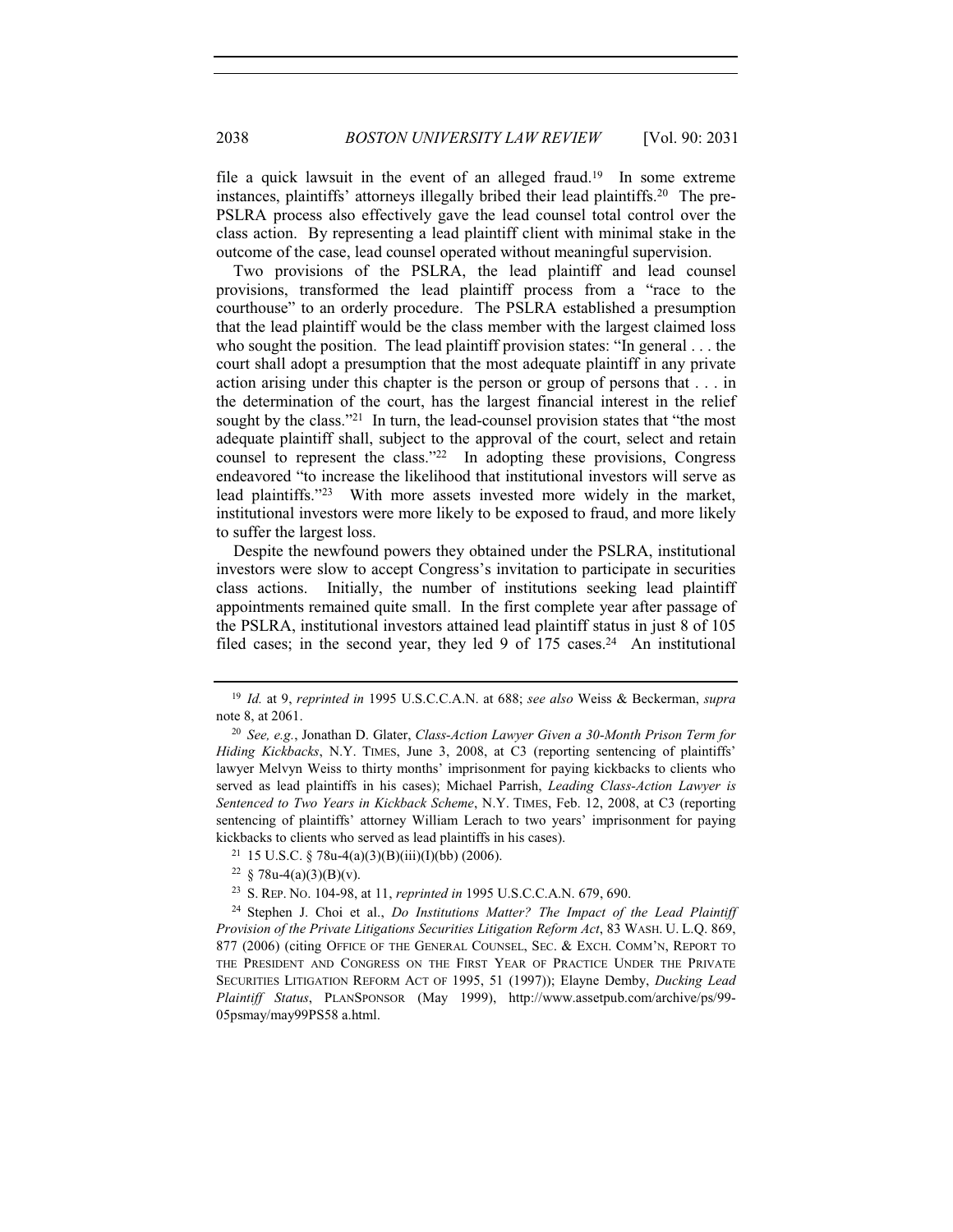investor served as lead plaintiff, either singly or as co-lead plaintiff with an individual, in only 46 of 259 post-PSLRA securities class actions filed from 1996-2002.25 Institutional investor participation as lead plaintiffs, and, in particular, public pension fund participation, rose modestly from zero percent pre-PSLRA to over ten percent between 1996 and 2000.26 By contrast, the percentage of private institutional investors actually dropped slightly from  $0.5\%$  to  $0.3\%$  in the post-PSLRA period.<sup>27</sup> But more recently, public pension funds and union funds have begun to step forward in significant numbers to lead securities class actions. In both 2006 and 2007, these funds served as lead plaintiff in 40% of securities class actions.28 The prolonged delay in institutional investor participation, followed by a spike in institutional participation attributable almost exclusively to public and union pension funds, has led some commentators to divide the post-PSLRA era into two periods: the "initial' post-PSLRA period," from 1995-1999, which predated public pension fund involvement, and the "'mature' post-PSLRA period," from 2000 to the present, in which public pension funds have assumed a dominant role in securities class actions.<sup>29</sup>

#### B. *The Emergence of Public Pension Funds As Players in Securities Class Actions*

The emergence of public pension funds as active players in securities litigation has been treated as puzzling and controversial, in part because it is unclear why institutional investors of any kind would want the job. Obtaining a lead plaintiff appointment confers virtually no specialized benefit on the appointed individual or entity. Lead plaintiffs cannot be paid for their service to the class, except in very limited circumstances related to reimbursement of certain limited expenses. They merely collect their pro rata share of the settlement. Therefore, they have a strong incentive to free ride. Because evidence has emerged that public pension funds are better lead plaintiffs, as discussed below, the ideal scenario from the point of view of a public pension class member is to have another public pension fund serve as lead plaintiff. That way, the class member fund benefits from the motivation and

<sup>25</sup> James D. Cox & Randall S. Thomas, *Does the Plaintiff Matter? An Empirical Analysis of Lead Plaintiffs in Securities Class Actions*, 106 COLUM. L. REV. 1587, 1622-23 (2006) [hereinafter *Does the Plaintiff Matter?*].

<sup>26</sup> Choi et al., *supra* note 24, at 889 (reporting that public pension funds in their sample went from zero representation as lead plaintiffs in the pre-PSLRA period to over 10% in the post-PSLRA period. In contrast, private institutions in the same sample dropped slightly from 0.5% representation as lead plaintiffs in the pre-PSLRA period to 0.3% in the post-PSLRA period).

<sup>27</sup> *Id.*

<sup>28</sup> LAMONT & ETZOLD, *supra* note 3, at 33.

<sup>29</sup> Stephen J. Choi & Robert B. Thompson, *Securities Litigation and Its Lawyers: Changes During the First Decade After the PSLRA*, 106 COLUM. L. REV. 1489, 1519 (2006).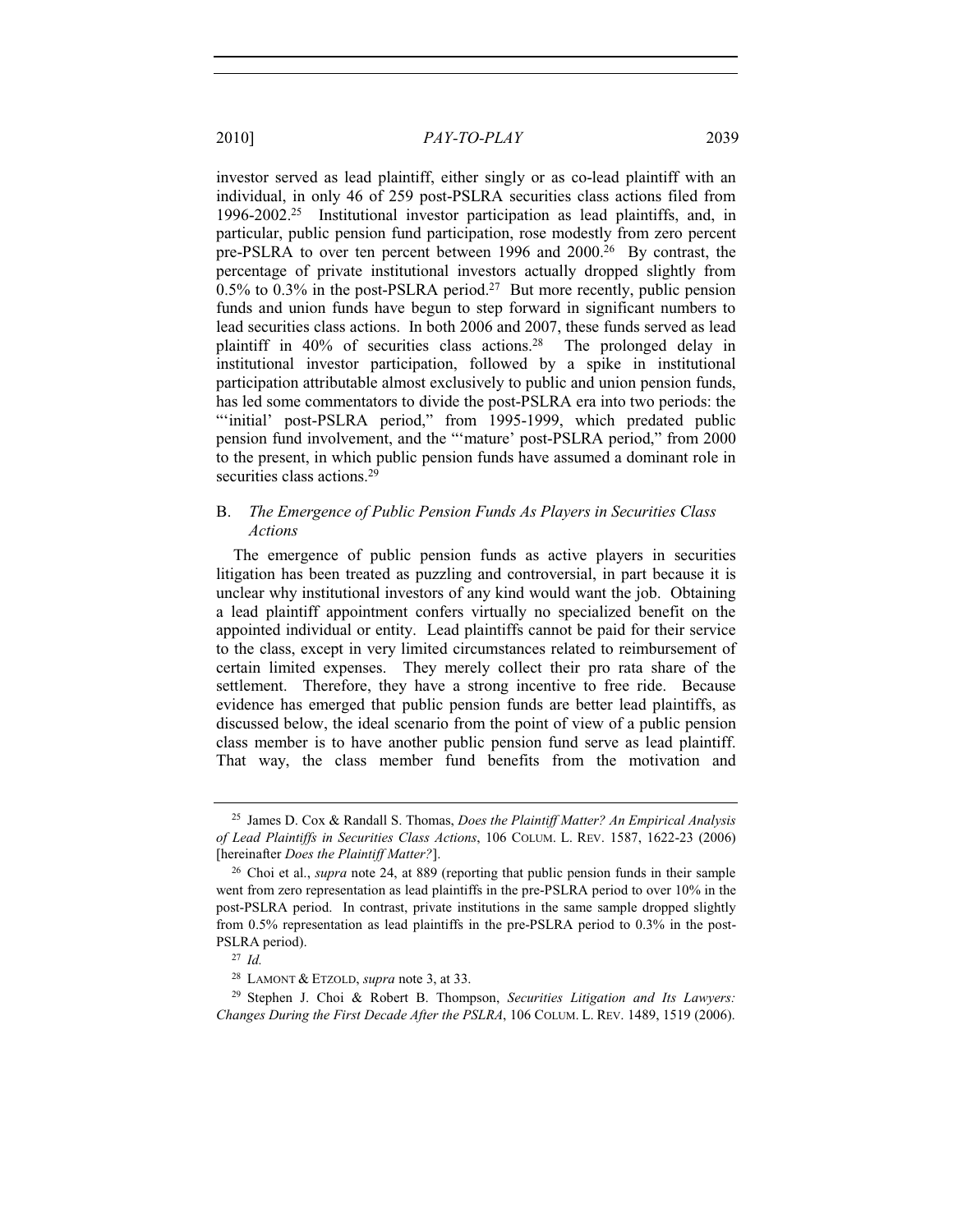sophistication of an institutional lead plaintiff without itself having to bear the admittedly minimal burden of serving as lead plaintiff.

Free-riding aside, in many instances, the losses institutional investors suffer in securities frauds may be large enough to qualify for a lead plaintiff appointment but are still trivial relative to the investors' total assets. For example, a recent study concluded that the average claimed loss for an institutional investor lead plaintiff in a securities class action is \$3.9 million.30 Such a loss is inconsequential for the institutional investors with billions of dollars in assets that Congress envisioned as its ideal lead plaintiffs. For this reason, at least one fund, the California State Teachers' Retirement System (CalSTRS), has established a policy of seeking lead plaintiff appointments in cases where it suffered at least \$5 million in losses (still just a fraction of its \$103 billion in assets), while reserving the right to seek an appointment in the event of an "exceptional opportunity to preserve or enhance the long-term value of a significant portfolio holding or to deter wrongful corporate conduct."31 In addition to small relative losses, some skeptics have concluded that absolute recoveries in successful class actions are typically very slight. NERA Economic Consulting has calculated that in 2002, 2003, and 2004, the ratio of settlements to investor losses was a shocking 2.7%, 2.9%, and 2.3%, respectively.32 Another source has placed average recoveries at 12.7% of investor losses,<sup>33</sup> and CalSTRS itself has placed the figure as high as  $14\%$ <sup>34</sup>

<sup>30</sup> Stephen J. Choi, *Motions for Lead Plaintiff in Securities Class Actions*, 44 (NYU Law and Econ. Res. Paper No. 08-53, June 2009), *available at* http://papers.ssrn.com/ sol3/papers.cfm?abstract\_id=1293926 [hereinafter *Motions for Lead Plaintiff*].

<sup>31</sup> *See Teachers' Retirement Board Policy Manual*, CALSTRS (Sep. 2010), http://calstrs .com/About%20CalSTRS/Teachers%20Retirement%20Board/BoardPolicyManual.pdf#page =153. The manual states:

In most cases, CalSTRS' interests in securities class action litigation claims will be adequately addressed solely through passive participation as a class member. However, in select cases a higher level of involvement will be appropriate, including: Moving for Lead Plaintiff Status: In securities class action cases where CalSTRS' potential damages exceed \$5 million, or in other cases where there is an exceptional opportunity to preserve or enhance the long-term value of a significant portfolio holding or to deter wrongful corporate conduct, CalSTRS will consider moving for lead plaintiff status.

*Id.*

<sup>32</sup> John C. Coffee, Jr., *Reforming the Securities Class Action: An Essay on Deterrence and Its Implementation*, 106 COLUM. L. REV. 1534, 1545 (2006) (citing Elaine Buckberg et al.*, Recent Trends in Shareholder Class Action Litigation: Are WorldCom and Enron the New Standard?*, NERA ECONOMIC CONSULTING 6 (2005), http://www.nera.com/extImage/ Recent Trends 07.2005.pdf). NERA calculates that the ratio of settlements to investor losses has dropped from 7.1% in 1996, the year immediately following passage of the PSLRA. *See* Stephanie Plancich & Svetlana Starykh, *2008 Trends in Securities Class Actions*, NERA ECONOMIC CONSULTING 14 (December 2008), http://www.nera.com/ extImage/ PUB\_Recent\_Trends\_Report\_1208.pdf. 33 *Does the Plaintiff Matter?*, *supra* note 25, at 1621 n.132.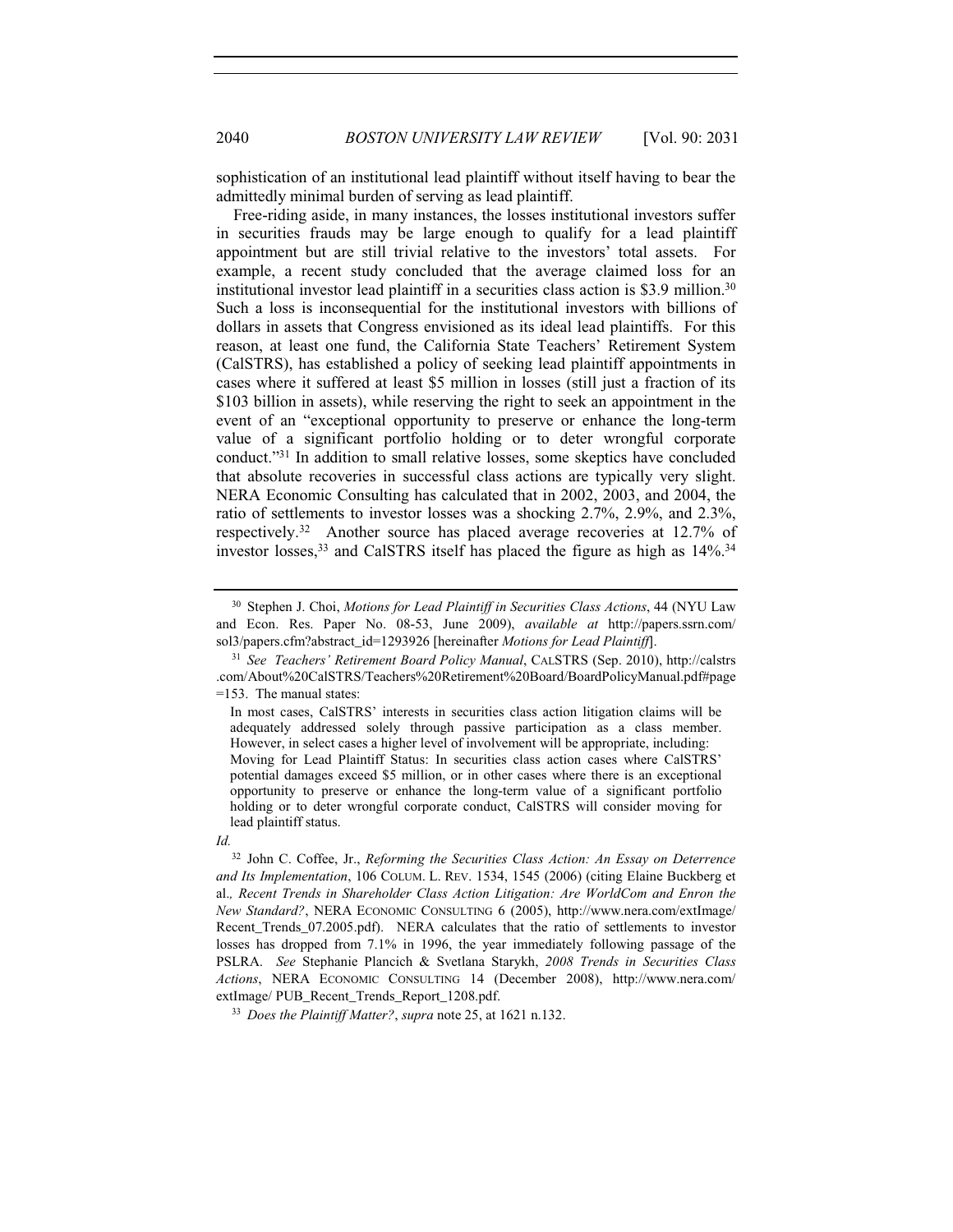Such small recoveries on relatively small losses undoubtedly contributed to at least some institutional investors' lack of enthusiasm for participating in securities class actions. A surprisingly large number of institutions have been so indifferent to these cases that they failed even to file claims for funds to which they were entitled from settled securities class actions, at least until two articles by James Cox and Randall Thomas exposed this negligent practice as a breach of the funds' fiduciary duties to their beneficiaries.35

Still, there are reasons for institutional investors to participate in securities class actions apart from compensation for losses. For example, as repeat and long-term market players, institutional investors, including public pension funds, have an interest in the deterrence aspects of securities fraud class actions generally. Perpetrators of the classic securities fraud cause a corporation to violate the securities laws and receive gains equal to only a small percentage of investor losses.36 They may be deterred easily from committing fraud by being forced to compensate investors for only a small share of the investors' losses, as long as that compensation exceeds what the perpetrators would have gained from the fraud.37 Thus, even small recoveries by institutional investors in individual cases can have a deterrent effect across the markets broadly. These recoveries may be at least partially covered by directors and officers insurance, which undermines their deterrent effect, but, in response, some public pension funds have begun insisting that individual defendants make payments out of

<sup>36</sup> Coffee, *supra* note 32, at 1547-48.

<sup>34</sup> *See Draft of Securities Litigation Policy*, CALSTRS 4 (Jan. 5, 2000), http:// www.calstrs.com/about%20calstrs/Teachers%20Retirement%20Board/AGENDAS/bod0100 pdf/cg0104.PDF.

<sup>35</sup> James D. Cox & Randall S. Thomas, *Letting Billions Slip Through Your Fingers: Empirical Evidence and Legal Implications of the Failure of Financial Institutions to Participate in Securities Class Action Settlements*, 58 STAN. L. REV. 411, 413 (2005) (calculating that fewer than thirty percent of institutional investors with demonstrated losses filed claims against funds settling securities class actions); *see also* James D. Cox & Randall S. Thomas, *Leaving Money on the Table: Do Institutional Investors Fail to File Claims in Securities Class Actions?*, 80 WASH. U. L.Q. 855, 871 (2002) (citing a survey by National Association of State Auditors, Comptrollers and Treasurers showing that about one-third of the thirty-three respondent institutions had made no recovery of any asset losses in the prior five years, a time period in which more than 700 securities class action cases were settled). Weiss & Beckerman argued that institutional investors' failure to pursue lead plaintiff appointments could be interpreted as a breach of their fiduciary duties to their beneficiaries. Weiss & Beckerman, *supra* note 8, at 2125-26.

<sup>&</sup>lt;sup>37</sup> *Id.* Note that Coffee argues that the deterrent effects of securities class actions are increasingly inhibited by the fact that insurance companies – and not the perpetrators of the fraud themselves – frequently compensate investors for alleged frauds. *Id.* Moreover, Jennifer Arlen and Bill Carney have argued that, for purposes of deterrence, a rule of agent liability supplemented by criminal enforcement is better than the current system of enterprise liability for securities class actions. *See generally* Jennifer H. Arlen & William J. Carney, *Vicarious Liability for Fraud on Securities Markets: Theory and Evidence*, 1992 U. ILL. L. REV. 691 (1992).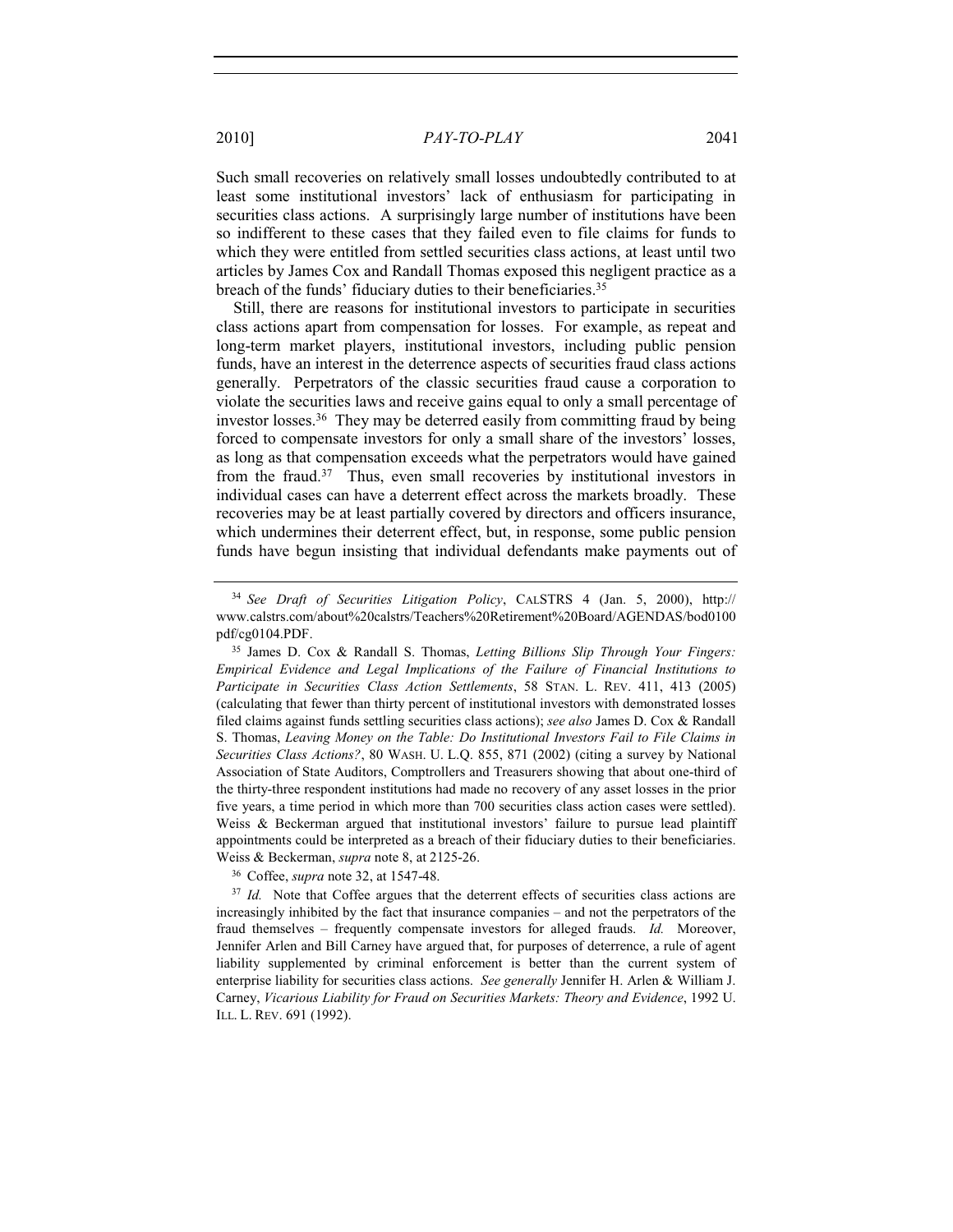their own pockets as a condition of settlement. Also, notwithstanding the prevalence of small recoveries, public pension funds still have an interest in maximizing recoveries for themselves, and by extension, for the class. Recent studies support the conclusion that securities class actions led by public pension funds correlate with higher recoveries, lower attorneys' fees, fewer dismissals, and greater post-litigation board independence.38 For example, a recent paper concludes that public pension funds not only increase monetary recoveries, even when one controls for cherry-picking of the best cases but they also decrease the probability of dismissal and increase board independence at the defendant companies.<sup>39</sup> In a recent survey of public pension funds, the funds themselves assert that the size of their losses is the most important reason for seeking a lead plaintiff appointment.40 And at least some funds believe that they are capable of obtaining higher recoveries when serving as lead plaintiff. For example, CalSTRS's own securities litigation policy states that while most securities class actions recover 14% of losses, it anticipates recoveries can increase to 25% of losses when CalSTRS serves as lead plaintiff.41 Additional evidence suggests that these funds reduce attorneys' fees and increase attorney hours worked. The weight of the evidence suggests that public pension funds are simply better lead plaintiffs, which benefits both the funds themselves as well as the rest of the class.

It is also true that there is little reason for public pension funds to be deterred by the costs of serving as lead plaintiff. The vast majority of

<sup>39</sup> Cheng et al., *supra* note 38.

<sup>40</sup> Stephen J. Choi & Jill E. Fisch, *On Beyond CalPERS: Survey Evidence on the Developing Role of Public Pension Funds in Corporate Governance*, 61 VAND. L. REV. 315, 339 (2008). 41 *See* CalSTRS Subcommittee on Corporate Governance, *supra* note 34, at 1-2.

<sup>38</sup> C.S. Agnes Cheng et al., *Institutional Monitoring Through Shareholder Litigation*, 95 J. FIN. ECON. 356, 356-62 (2010) (using a database from 1996 to 2005 and controlling for case determinants of having an institutional lead plaintiff, finding that institutional investors, including public pension funds, decrease the probability of a case being dismissed, increase monetary recoveries, and improve the independence of boards at defendant companies); *Does the Plaintiff Matter?*, *supra* note 25, at 1636-39 (finding that institutional investors increase settlements by 0.04% for every 1% increase in provable losses); Michael Perino, *Institutional Activism Through Litigation: An Empirical Analysis of Public Pension Funds Participation in Securities Class Actions*, 24, 30-31 (St. John's Legal Studies Research, Working Paper No. 06-0055, 2006), *available at* http://ssrn.com/abstract=938722 ("Cases with public pension fund lead plaintiffs settle for greater amounts, even when controlling for institutional self-selection of larger, more high profile cases. Cases with public pension leads are also positively correlated with at least one proxy for attorney effort, the number of docket entries in the case, suggesting that institutional monitoring may be effective in reducing attorney shirking."). Some scholars have suggested that institutional investors may be "cherry picking" the best cases. Choi et al., *supra* note 24, at 870, 892 (reporting some statistical evidence consistent with the "cherry-picking" theory); *Does the Plaintiff Matter?*, *supra* note 25, at 1636-39 (finding that higher settlements by institutional investors in securities class actions may reflect that institutions "take the better cases").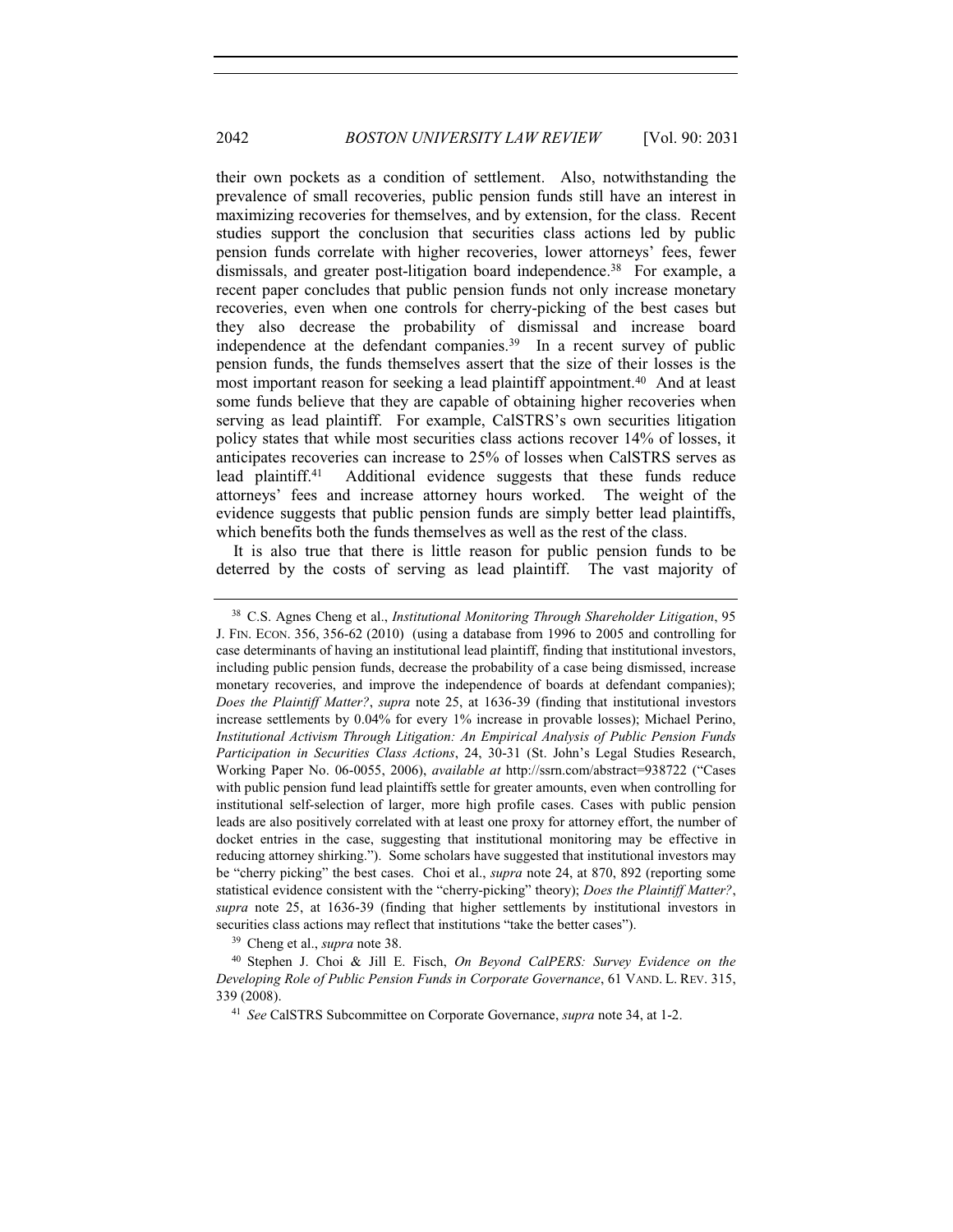securities class actions are brought by lead counsel who assume the cost of the litigation and are compensated by contingency fees. At most, lead plaintiffs incur costs when employee time allotted to managing the class action could otherwise be allotted to another function. Thus, the emergence of public pension funds as lead plaintiffs may be explained by the fact that institutions are superior lead plaintiffs who increase recoveries and benefit from deterrence, at little cost to themselves, and that such funds lack the disabling conflicts that keep other institutional investors on the sidelines of securities litigation.42 Weiss and Beckerman predicted that public pension funds would be likely candidates for lead plaintiff appointments under what became the PSLRA, emphasizing that such funds were disproportionately active in corporate governance reform efforts prior to the Act's passage.<sup>43</sup>

Others have argued that the emergence of public pension funds as lead plaintiffs is attributable to the relatively high recoveries in high profile cases that brought considerable press coverage to the funds that participated in the suit. Some scholars have traced the beginning of significant public pension fund activism in securities class actions to the success of *In re Cendant Corporation Securities Litigation*, in which CalPERS, the New York State Common Retirement Fund, and the New York City Pension Funds obtained a \$3.2 billion recovery for aggrieved shareholders. In 1999, this was a record recovery for investors, which purportedly recovered 40% of investor losses.44 Subsequent recoveries by public pension funds of \$7.2 billion and \$6.15 billion in the Enron and WorldCom shareholder lawsuits, respectively, in addition to the favorable publicity the funds obtained from such recoveries, may have only magnified the trend. Blockbuster recoveries aside, the most persistent and controversial explanation for public pension fund litigation activism offers a more cynical perspective: "pay-to-play."

#### C. *The "Pay-to-Play" Theory of Public Pension Funds Securities Litigation Activism*

pay-to-play allegations were first prominently aired in the context of public pension funds as lead plaintiffs in *In re Cendant Corporation Securities* 

<sup>&</sup>lt;sup>42</sup> For example, it has been argued that mutual funds shun securities litigation because a significant portion of their business comes from managing the retirement funds of Fortune 500 company employees. Suing such companies would jeopardize their business relationships with the companies. *See, e.g.*, *Does the Plaintiff Matter?*, *supra* note 25, at 1609 (observing that mutual funds avoid lead plaintiff appointments because of their commercial relationships with corporations and accounting firms). Moreover, lead plaintiffs must frequently sue the underwriters and possibly the accountants, with whom they may have ongoing business relationships. *Id.*

<sup>43</sup> Weiss & Beckermann, *supra* note 8, at 2111.

<sup>&</sup>lt;sup>44</sup> Demonstrating Significant Recoveries, BERNSTEIN LITOWITZ BERGER & GROSSMANN LLP, http://www.blbglaw.com/our\_record\_results/significant\_recoveries (last visited Aug. 24, 2010).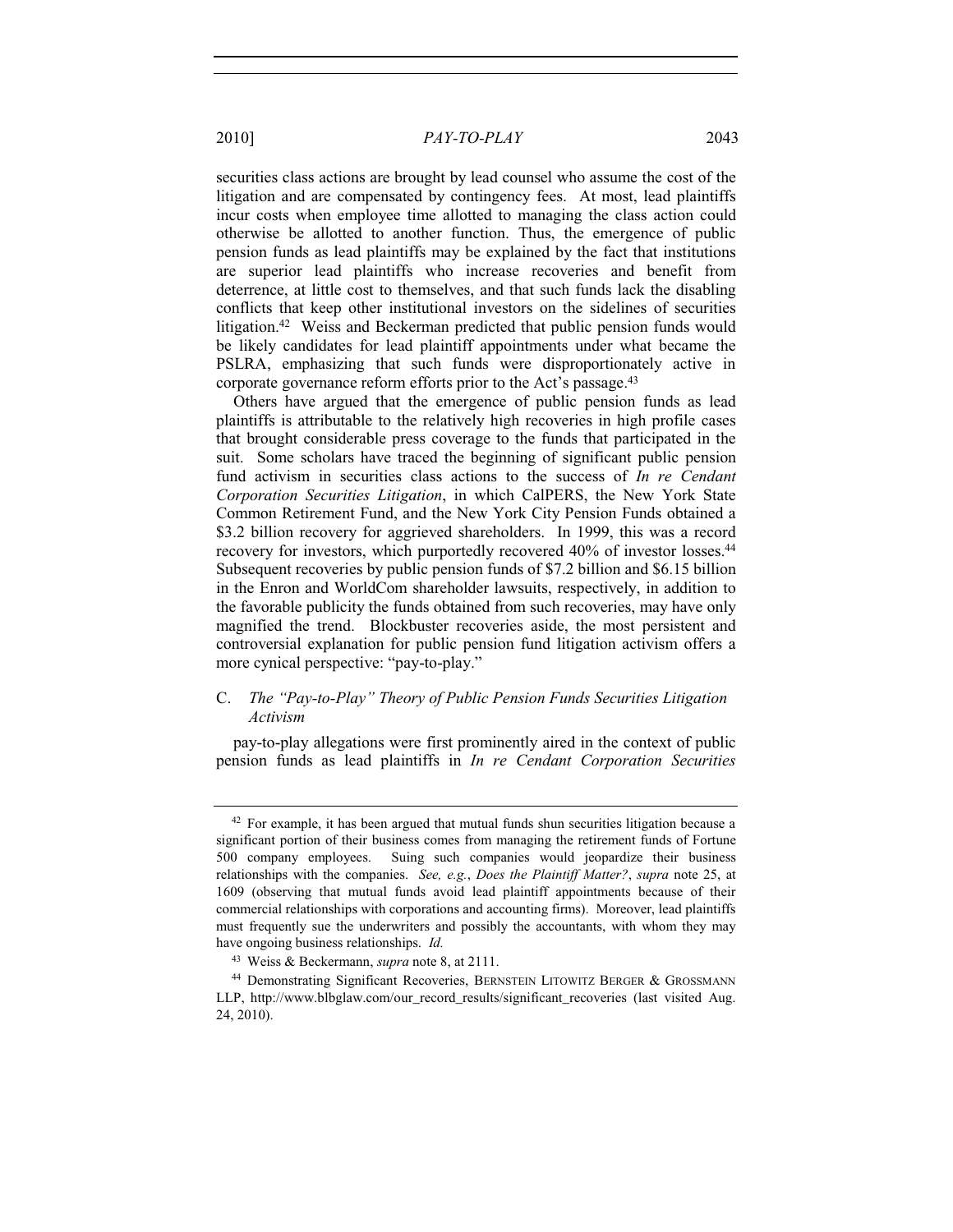*Litigation*. 45 In *Cendant*, competing class counsel argued that at least one of the institutional lead plaintiffs had received campaign contributions from its chosen lead counsel, "creat[ing] an appearance of impropriety because the contributions may have played a role in the selection of the [institution's] lead counsel – a practice known as 'pay-to-play.'"46 The *Cendant* court dismissed the allegation as "speculative" and not violative of any law.47 Since *Cendant*, some scholars have questioned the pay-to-play theory. James Cox and Randall Thomas have noted that the pay-to-play in which plaintiffs' securities class action firms allegedly engaged, "appears to be just part of a larger tapestry of 'pay-to-play' practices by law firms generally."48 Stephen Choi and Jill Fisch have questioned the pay-to-play theory in light of some evidence suggesting that there is no correlation between public pension fund litigation activism and the involvement of public officials.<sup>49</sup> The public pension funds themselves reported to Choi and Fisch that their primary reason for seeking appointment as lead plaintiff was the size of their claimed losses.50

pay-to-play allegations – in particular, the allegation that public pension funds bring securities class actions in exchange for campaign contributions – have recently re-emerged. In part, allegations of pay-to-play in the securities class action context have been triggered by incidents of pay-to-play in the investment adviser context; these latter incidents have little to do with

<sup>46</sup> *In re* Cendant Corp. Litig., 182 F.R.D. 144, 147-49 (D.N.J. 1998), *rev'd on other grounds*, 264 F.3d 201 (3d Cir. 2001).

<sup>48</sup> *Does the Plaintiff Matter?*, *supra* note 25, at 1614. While noting that the pay-to-play purportedly engaged in by securities class action firms is part of this general "tapestry" of pay-to-play practices generally, including campaign contributions by law firms employed by states to elected officials in those states, Cox and Thomas suggest three potential reforms that would eliminate the "odor of corruption" such allegations cause. Cox and Thomas suggest barring lead plaintiff funds from selecting lead counsel who have made political contributions to a government official with influence over the fund, placing the lead counsel decision in the hands of nonpartisan board officials instead of elected officials (as some states have already done), or mandatory disclosure to federal courts of campaign contributions made by proposed lead counsel to any institutional investor seeking the lead plaintiff position. The court could then weigh these contributions as part of its discretion over the appointment of lead counsel. *Id.* at 1614-15. 49 Choi & Fisch, *supra* note 40, at 346. *But see* Randall Thomas, *Public Pension Funds* 

*as Shareholder Activists: A Comment on Choi and Fisch*, 61 VAND. L. REV. EN BANC 1, 3 (2008) (questioning the weight to be given to the Choi & Fisch study because of survey methodology and low response rate).<br><sup>50</sup> Choi & Fisch, *supra* note 40, at 339. On a related note, a recent draft paper by Choi

and others concludes that pay-to-play may lead to higher attorneys' fees for certain politically-controlled public pension funds. *The Price of Pay to Play*, *supra* note 10 at 14- 16.

<sup>45</sup> Michael A. Perino, *Did the Private Securities Litigation Reform Act Work?*, 2003 U. ILL. L. REV. 913, 966 n.277; *see also Does the Plaintiff Matter?*, *supra* note 25, at 1610-15.

<sup>47</sup> *Id.*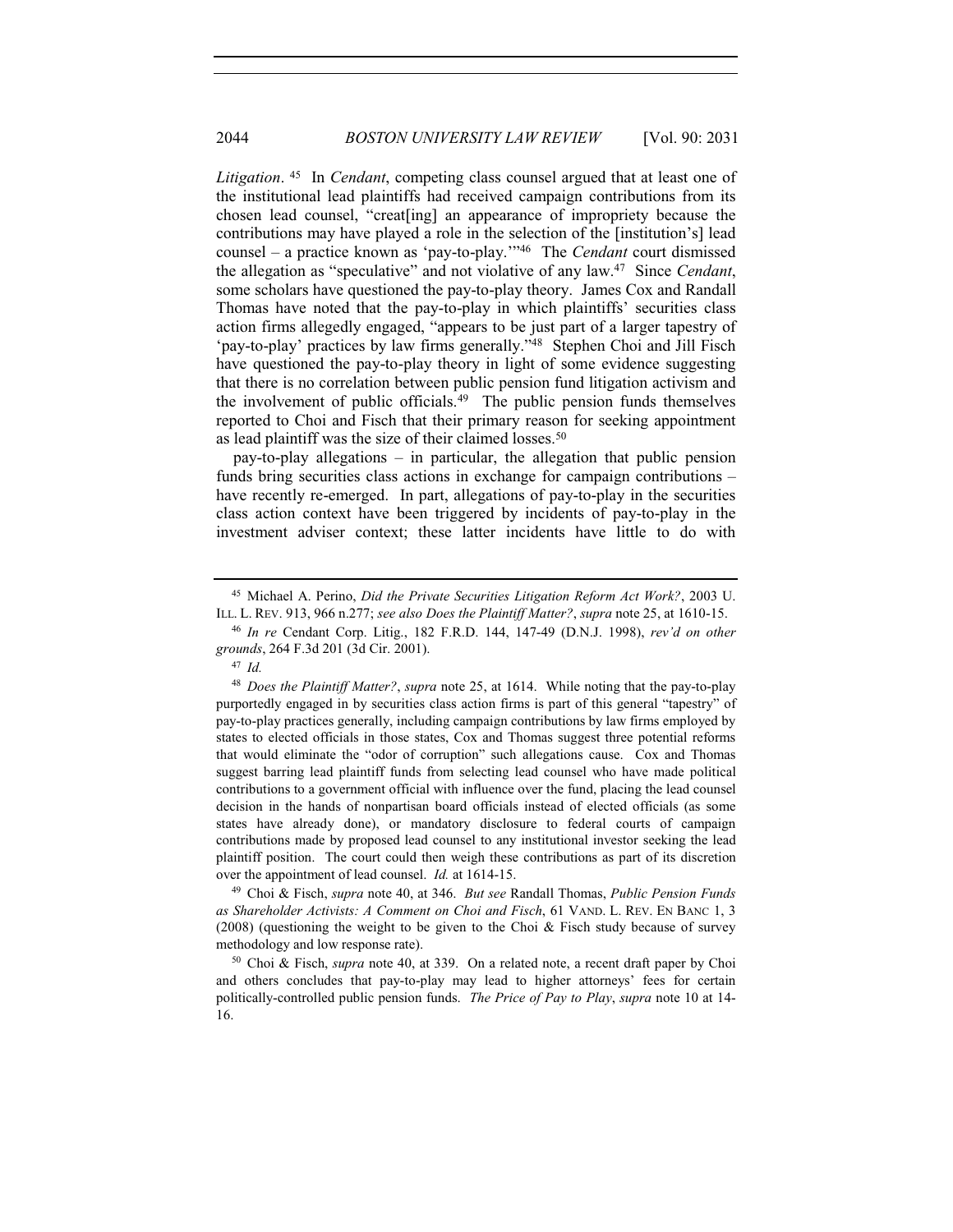campaign contributions<sup>51</sup> and have led to calls for further reform in securities class actions. For example, the *Wall Street Journal* prominently re-aired payto-play allegations in a lead editorial, arguing that "plaintiffs' lawyers . . . make campaign contributions to public officials with the goal of being selected

by those same officials to represent the pension fund in securities litigation."52 More recently, the *Wall Street Journal* ran a front-page article in which it identified a public pension fund that had served as lead plaintiff twelve times – which would make it an extreme outlier in this Article's dataset – and had collected significant contributions from plaintiffs' lawyers.53 The article also identified out-of-state campaign contributions made by plaintiffs' lawyers, assuming that such contributions could only have been made for pay-to-play purposes, even if the politician who received the contributions did not serve on a pension fund board.54 The perception that public pension fund participation in securities class actions is fundamentally driven by pay-to-play has spurred calls for comprehensive reform, such as a proposal to eliminate public pension fund participation by the Institute for Legal Reform, an affiliate of the U.S. Chamber of Commerce:

Many government pension funds are controlled by elected officials. Frequently, it turns out that the law firm selected to represent a pension fund in class action litigation has been the source of campaign contributions to the public officials running the fund. Several years ago, to address a similar problem in the selection of underwriters for government bond offerings, the SEC adopted a rule prohibiting "pay to play" by banning such contributions. Congress should enact a similar prohibition, barring a law firm from becoming lead counsel if any lawyer at the firm has contributed to the campaign of any public official who in any way oversees the fund (by serving on the fund's board, selecting those who serve on the board, supervising those who serve on the fund's board, etc.).55

The Chamber of Commerce's call for reform has resulted in proposed legislation in Congress, specifically the Securities Litigation Attorney Accountability and Transparency Act, introduced in the House of

<sup>51</sup> Craig Karmin & Peter Lattman, *'Pay to Play' Probe Ensnares Another*, WALL ST. J., May 12, 2009, at C1 (discussing a pay to play pension probe concerning whether "investment decisions regarding retirees' money were guided by improper influence peddling"). 52 *Pay-to-Play Torts*, *supra* note 1, at A18.

<sup>53</sup> Mark Maremont et al., *Trial Lawyers Contribute, Shareholder Suits Follow*, WALL ST. J., Feb. 3, 2010, at A1.

<sup>54</sup> *Id.*

<sup>55</sup> United States Chamber Institute for Legal Reform, *Securities Class Action Litigation Reform* 1, 11-12 (Nov. 6, 2007), *available at* http://www.instituteforlegalreform.com/ issues/docload.cfm?docId=1071.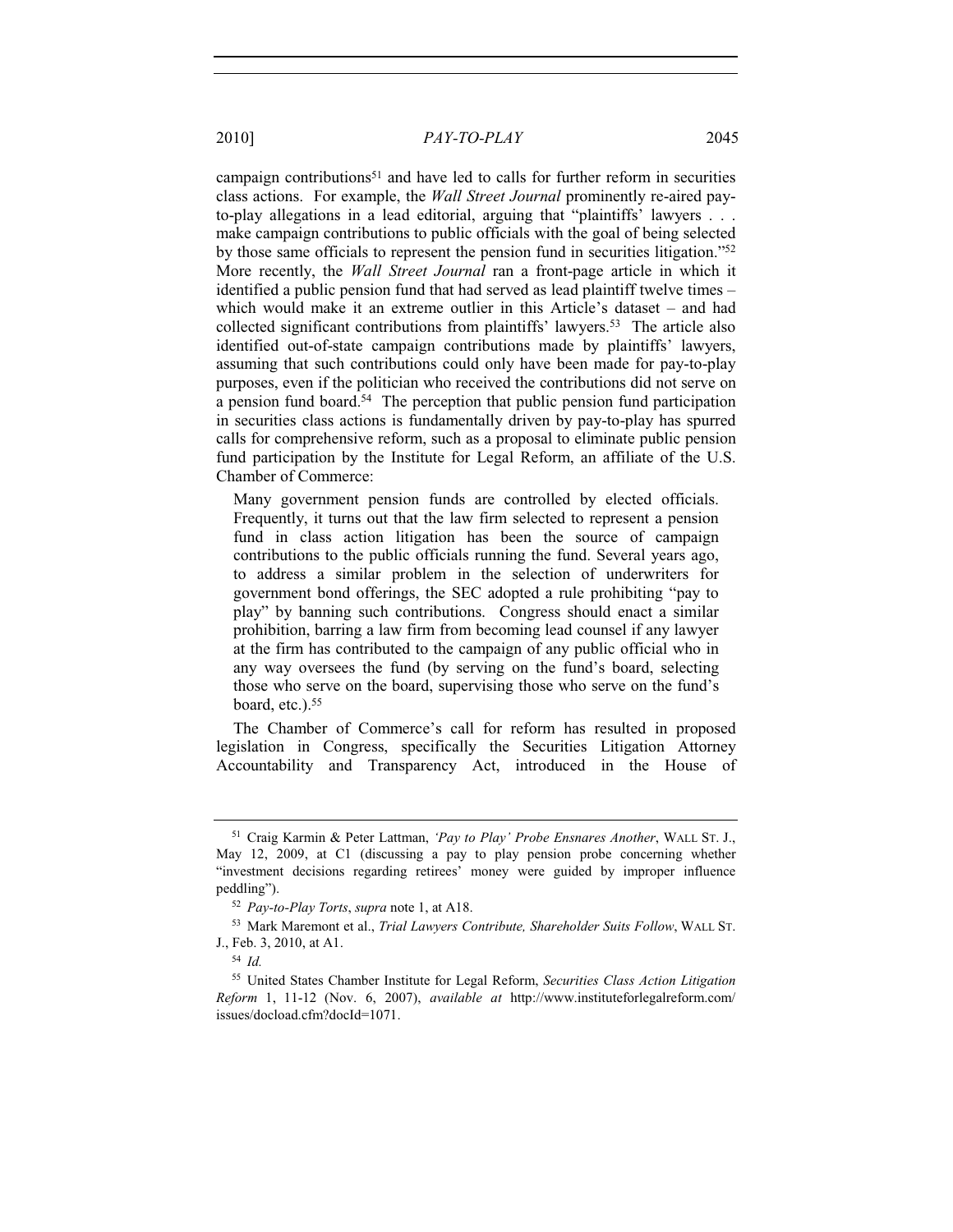Representatives as H.R. 5491 by Representative Jeb Hensarling (R-Tx)<sup>56</sup> and in the Senate by Senator John Cornyn (R-Tx) as S. 3033. The bill requires disclosure of "all political contributions made to elected officials with authority or influence over the appointment of counsel in the case."57 Similarly, Senator Bennett (R-UT) has called for a SEC probe of pay-to-play practices.58 Others have called for forbidding plaintiffs' law firms from representing public pension funds when the firms have contributed money to a politician on the funds' boards. The U.S. Chamber of Commerce has also used the pay-to-play issue to oppose other types of reform, such as the establishment of a consumer financial protection agency.59

#### II. METHODOLOGY

This Article tests a number of hypotheses related to public pension fund activism in securities litigation, specifically: (1) that the Largest Funds obtain the most lead plaintiff appointments; and (2) that, assuming the pay-to-play theory is true, politicians on public pension fund boards (and political majorities on such boards) will correlate positively with lead plaintiff appointments.

I began by examining the board structure of the top fifty-three U.S. public pension funds by asset size (the "Largest Funds") from a dataset compiled by Oxford University researchers in 2004 (the "Oxford database"), which in turn was based upon a ranking of public pension funds by asset size conducted by *Pensions and Investments* magazine.<sup>60</sup> Following Congress's reasoning in

<sup>56</sup> *What Can Investors Expect in 2009?*, RISKMETRICS GROUP (December 8, 2008 11:21 AM), http://blog.riskmetrics.com/gov/2008/12/what-can-investors-expect-in-2009-submitt ed-by-ted-allen-publications.html.

 $57$  News Release, Cornyn Introduces Bill To Strengthen Transparency & Accountability In Securities Class-Action Litigation, (May 19, 2008), *available at* http:// cornyn.senate.gov/public/index.cfm?p=NewsReleases&ContentRecord\_id=02923533-802a-23ad-4e94-a4a2109dfca5&ContentType\_id=b94acc28-404a-4fc6-b143-a9e15bf92da4 &Group\_id=24eb5606-e2db-4d7f-bf6c-efc5df80b676&MonthDisplay=5&YearDisplay= 2008.

<sup>58</sup> Lee Davidson, *'Pay to Play' Probe Sought*, DESERET NEWS (Salt Lake City, Utah), July 8, 2009. http://www.deseretnews.com/article/705315425/Pay-to-play-probe-sought. html.

<sup>59</sup> Press Release, Institute for Legal Reform, U.S. Chamber Institute for Legal Reform Calls for Transparency in State AG Enforcement Provisions Contained in Consumer Financial Protection Agency Proposal (September 22, 2009), *available at* http://www.instituteforlegalreform.com/component/ilr\_media/30/pressrelease/2009/472.htm l (citing pay-to-play as a reason to oppose passage of the Consumer Financial Protection Act).<br><sup>60</sup> The dataset I used to determine the board structure of the Largest Funds by asset size

was compiled by researchers at the School of Geography & the Environment at the University of Oxford as part of Pension Funds and Urban Revitalization, a joint project of the School of Geography, Oxford University Centre for the Environment, and the Pensions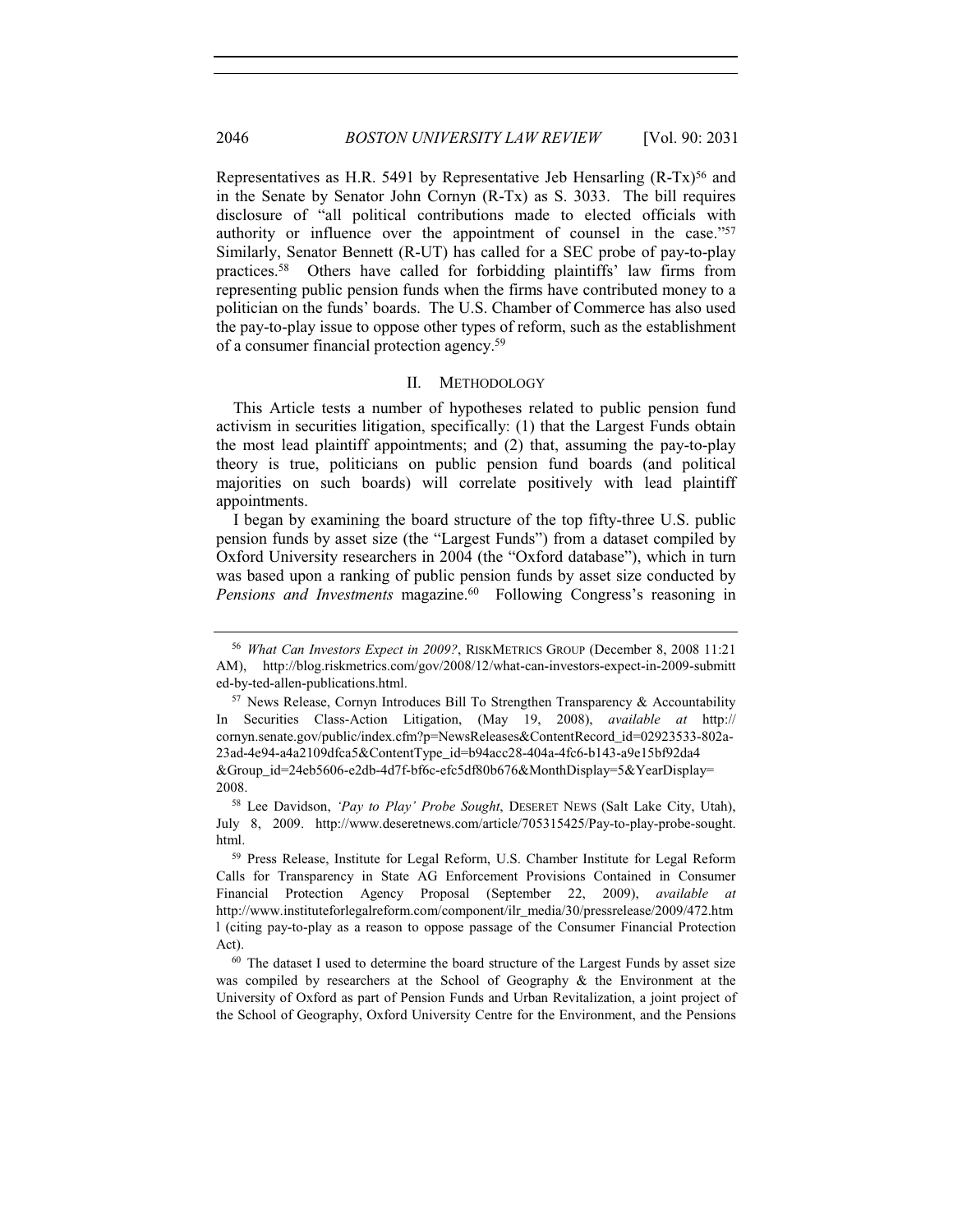adopting the PSLRA's lead plaintiff provision, the Largest Funds have the greatest probability of (a) being victimized by an alleged fraud and (b) sustaining the largest loss of the alleged fraud's victims, thus making these funds strong candidates for appointment as lead plaintiffs under the PSLRA presumption that the most adequate plaintiff is the movant with the largest claimed loss.61 The Oxford database reveals significant variation in the governance structure of the Largest Funds' boards. I identified several features of the funds' board structures that could bear on a board's decision to seek lead plaintiff status, including: (1) the number and percentage of politicians on the fund's board; (2) the number and percentage of political appointments to the fund's board; (3) the number of politicians on the board or with appointing power to it; (4) the number and percentage of financial experts on the fund's board; (5) the number and percentage of fund beneficiaries on the board; and (6) whether the board considers social investment criteria in its investment decisions.62 I also examined the pension funds' (7) asset size and (8) board

and Capital Stewardship Project of the Harvard Labor and Worklife Program at Harvard Law School. KENDRA STRAUSS ET AL., U.S. PUBLIC SECTOR PENSION FUNDS AND URBAN REVITALIZATION: AN OVERVIEW OF POLICY AND PROGRAMS (2004), *available at* http://urban.ouce.ox.ac.uk/overview.pdf. The purpose of the Strauss et al. paper was to analyze the largest U.S. public pension funds by asset size to determine which funds would be most interested in targeting investments in urban economic development projects. As part of this analysis, Strauss et al. reviewed the structure of the pension fund boards. I independently reviewed a sample of the Largest Funds board structures identified in this paper by visiting fund websites. On the rare occasion that data was missing or incomplete, I gathered the relevant information from the websites of the respective public pension funds. The Oxford Database was based upon a ranking of the top 200 public pension funds by asset size printed in *Pensions & Investments*. *See Top Pension Fund Profiles, Charts and Tables*, PENSIONS & INVESTMENTS, Jan. 26, 2004, at 16-19.

 $<sup>61</sup>$  Asset allocation varies somewhat between funds, with most funds investing between</sup> forty-five and fifty-five percent of their assets in domestic securities. Therefore, some funds may have less exposure to fraud than other funds that are smaller by total assets.

 $62$  One possible argument against this methodology is that the board may be controlled by a politician regardless of its composition. Under this view, "star struck" beneficiary board members simply defer to a politician on major fund decisions, even if the beneficiaries control the board. Prior research demonstrating that beneficiaries correlate with higher fund returns than politicians contradicts this view. *See infra* Part IV. Still, if this view is correct, one would expect that the methodology employed here would not produce statistically significant results; if board composition does not matter because the politician is always in control, then it will not predict lead plaintiff appointments. Conversely, an ex ante argument in favor of this methodology is that board composition matters greatly because beneficiary and politician board members have different agendas for public pension funds, and therefore control of the board by one faction or the other matters for its management. In addition to the contrasting incentives between politicians and beneficiaries discussed throughout this piece and the prior research just noted, this view is further buttressed by interviews the author conducted with pension fund board members and lawyers practicing in the field. Such interviews reveal a view of the relationship between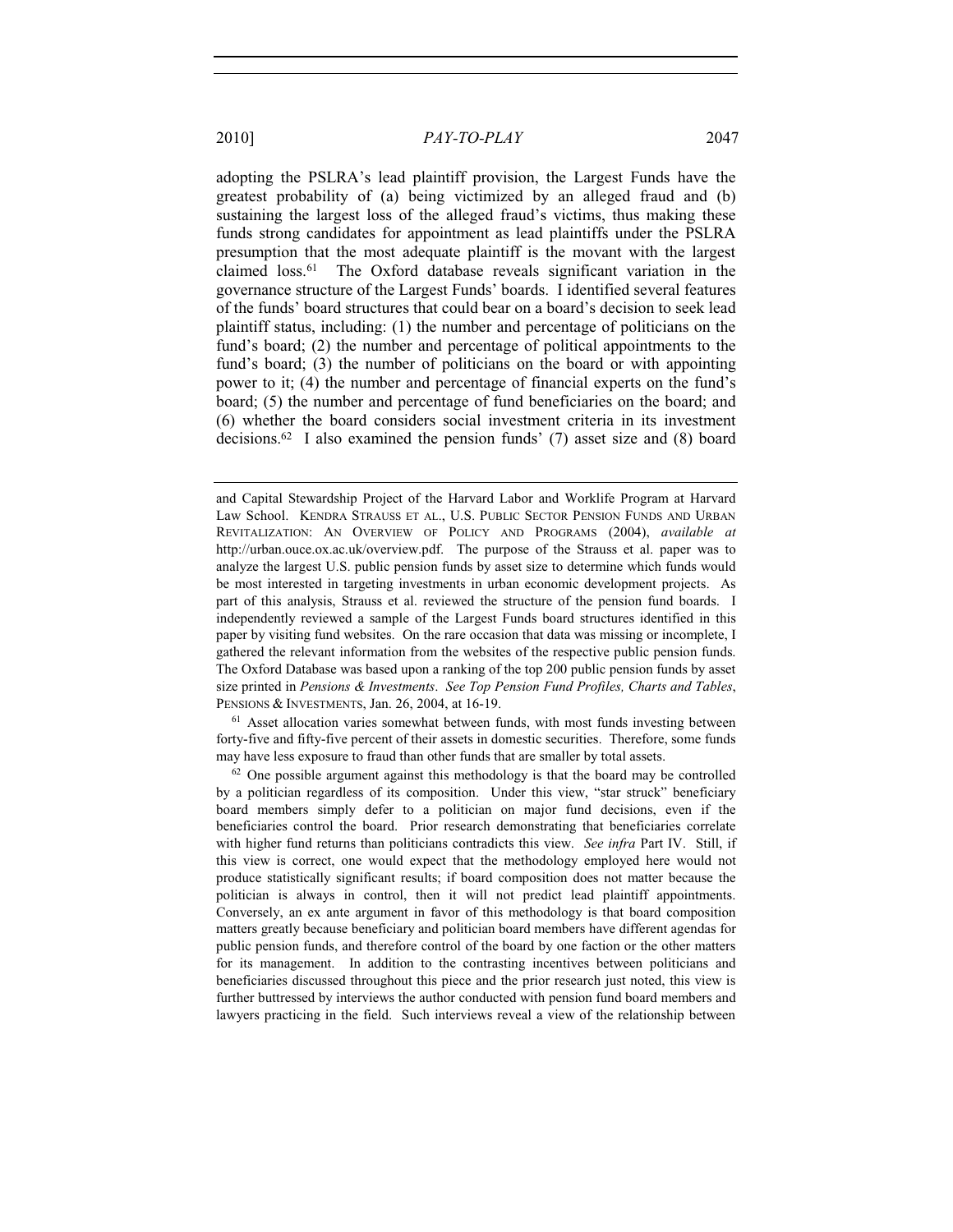size.<sup>63</sup> Using a dataset of securities class actions ("SCAS Dataset") provided to me by Securities Class Action Services, a division of Riskmetrics Group,<sup>64</sup> I identified the number of lead plaintiff appointments obtained by each of the Largest Funds for the four-year period from January 1, 2003 to December 31, 2006.

Using the same SCAS dataset, I then assembled a separate database of all of the public pension funds that obtained at least one lead plaintiff appointment from 2003-2006, seventy-eight funds in sum (the "Litigating Funds").<sup>65</sup> I then hand-collected data on the structure of the funds using the same variables noted above, which I obtained almost exclusively from materials available on the funds' websites.66 In a few instances where the information was not available on the internet, I gathered it either through telephone or email interviews.67 I then ran statistical tests on the Largest Funds and the Litigating Funds databases to determine if certain structural features correlate with a fund's likelihood of obtaining lead plaintiff appointments. I did not look at campaign contributions directly because such data is readily available and searchable at the state level, but not at the local level. Two-thirds of the Litigating Funds are local funds, mostly domiciled in midsized cities or large counties. There are numerous barriers to obtaining data on campaign contributions to mayors, city treasurers, or county executives, the types of politicians who are represented on most of the funds that participate in securities class actions.

<sup>63</sup> Where these criteria were absent from the Oxford Database, I compiled them from the websites of the pension funds themselves. *See supra* note 60.

<sup>64</sup> SCAS dataset (on file with author).<br><sup>65</sup> I found eighty-one public pension funds that obtained at least one lead plaintiff appointment in the four-year period under study. I excluded the Ontario Teachers' Pension Plan Board because it is not based in the United States. I could not find sufficient information for two other funds, leaving me with a sample size of seventy-eight.<br><sup>66</sup> All of the information in this Article pertaining to the structure of the Filer Funds,

including asset size and board structure, was gathered from the websites of the respective public pension funds, and from interviews conducted with public pension fund staff. I gathered financial data from the years 2003-04, to match the data I gathered from the Oxford database.

<sup>67</sup> I could not obtain sufficient structural information for two funds, so I excluded them from the sample, reducing my sample size from eighty-one to seventy-eight funds, including my exclusion of the Ontario Public Pension Fund.

politicians and beneficiaries as an employer-employee relationship. The politicians or employers sit on the board to oversee the state, county, or municipality's contributions to the fund, in part because the politicians and employers may have to contribute more resources to the funds if they falter. The beneficiaries, on the other hand, may resent the presence of the politician; the funds are part of the beneficiaries' compensation and therefore an employer or politician should have no further say over their use. The statistical significance of the results presented below suggests that the latter view of the relationship between politicians and beneficiaries is the more accurate of the two.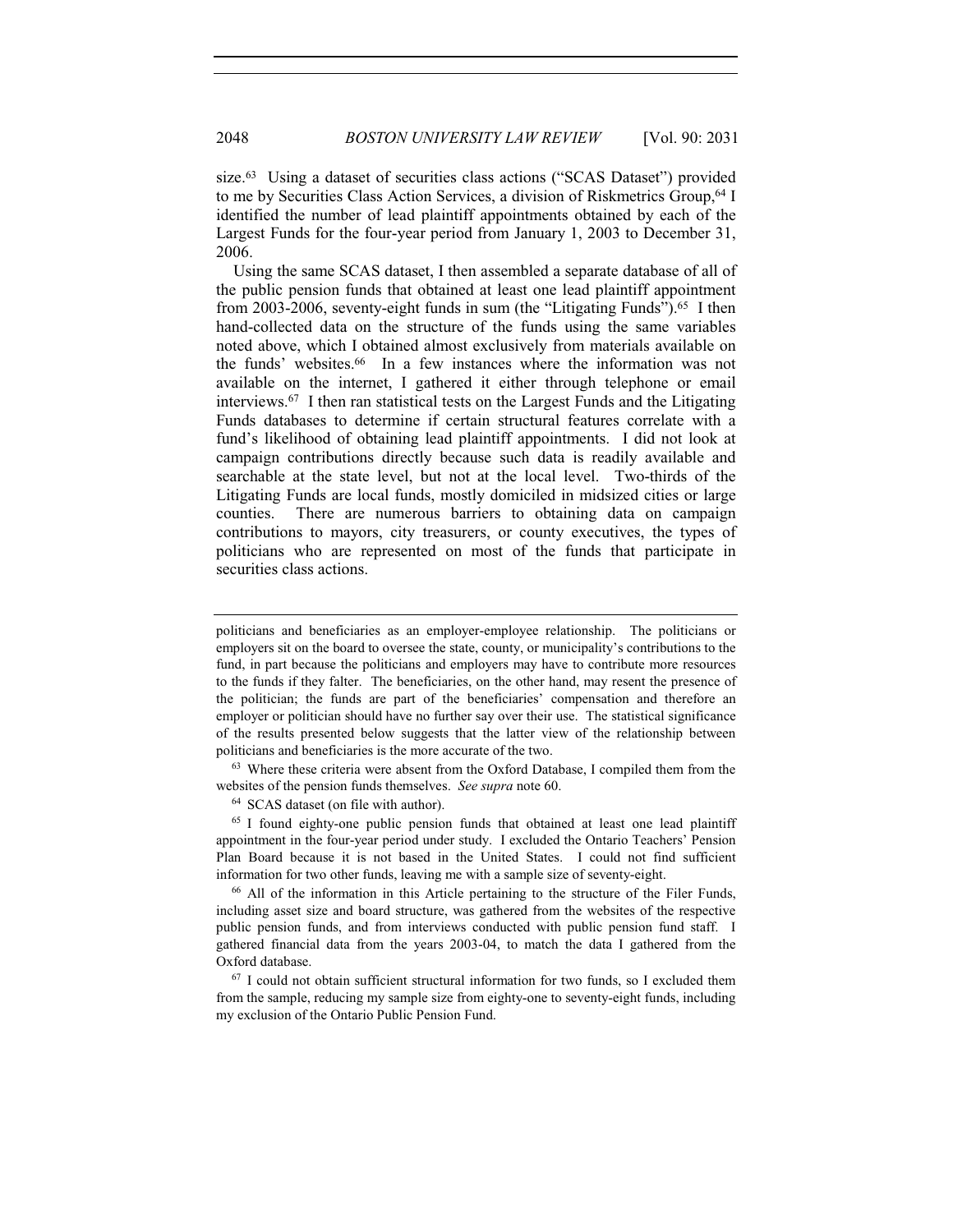To empirically test the impact of business interests on public pension funds securities litigation activism, I regressed certain measures of business influence within a state against lead plaintiff appointments obtained by funds within the state. I hypothesized that public pension funds from pro-business states would obtain fewer lead plaintiff appointments than public pension funds from states with less business influence. I used the following measures of business influence within a state: (1) the U.S. Chamber of Commerce's state litigation ranking and (2) a state-by-state "business friendliness" ranking by *Forbes Magazine*.

#### III. DISCUSSION AND ANALYSIS OF THE DATA

#### A. *Who Controls the Largest Public Pension Funds?*

In 2004, there were 2,659 public pension funds in the United States,  $68$  with total assets of \$1.93 trillion under management.<sup>69</sup> The fifty-three Largest Funds held \$1.8 trillion<sup>70</sup> in assets, or  $92\%$  of the total, leaving just \$160 billion to be managed by the remaining 2,606 funds. The largest fund, CalPERS, held  $$148.8$  billion in assets,<sup>71</sup> almost equal to the assets held by the 2,606 small funds combined. Therefore, over time, cohering with Congress's reasoning, one would expect the Largest Funds to be more exposed to fraud and more likely to suffer the largest losses, qualifying them for the most lead plaintiff appointments, should they seek them.72 Table 1, below, reports basic statistics on the Largest Funds.

<sup>68</sup> JUN PENG, STATE AND LOCAL PENSION FUND MANAGEMENT 13 (CRC Press 2008).

<sup>69</sup> JULIA K. BONAFEDE ET AL., 2004 WILSHIRE REPORT ON STATE RETIREMENT SYSTEMS: FUNDING LEVELS AND ASSET ALLOCATION (Mar. 12, 2004)*,*13, app. A *available at*: http://www.wilshire.com/Company/2004\_State\_Retirement\_Funding\_Report.pdf. (reflecting sum of actuarial values of retirement systems' assets).

<sup>70</sup> Unless otherwise noted, all dollar figures used in this Article are from 2003-04.

<sup>71</sup> *The Top 200 Pension Funds/Sponsors*, PENSIONS & INVESTMENTS, Jan. 26, 2004, at 16.

 $72$  Pension funds often team up with other pension funds to seek co-lead plaintiff appointments. These coalitions, frequently organized by lead counsel trying to maximize the chances of their clients obtaining lead plaintiff appointments, could allow two or more funds with smaller losses to aggregate those losses and "leapfrog" a single lead plaintiff candidate whose loss is larger than either of the smaller pension funds' losses. This fact should not undermine the hypothesis that one would expect the Largest Funds to obtain the most lead plaintiff appointments, as they are also the most attractive clients for plaintiff lawyers and are most attractive as aggregation partners.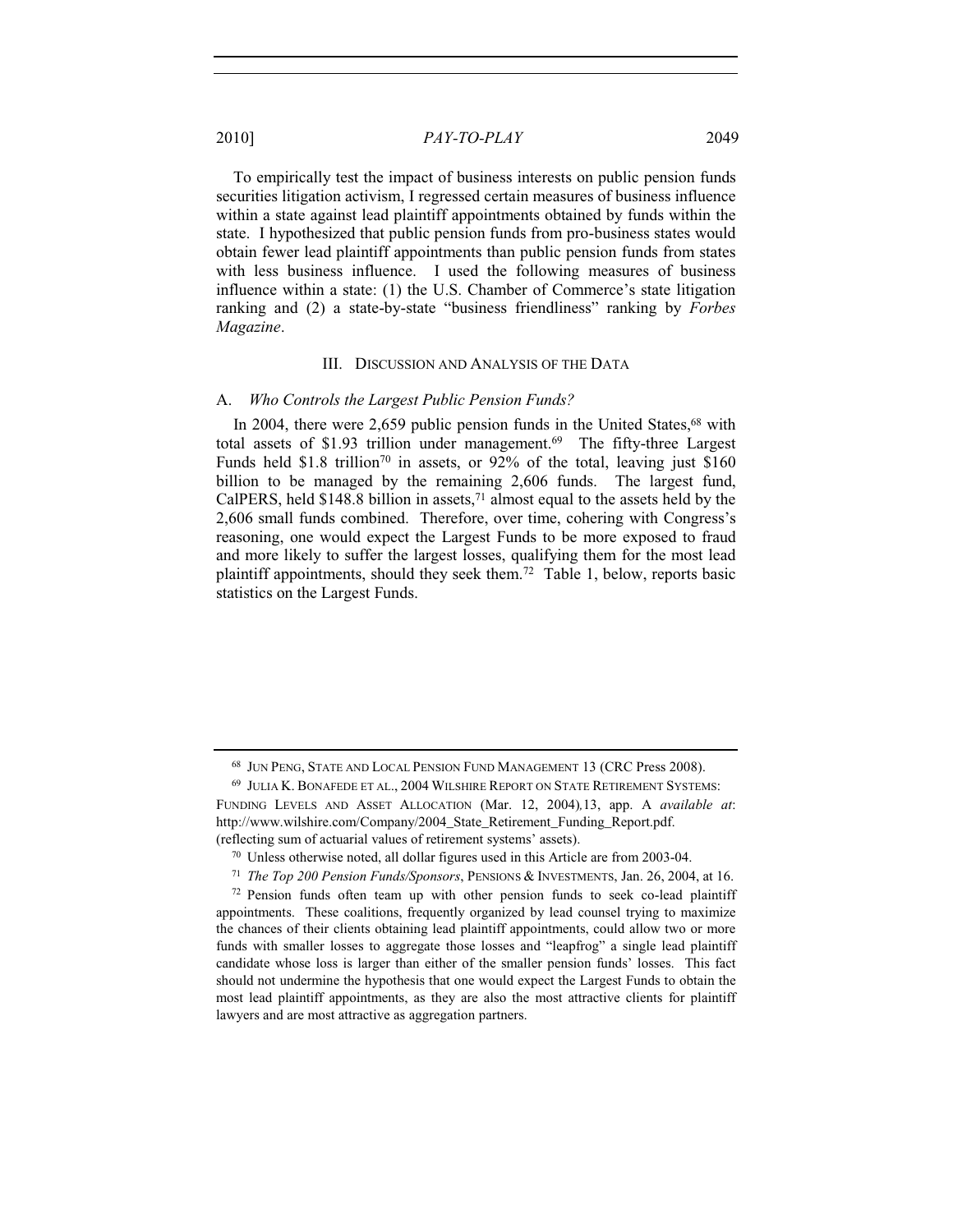| Variable                 | Mean     | St. Dev. | Minimum  | Median   | Maximum   |
|--------------------------|----------|----------|----------|----------|-----------|
| Asset Size <sup>73</sup> | \$33,896 | \$29,031 | \$9,051  | \$24,710 | \$148,840 |
| <b>Board Size</b>        | 9        | 3.69     |          | 9        | 18        |
| Polit.                   | 1.189    | 1.594    | 0        |          | 7         |
| Polit. Appts.            | 3.708    | 2.619    | 0        | 4        | 10        |
| Benefs.                  | 3.858    | 3.27     | $\theta$ | 4        | 14        |
| Polit./Apptrs.           | 2.17     | 1.566    | 0        | 2        | 8         |
| Finan. Experts           | 0.66     | 1.58     | $\theta$ | $\Omega$ | 7         |
| Social Invest.           | 1.038    | 1.754    |          | $\Omega$ | 6         |

Table 1 Summary Statistics for the Largest Public Pension Funds  $N=53$ 

The mean asset size for these Largest Funds is approximately \$33.9 billion, and the median is approximately \$24.7 billion. The mean, and median, board size for the Largest Funds is nine members. The median number of politicians is one, and the mean number of political appointees ("Polit. Appts.") and beneficiaries are both four. On average, politicians and their appointees outnumber beneficiaries on the boards of the Largest Funds five to four. 74 The number of appointers variable ("Polit./Apptrs.") is distinguishable from politicians and political appointees. It is a reference to the number of politicians who are either on the board or have appointing power to it; further, it is separate from the percentage of political control of a board. Rather, it measures the dispersal of political influence on the board. For the Largest Funds, the minimum number of appointers to the board is zero, the maximum is eight, and the median is two. The "Finan. Experts" variable is the number of individuals with experience in the financial industry who are required to serve as a member of the board. Board members with financial expertise are a rarity, and the median number of such experts on the boards is zero. Finally, the "Social Invest." variable is the score I assigned to the fund based on the number of social investment initiatives it maintains, on a scale of zero to eleven, with zero being no social investment initiatives (or an explicit prohibition on such initiatives) and eleven being the total number of different

<sup>73</sup> "Asset size" reported in millions of dollars, unless otherwise noted.

 $74$  Fourteen of the fifty-three Largest Funds contained at least one board member who was both a political appointee and a beneficiary. I coded such beneficiary appointees as half of an appointee, and half of a beneficiary. For the remaining thirty-nine Largest Funds, the categories of political appointees and beneficiaries were mutually exclusive. Interestingly, my data suggests that beneficiary appointees behave more like political appointees than like beneficiaries. See *infra* Part III.B.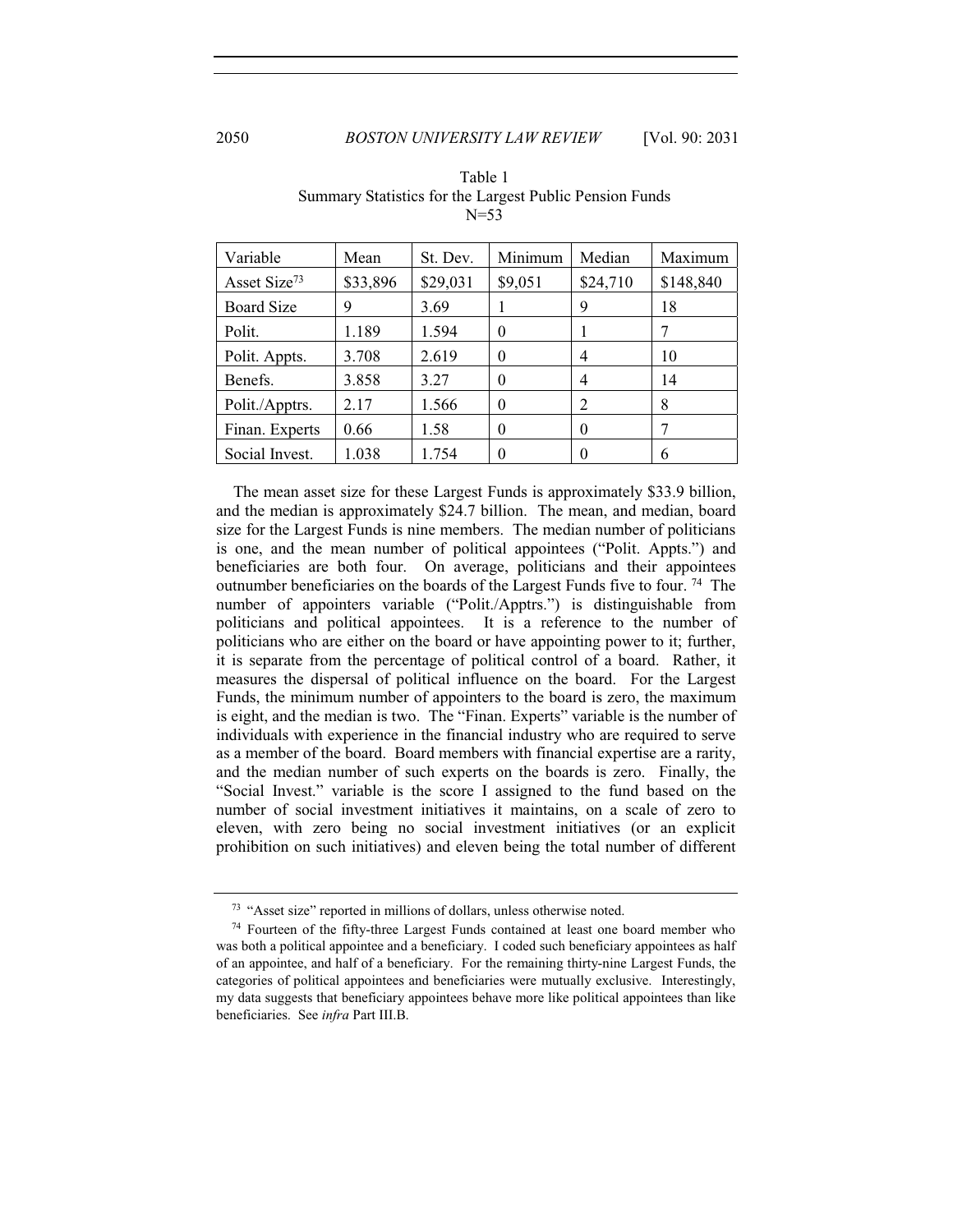social initiatives I have seen across all funds. No entity in the sample received a score higher than six on this scale.

Table 2 provides a breakdown of the Largest Funds by board orientation:

| Table 2                                               |
|-------------------------------------------------------|
| Largest Funds by Orientation of the Board of Trustees |
| $N=53$                                                |

| Majority Politicians and Their |  |
|--------------------------------|--|
| Appointees                     |  |
| <b>Majority Beneficiaries</b>  |  |
| Majority Neither <sup>75</sup> |  |

Thus, among the Largest Funds, those dominated by politicians outnumber those dominated by beneficiaries, thirty-two to twelve, while nine funds have majorities of neither elected officials nor beneficiaries.

#### B. *Lead Plaintiff Appointments of the Largest Public Pension Funds*

There were 824 securities fraud class actions filed between January 1, 2003 and December 31, 2006.76 During this time period, public pension funds served as lead plaintiffs in 127 (15% of) cases.<sup>77</sup> If one counts co-lead plaintiff appointments, public pension funds obtained 187 lead plaintiff appointments in these  $127 \text{ cases}$ .<sup>78</sup> Just 49 of the 187 lead plaintiff and co-lead plaintiff appointments were obtained by Largest Funds,79 representing only 26% of all public pension fund appointments. These 49 lead plaintiff appointments were obtained by just 20 of the Largest Funds – the remaining 33 of the Largest Funds obtained no lead plaintiff appointments at all.

The relatively small number of lead plaintiff appointments obtained by the Largest Funds suggests that these funds frequently forego the opportunity to be appointed lead plaintiff. Such funds have losses that are large enough to qualify them for a lead plaintiff appointment, or at least large enough to make them attractive as co-applicants for a lead plaintiff appointment with other

<sup>75</sup> Some funds have majorities of neither elected officials nor beneficiaries. In some instances, some board members have ex officio positions that they owe to neither elected officials nor beneficiaries, such as the head of a state or local board of education, or a state or local hospital. In addition, some boards may have an even number of elected officials or appointees and beneficiaries, and these board members jointly choose the tie-breaking votecaster. Only two of the Largest Funds fall into the "neither" category. As will be seen below, some of the Filer funds also fall into this category.

<sup>76</sup> SCAS Dataset (on file with author).

<sup>77</sup> *Id.*

<sup>78</sup> *Id.*

<sup>&</sup>lt;sup>79</sup> I excluded the Ontario Teachers Retirement System from the Largest Funds, because it is based in Canada.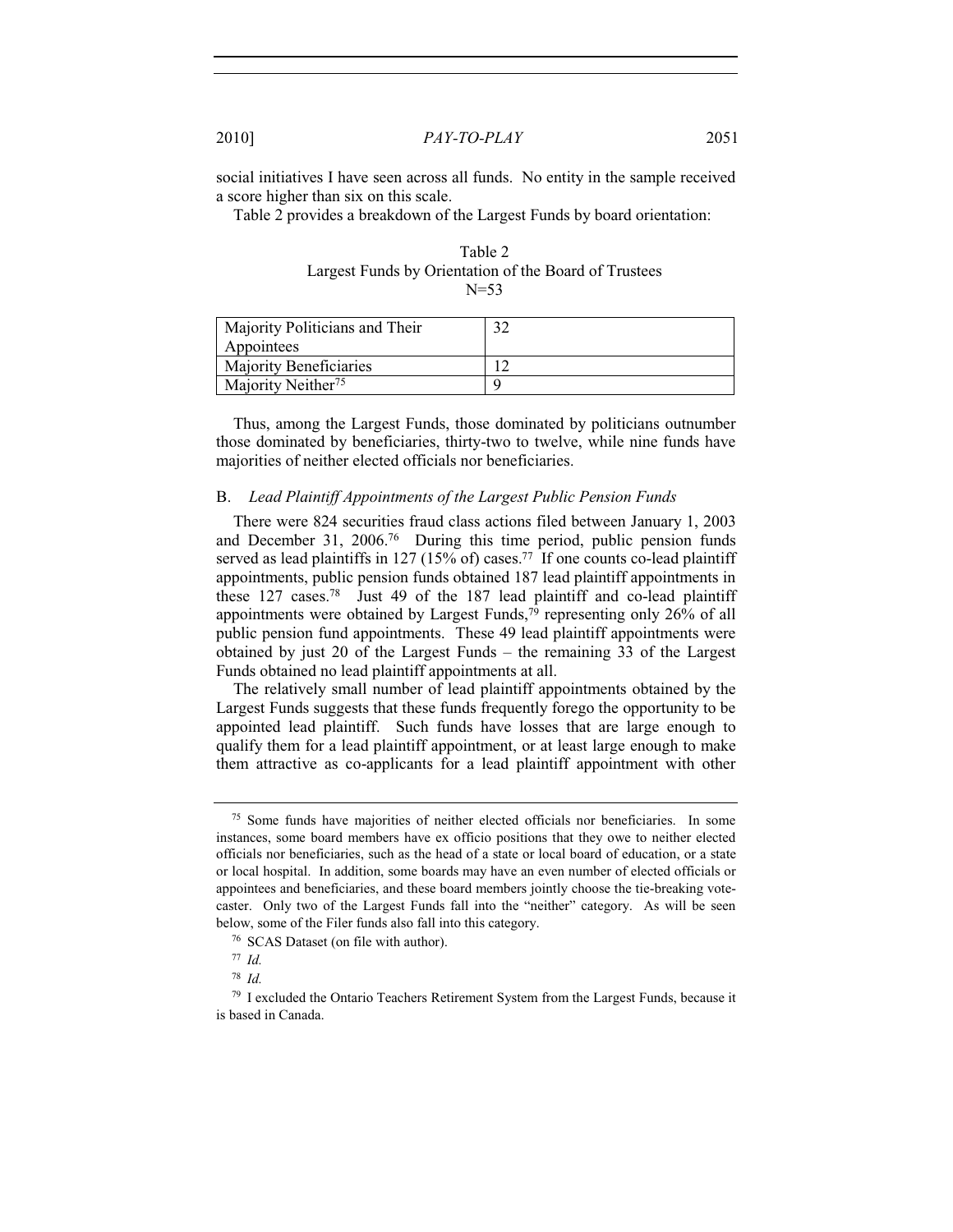funds, but they choose not to seek it. It may also be the case that some of the Largest Funds have simply failed to obtain lead plaintiff appointments after repeated efforts to do so. $80$  The Largest Funds could also be forgoing participation in securities class actions either because they are avoiding litigation entirely, or, less likely, because they are opting out of the class to pursue a separate action against the defendants.81

Table 3 contains eight regression models for the Largest Funds, which regress several board variables against the number of lead plaintiff appointments obtained by the funds, ranging from zero to eight appointments. The variables include: the percentage of each board that consists of politicians, political appointees, beneficiaries, and financial experts; whether the board is composed of a political or beneficiary majority; the number of politicians on the board or with appointing power to it; and the number of social investment initiatives maintained by each fund, if any. I also used the fund's board size and the natural log of its asset size as control variables. Again, assuming that pay-to-play occurs, one would expect that the coefficients for politicians and their appointees would correlate statistically significantly with lead plaintiff appointments.

<sup>80</sup> Choi and Fisch report that 37.5% of the largest public pension funds in their sample attempted unsuccessfully to obtain a lead plaintiff appointment at least once. Choi & Fisch, *supra* note 40, at 331.

<sup>81</sup> For a comprehensive discussion of the growing practice of institutional investors opting out of securities class actions, see John C. Coffee, Jr., *Accountability and Competition in Securities Class Actions: Why "Exit" Works Better Than "Voice"*, 30 CARDOZO L. REV. 407, 409-10 (2008) [hereinafter *Accountability and Competition*]. Note that Coffee suggests that the first major securities case in which investors, including some public pension funds, opted out was the *WorldCom* case. *Id.* at 426. After losing the *WorldCom* lead plaintiff appointment, plaintiff lawyer William Lerach persuaded sixty-five of his clients to opt out of the class, including several public pension funds. Lorraine Woellert, *Fractured Class Actions: "Opt Outs" Are a Growing Headache for Companies*, BUS. WK., Feb, 27, 2006, at 31. The *WorldCom* opt out actions were settled in 2005. *Accountability and Competition*, *supra* at 426*.* Coffee further describes the opt-out "floodgates" opening for the *AOL Time Warner* securities class action, for which the opt-out actions were settled in 2007. *Id.* at 427. Most opt outs occur after a settlement in the class actions has been reached. *Id.* at 430. In *Time Warner*, Lerach persuaded ninety-three state public pension funds to opt-out. Woellert, *supra* at 31. Thus, the ostensible new trend towards opting-out appears to have begun at the tail end, or even after the time period studied in this Article, 2003-2006. Choi and Fisch report that of the twenty-four funds (not limited to just the largest funds) that responded to their opt-out question, sixty percent responded that they opted out. Choi & Fisch, *supra* note 40, at 331. These results may be explained by the *WorldCom* and *AOL Time Warner* opt outs.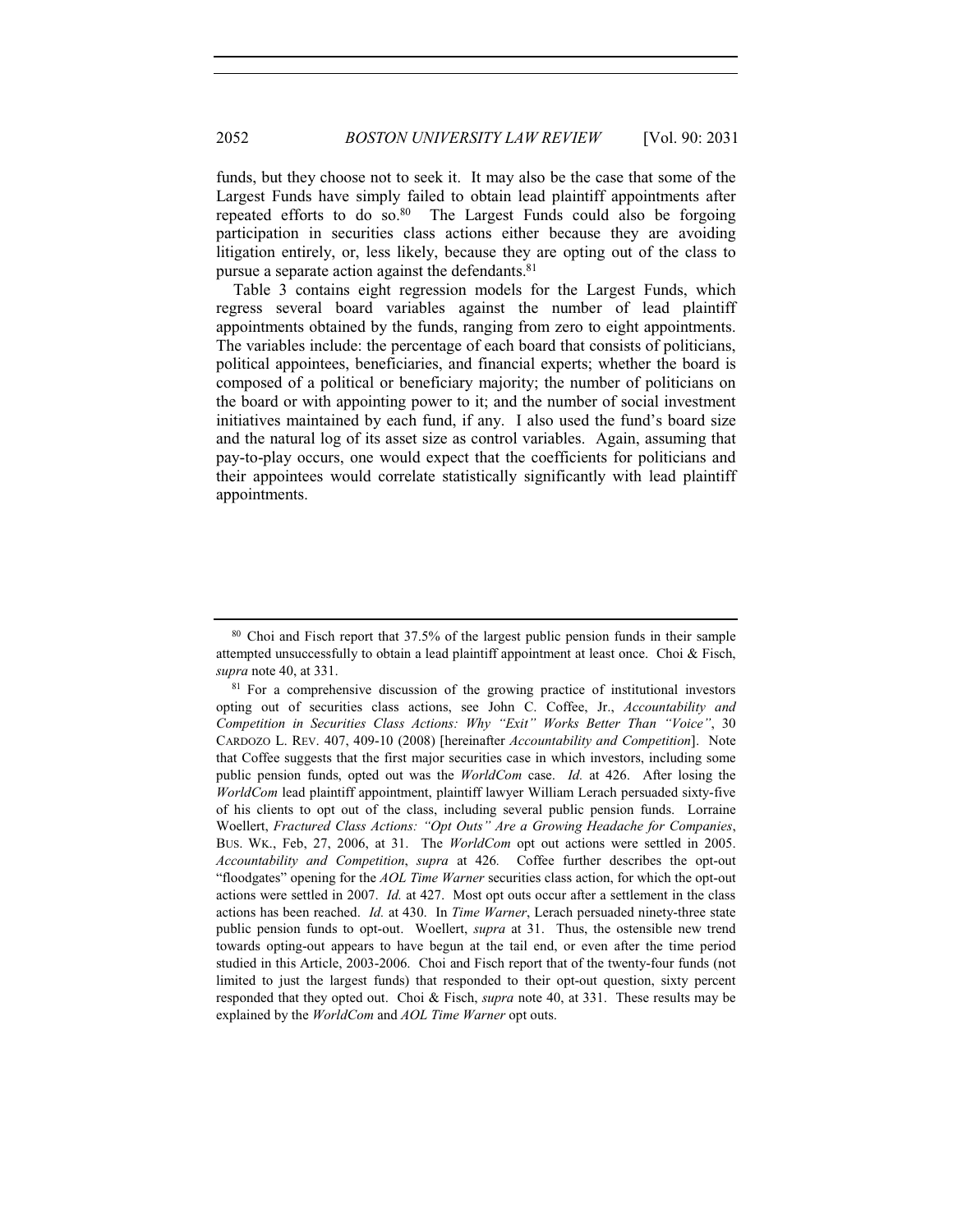|         |                                                                     | Model 8 | 0.06791    | (0.321) | 0.0227     | (0.947) |          |         |                 |         |             |         |            |         |             |         |             |         | $0.2851*$        | (0.100) |                 |         | 11.3%          |                                                                            |                                                                     |
|---------|---------------------------------------------------------------------|---------|------------|---------|------------|---------|----------|---------|-----------------|---------|-------------|---------|------------|---------|-------------|---------|-------------|---------|------------------|---------|-----------------|---------|----------------|----------------------------------------------------------------------------|---------------------------------------------------------------------|
|         |                                                                     | Model 7 | $-0.07961$ | (0.362) | $-0.1026$  | (0.774) |          |         |                 |         |             |         | $3.677***$ | (0.003) |             |         | 0.1287      | (0.395) | $0.4406**$       | (0.015) | 0.1868          | (0.217) | 28.9%          |                                                                            |                                                                     |
|         | Regressions of Board Attributes Against Lead Plaintiff Appointments | Model 6 | $-0.00660$ | (0.928) | $-0.0298$  | (0.933) |          |         |                 |         |             |         |            |         | $1.8398***$ | (0.003) | 0.0378      | (0.797) | $0.4049**$       | (0.021) | 0.0949          | (0.535) | 29.7%          | *=statistically significant at 0.10; **=statistically significant at 0.05; | ***=statistically significant at 0.01. P-values are in parentheses. |
|         |                                                                     | Model 5 | 0.04002    | (0.605) | $-0.1702$  | (0.655) |          |         |                 |         | $-0.9208*$  | (0.098) |            |         |             |         | 0.0983      | (0.544) | $0.3513*$        | (0.063) | 0.2062          | (0.201) | 18.8%          |                                                                            |                                                                     |
| Table 3 | Largest Funds                                                       | Model 4 | 0.02808    | (0.725) | 0.1188     | (0.744) |          |         |                 |         |             |         | $2.58**$   | (0.033) |             |         | 0.289       | (0.810) |                  |         | 0.244           | (0.121) | 19.0%          |                                                                            |                                                                     |
|         |                                                                     | Model 3 | 0.1062     | (0.160) | $-0.059$   | (0.88)  | $-0.923$ | (0.430) | $-1.445$        | (0.161) |             |         |            |         |             |         | 0.416       | (0.754) |                  |         | 0.2498          | (0.139) | 14.5%          |                                                                            |                                                                     |
|         |                                                                     | Model 2 | 0.00358    | (0.964) | 0.3801     | (0.243) |          |         |                 |         |             |         | $2.552**$  | (0.034) |             |         |             |         |                  |         |                 |         | 14.6%          |                                                                            |                                                                     |
|         |                                                                     | Model 1 | 0.09183    | (0.214) | 0.1634     | (0.643) | $-0.503$ | (0.657) | $-1.3593$       | (0.165) |             |         |            |         |             |         |             |         |                  |         |                 |         | 10.2%          |                                                                            |                                                                     |
|         |                                                                     |         | Board Size |         | Asset Size | (Ln)    | % Polit. |         | % Polit. Appts. |         | Polit. Maj. |         | % Benef.   |         | Benef. Maj. |         | $\%$ Finan. | Experts | # Polit./Apptrs. |         | # Social Invest |         | R <sup>2</sup> |                                                                            |                                                                     |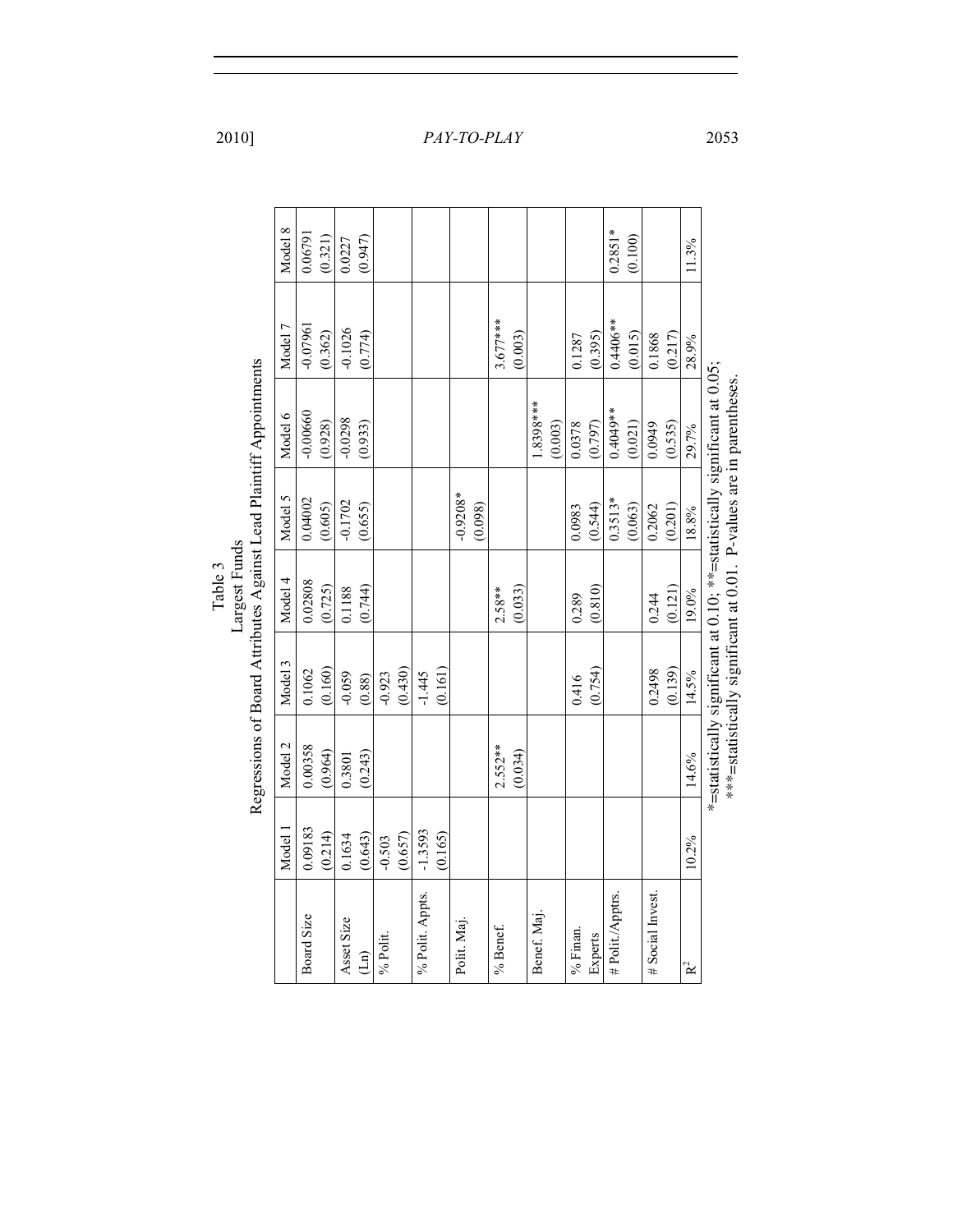Table 3, Model 5 demonstrates that the coefficient for boards with a political majority is both negative and significant at the ten percent confidence level. The coefficients for politicians and their appointees are, again, both negative, at Models 1 and 3, although not statistically significant. In contrast, Table 3 demonstrates that the number of beneficiary board members correlates positively and statistically significantly with lead plaintiff appointments, at the 5% confidence level in Models 2 and 4, and at the 1% confidence level in Models 6 and 7. The coefficient for boards with a majority of beneficiary board members is both positive and significant at the 1% confidence level in Model 6. Finally, the coefficient for the number of appointers to the board is both positive and statistically significant at the 5% confidence level in Models 6 and 7, and the 10% confidence level in Models 5 and 8. For each additional politician with appointing power to the board, which is a measure of the dispersal of political influence, and not control, (see below), the fund's lead plaintiff appointments increase.82

These regressions show that the presence of politicians and their appointees correlates negatively and statistically significantly with lead plaintiff appointments when this population constitutes a board majority; the percentage of beneficiaries correlates positively and statistically significantly with lead plaintiff appointments in all models. While the implications of this finding for the pay-to-play theory will be discussed in further detail below, in light of additional data, the regressions described above contradict the second hypothesis that politicians on public pension fund boards will correlate positively with lead plaintiff appointments. As noted, if pay-to-play were driving pension fund securities litigation activism, one would expect political influence to positively, not negatively, correlate with lead plaintiff appointments. Indeed, this data suggests a new theory that has not been discussed in the securities class action literature, a theory I will call "pay-notto-play." Just as politicians can, and do, receive significant campaign contributions from, or are otherwise influenced by, plaintiffs' lawyers, they also receive contributions from, and are influenced by, Fortune 500 companies, accounting firms, technology firms, investment banks, and pro-business lobbies such as the U.S. Chamber of Commerce. Politicians may choose to encourage or discourage the litigation activism of public pension funds that they influence or control, depending upon their personal political ideology, the identity of their donors, and the political pressures they face. I will further discuss both pay-to-play and pay-not-to-play83 below, in light of additional data.

<sup>&</sup>lt;sup>82</sup> See *supra* Table 1 and accompanying text for a description of this appointment power.<br><sup>83</sup> By "pay-not-to-play," I am not suggesting that politicians receive campaign

contributions from potential or actual defendants expressly in return for protection from litigation. Instead, I suggest that politicians of both political parties are highly dependent on campaign contributions from the business community and are sensitive to actions that are deemed hostile to that community, including litigating against its members.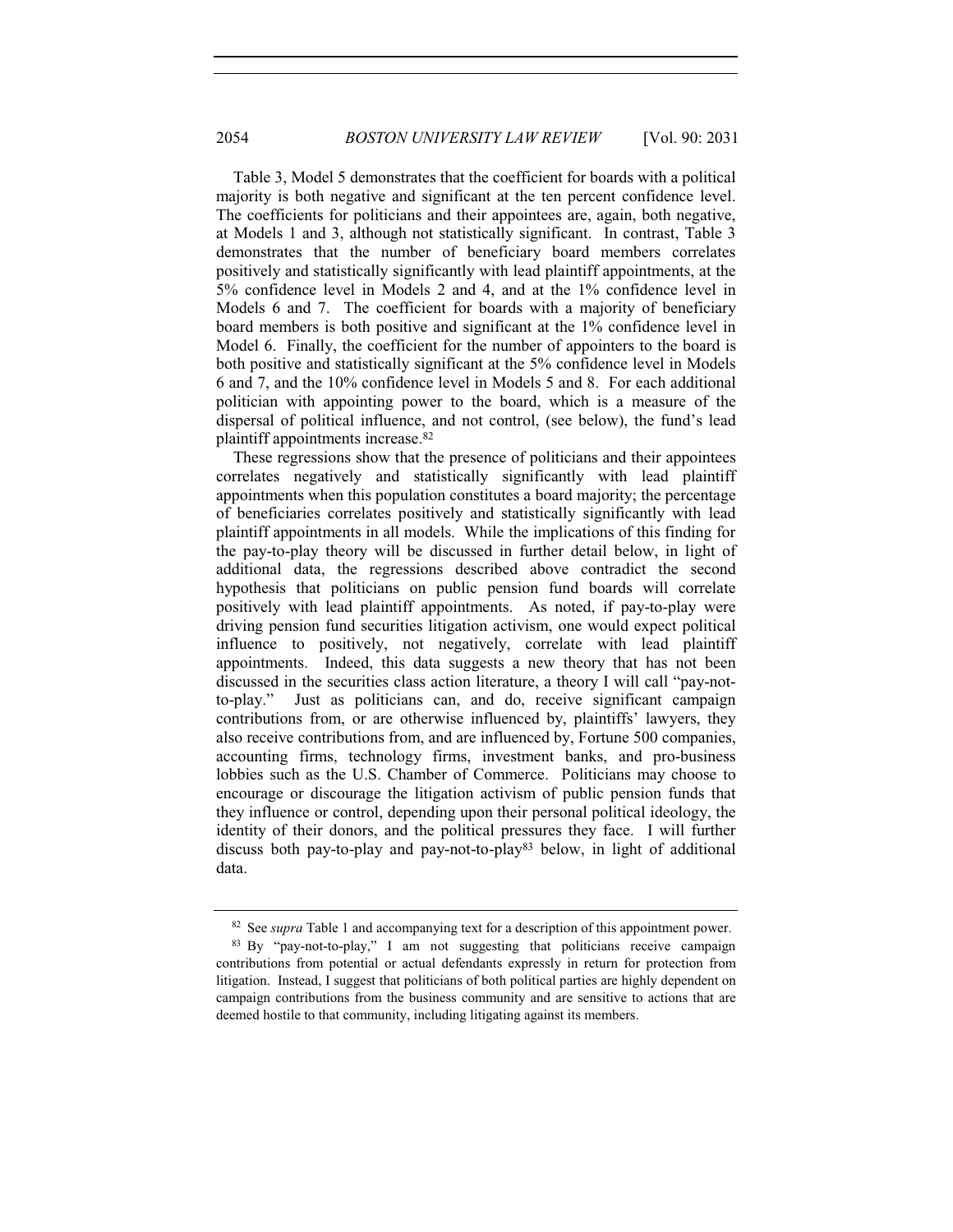The correlation between the number of politicians either on the board or with appointing power to it and lead plaintiff appointments is intriguing. It is important to distinguish this variable from measures of political control over the board. Unlike the politicians and political appointee variables, the numberof-appointers variable is not a measure of elected official control but of the dispersal of elected official influence, as noted above. The results for this "# Appointers" variable mean that, for example, a board with four of its members appointed by four separate politicians (Board A) will seek more lead plaintiff appointments than a board with four of its members appointed by one politician (Board B). It may be that funds with a greater dispersal of elected official influence are less able to thwart lead plaintiff appointments sought by beneficiaries. It may also be that politicians become increasingly indifferent to obtaining or forgoing lead plaintiff appointments once "blame" for such appointments becomes shared by other politicians. A politician who can point to the other politicians with influence on Board A who voted to pursue a lead plaintiff appointment is better able to deflect criticism from unhappy constituents or campaign contributors than a politician on Board B who is solely responsible for Board B's decisions.

This correlation between the number of appointers and lead plaintiff appointments further undermines the pay-to-play theory. Assuming pay-toplay were the driving force in the funds' pursuit of lead plaintiff appointments, one would expect that the ideal board from the perspective of a plaintiffs' lawyer would be one that is majority-controlled by one politician, as the lawyer would save money on campaign contributions and time spent in developing political relationships, while offering a more certain return on investment. Put cynically, Board B is more cheaply bought than Board A. The fact that Board A is more active than Board B suggests that pay-to-play is not what motivates boards to obtain lead plaintiff appointments. As discussed below, pay-not-toplay could be restraining politically-dominated funds from obtaining lead plaintiff appointments.

Finally, as a subsidiary point, the boards of fourteen of the Largest Funds contained at least one political appointee who was also a beneficiary.<sup>84</sup> For the remaining funds, political appointees and beneficiaries are mutually exclusive. Interestingly, of these fourteen funds, eleven obtained no lead plaintiff appointments, suggesting that, on balance, an appointed beneficiary behaves more like an appointee than a beneficiary. Therefore, she is more likely to follow the appointing politician in shunning lead plaintiff appointments than to follow beneficiaries in pursuing them. This result coheres with research suggesting that beneficiary appointees behave more like appointees than like beneficiaries.85 Similarly, of the seventy-eight Litigating Funds discussed below, only four contained at least one board member who was an appointed

<sup>&</sup>lt;sup>84</sup> Because such beneficiary appointees fall into both the beneficiary and appointee categories, I split such board members by coding them as a 0.5 in each category.

<sup>85</sup> Romano, *supra* note 11, at 826-27.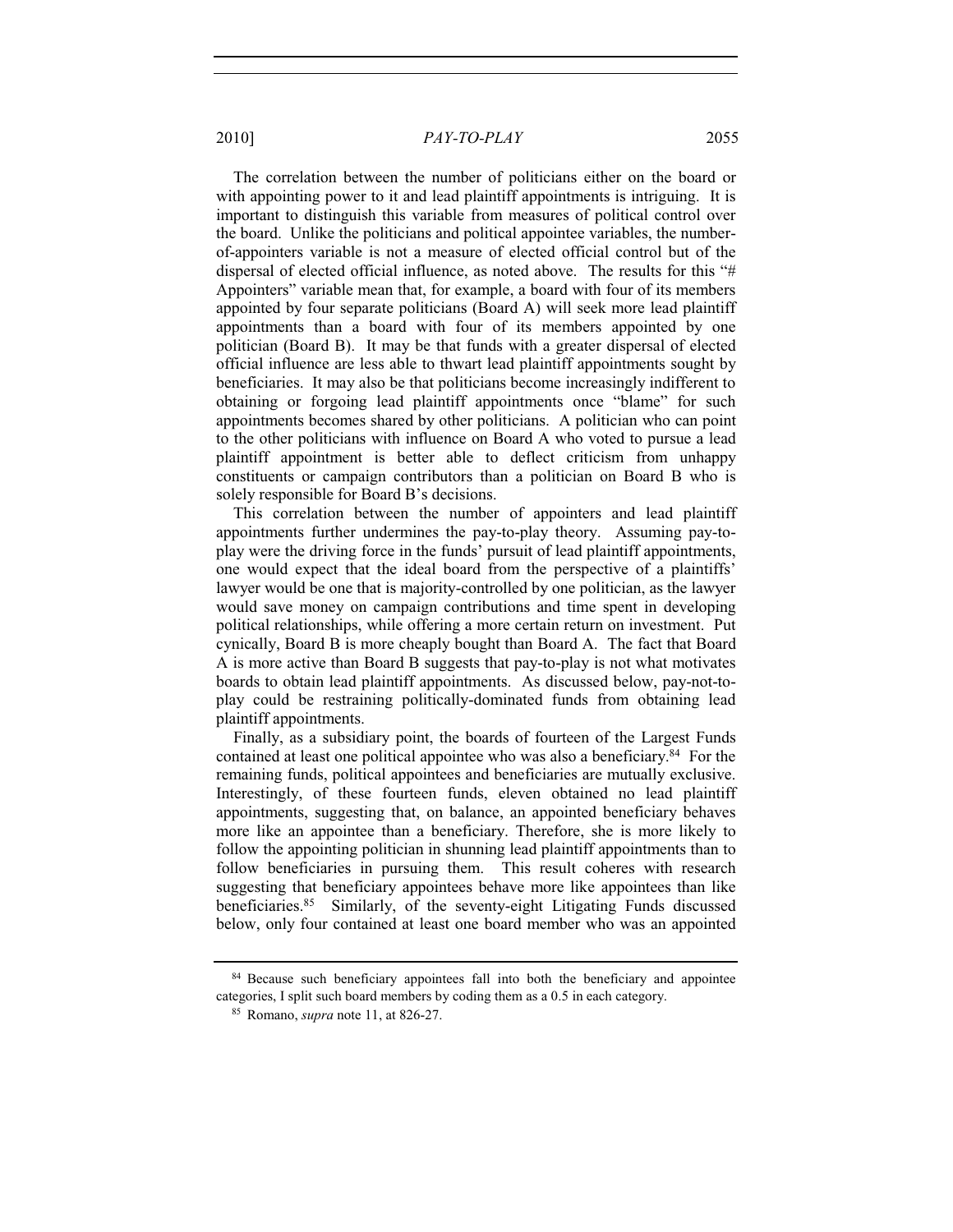beneficiary. On average, these four funds obtained 1.75 lead plaintiff appointments, compared to 2.5 appointments for the Litigating Funds overall, again suggesting that appointed beneficiaries tend to follow the trend of elected officials in resisting lead plaintiff appointments.

#### C. *Who Controls the Litigating Funds?*

As noted above, I report results for seventy-eight funds that obtained at least one lead-plaintiff appointment from 2003-2006.86 The Litigating Funds obtained as few as one and as many as nine lead-plaintiff appointments. The Police and Fire Retirement System of the City of Detroit (Detroit P&F), with assets of \$3.8 billion, obtained nine lead-plaintiff appointments in the four-year period, more than any other fund. The Mississippi Public Employees Retirement System, with assets of \$15.4 billion, obtained eight appointments in the same time period, second only to Detroit  $P\&E.87$  Table 4 below contains descriptive statistics for the Litigating Funds.

<sup>86</sup> In fact, eighty-one public pension funds obtained lead plaintiff appointments from 2003-2006. I excluded Ontario because it is based in Canada. I further excluded two other funds because I could not find sufficient data for them.

<sup>&</sup>lt;sup>87</sup> The PSLRA added a "professional plaintiff" restriction to the Securities Exchange Act of 1934, stating that a person may be a lead plaintiff in no more than five securities class actions during any three year period, "[e]xcept as the court may otherwise permit." 15 U.S.C. § 78u-4(a)(3)(B)(vi) (2006). Detroit P&F, MSPERS, the City of Dearborn Heights Police & Fire Retirement System, the Teachers Retirement System of the State of Ohio, and the City of Dearborn Heights General Employees Retirement System all appear to have been appointed more than five times in a three year period. According to a House of Representatives Conference Report:

Institutional investors . . . may need to exceed this limitation and do not represent the type of professional plaintiff this legislation seeks to restrict. As a result, the Conference Committee grants courts discretion to avoid the unintended consequence of disqualifying institutional investors from serving more than five times in three years.

H.R. REP. NO. 104-396, at 35 (1999). *See also In re* Critical Path, Inc. Sec. Litig., 156 F. Supp. 2d 1102, 1112 (N.D. Cal. 2001) (selecting an institutional investor as lead plaintiff even though the institution had served as lead plaintiff in more than five actions within the last three years). Some scholars have also argued that it is appropriate to exempt plaintiffs from the professional plaintiff restriction, especially where an institutional investor has developed a strong track record as a lead plaintiff. *See, e.g.*, *Does the Plaintiff Matter?*, *supra* note 25, at 1638.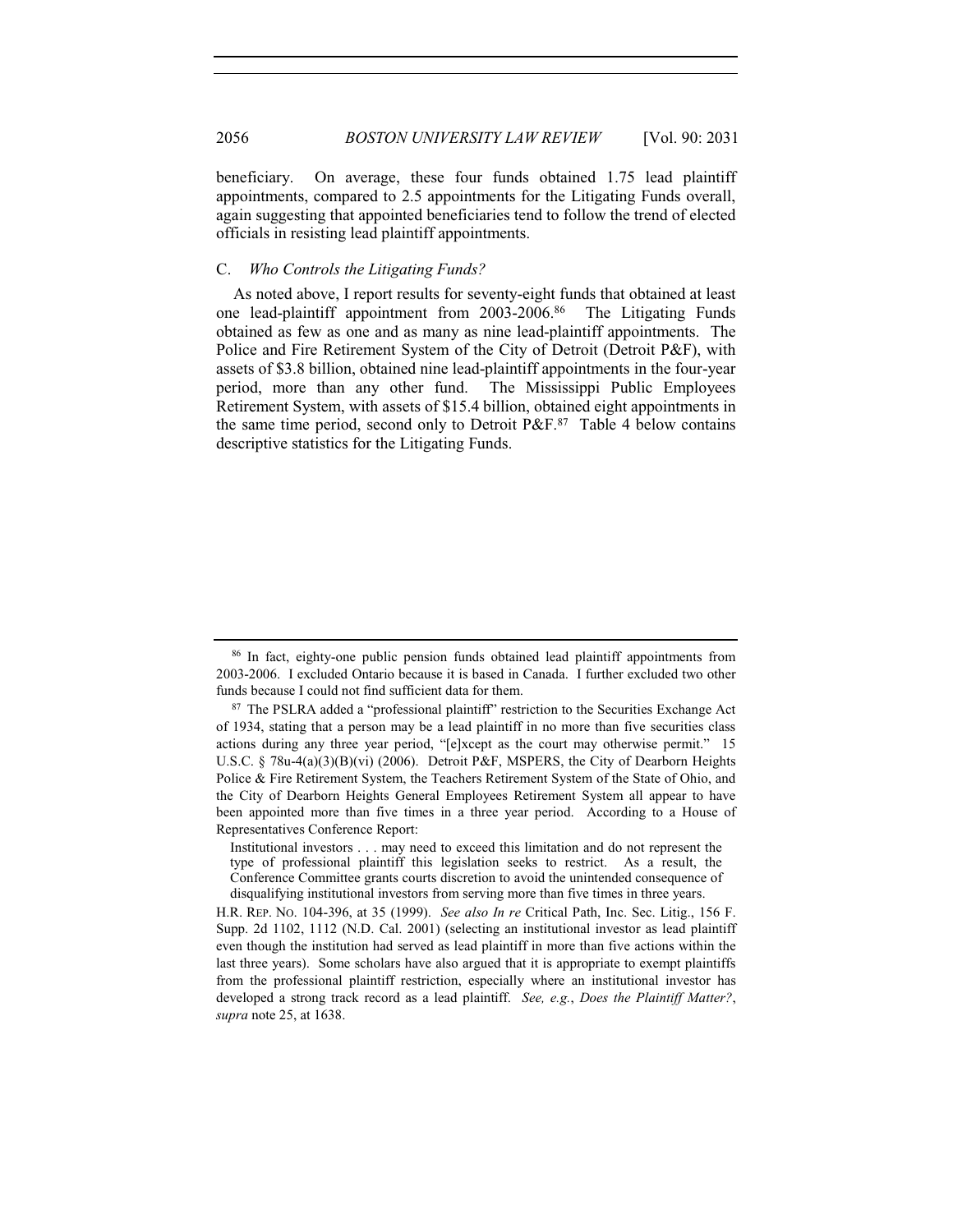|                   | Mean     | St. Dev. | Minimum  | Median   | Maximum   |
|-------------------|----------|----------|----------|----------|-----------|
| <b>Board Size</b> | 9.141    | 4.330    |          | 9        | 27        |
| <b>Asset Size</b> | \$11,724 | \$23,249 | \$28     | \$2,029  | \$148,840 |
| Politicians       | 1.385    | 1.789    | $\theta$ |          | 12        |
| Polit. Appts.     | 3.032    | 2.502    |          | 2.75     | 13        |
| Benefs.           | 4.340    | 3.157    | $\theta$ | 4        | 15.5      |
| Polit./Apptrs.    | 1.974    | 1.377    | $\theta$ | 2        | 8         |
| # Finan. Experts. | 0.385    | 1.416    | $\theta$ | $\theta$ | 10        |
| Soc./Pol.         | 0.603    | 1.188    |          | $\theta$ | 6         |

#### Table 4 Litigating Funds Descriptive Statistics (N=78)

Influenced by the massive size of CalPERS, the mean asset size for the Litigating Funds is over \$11 billion or slightly less than one-third of the mean asset size for the Largest Funds, which is \$34 billion. The median asset size is more telling: at \$2 billion, it is just eight percent of the median asset size for the Largest Funds.<sup>88</sup> Thus, the funds that obtain lead plaintiff appointments are significantly smaller than the funds Congress expected would obtain lead plaintiff appointments. For example, the diminutive Deerfield Beach Non-Uniformed Municipal Employees Retirement System, with just \$51 million in total assets, obtained three lead plaintiff appointments, more than CalPERS, which is 2902 times larger and was only appointed twice. While Deerfield Beach is an extreme example, as is CalPERS, Largest Funds compose just twenty-six percent of the Litigating Funds.

Likewise, while median board size for both the Litigating Funds and the Largest Funds is nine, the composition of that board differs. The median Largest Fund board contains five politicians or political appointees versus four beneficiaries; the median Litigating Funds board contains four beneficiaries to 3.75 politicians, with between one and two unaffiliated board seats. Table 5 compares the board orientation of the Largest Funds to the Litigating Funds.

<sup>88</sup> *See supra* Table 3.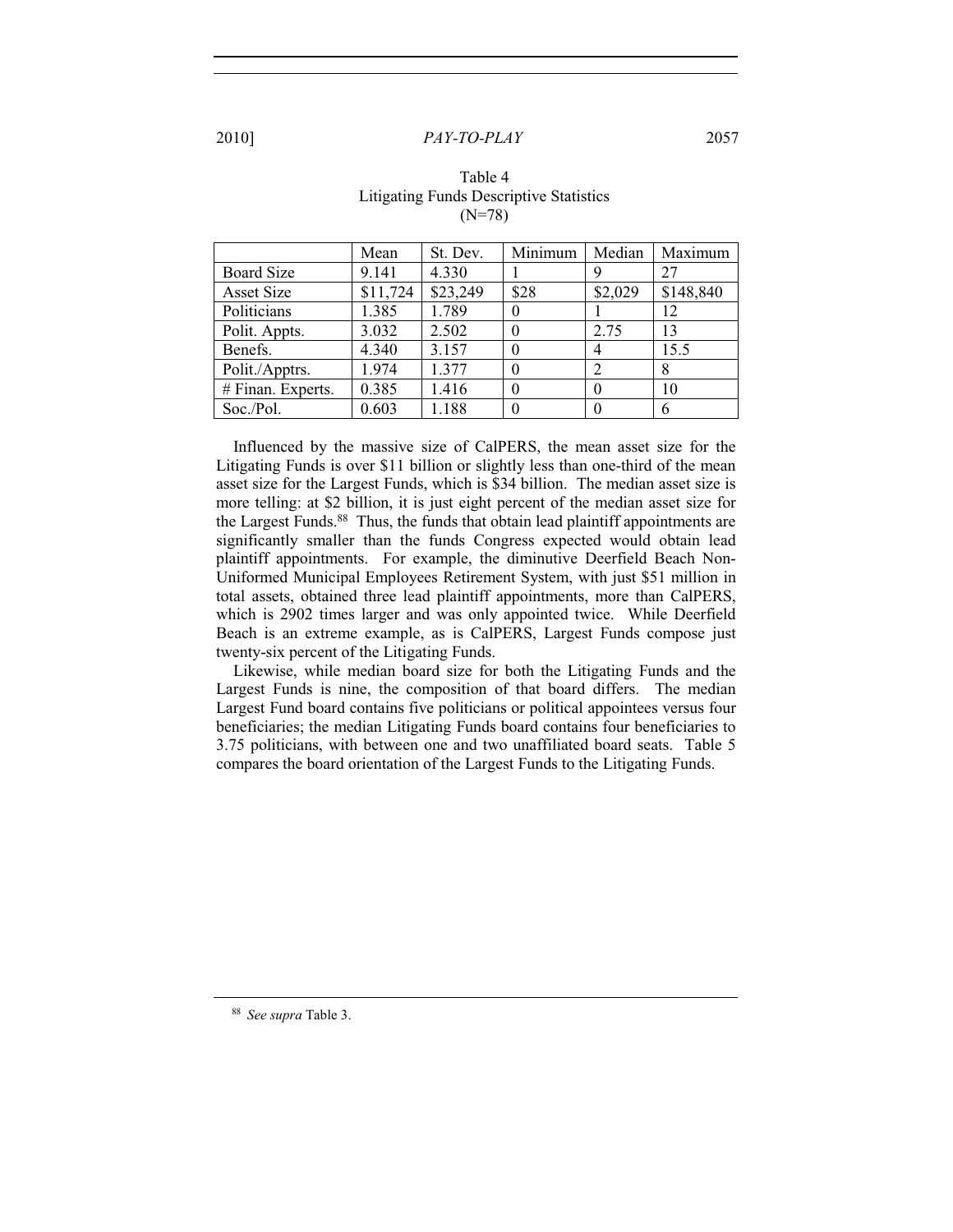#### Table 5

#### Largest Funds Versus Litigating Funds by Orientation of the Board of Trustees

|                                | Largest Funds | <b>Litigating Funds</b> |
|--------------------------------|---------------|-------------------------|
|                                | $N=53$        | $N = 78$                |
| Majority Politicians and       | 32            | 33                      |
| their Appointees               |               |                         |
| Majority Beneficiaries         | 12            | 23                      |
| Majority Neither <sup>89</sup> |               | 22                      |
| Chi-Square Test P-Value        |               |                         |

A two-way table chi-square test, demonstrates that there is no statistically significant difference between the two datasets in the distribution of funds by orientation of the boards of trustees.

#### D. *Lead Plaintiff Appointments of the Litigating Funds*

As aforementioned, the 78 public pension funds in my Litigating Funds sample obtained 187 lead plaintiff appointments between January 1, 2003 and December 31, 2006, out of 824 securities class actions.<sup>90</sup> Table 6 contains the same model regressions for the Litigating Funds that appear in Table 3 for the Largest Funds.

<sup>89</sup> Some funds have majorities of neither elected officials nor beneficiaries. In some instances, some board members have ex officio positions that they owe to neither elected officials nor beneficiaries, such as the head of a state or local board of education, or a state or local hospital. In addition, some boards may have an even number of elected officials or appointees and beneficiaries, and these board members jointly choose the tie-breaking vote. Just two of the Largest Funds fall into the "neither" category. As will be seen below, some of the Filer Funds also fall into this category.

<sup>&</sup>lt;sup>90</sup> Usually, they would be appointed as co-lead plaintiffs with other public pension funds, so the number of cases with at least one public pension fund as lead plaintiff is less than 187.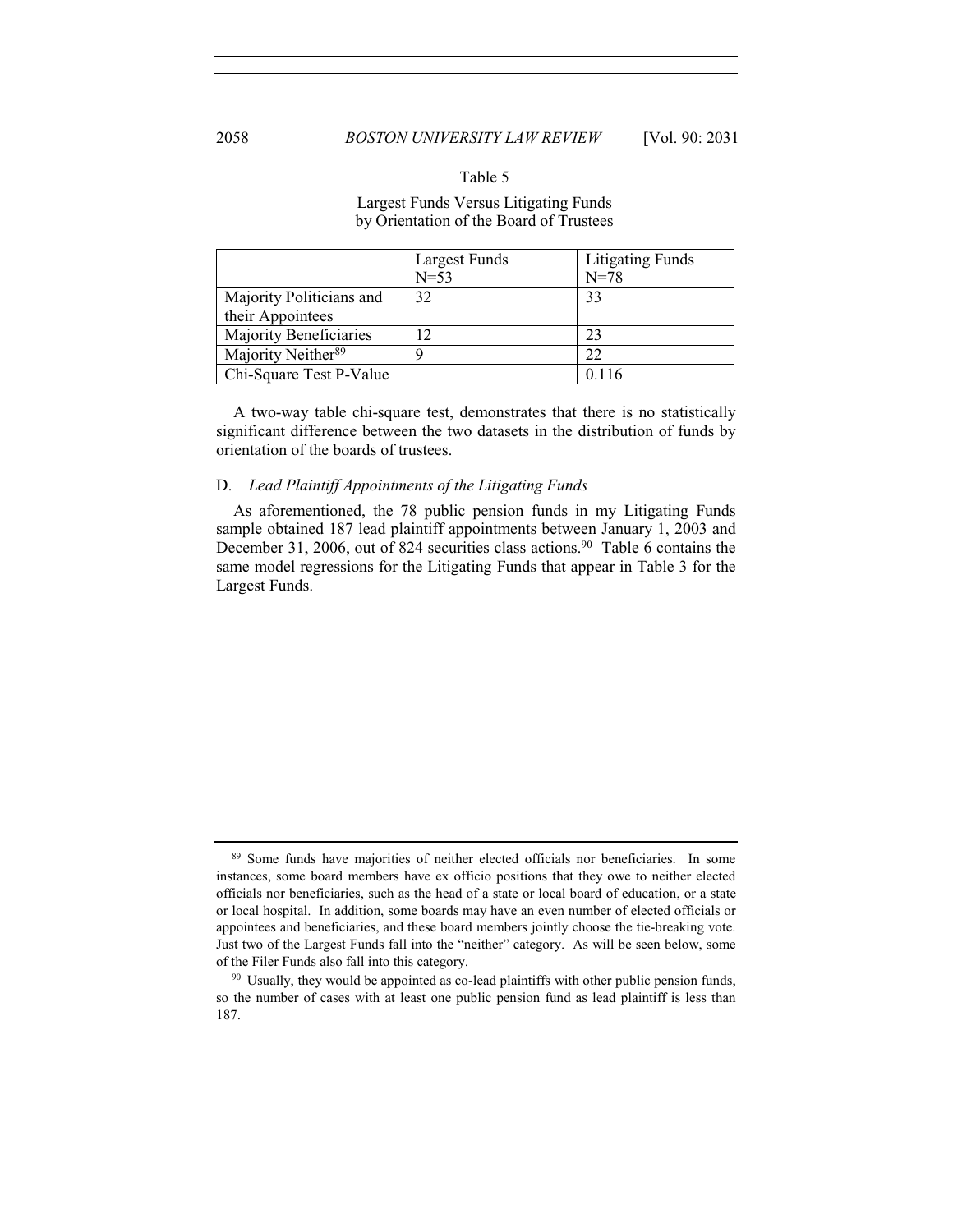|         |                                                                     | Model 8<br>Model 7 | $-0.09429$<br>$-0.15288**$ | (0.114)<br>(0.011) | 0.0411<br>$-0.0272$ | (0.701) |            |         |                 |         |                      | $3.725***$ | (0.001) |            |         |           |         | $0.3697*$<br>$0.3637*$ | (0.052)<br>(0.061) |                 |         | 7.0%  |                                                                            |                                                                     |
|---------|---------------------------------------------------------------------|--------------------|----------------------------|--------------------|---------------------|---------|------------|---------|-----------------|---------|----------------------|------------|---------|------------|---------|-----------|---------|------------------------|--------------------|-----------------|---------|-------|----------------------------------------------------------------------------|---------------------------------------------------------------------|
|         |                                                                     |                    |                            |                    |                     | (0.788) |            |         |                 |         |                      |            |         |            |         | 0.1137    | (0.440) |                        |                    | 0.0594          | (0.760) | 18.6% |                                                                            |                                                                     |
|         |                                                                     | Model 6            | $-0.14712**$               | (0.015)            | $-0.0706$           | (0.494) |            |         |                 |         |                      |            |         | 1.5074***  | (0.002) | 0.0234    | (0.870) | $0.3496*$              | (0.074)            | 0.0508          | (0.796) | 16.9% |                                                                            |                                                                     |
|         |                                                                     | Model 5            | $-0.09615$                 | (0.112)            | $-0.0201$           | (0.852) |            |         |                 |         | $-0.5448$<br>(0.221) |            |         |            |         | $-0.0063$ | (0.967) | $0.3534*$              | (0.095)            | 0.075           | (0.717) | 3.5%  |                                                                            |                                                                     |
| Table 6 | Litigating Funds                                                    | Model 4            | $-0.09653*$                | (0.069)            | 0.0033              | (0.975) |            |         |                 |         |                      | $3.402***$ | (0.003) |            |         | 1.135     | (0.518) |                        |                    | 0.2145          | (0.235) | 13.9% |                                                                            |                                                                     |
|         |                                                                     | Model 3            | $-0.07375$                 | (0.168)            | 0.0326              | (0.760) | $-2.641**$ | (0.038) | $-2.183**$      | (0.050) |                      |            |         |            |         | 0.0908    | (0.559) |                        |                    | 0.2375          | (0.204) | 9.2%  |                                                                            |                                                                     |
|         | Regressions of Board Attributes Against Lead Plaintiff Appointments | Model 2            | $-0.09362*$                | (0.073)            | 0.05259             | (0.580) |            |         |                 |         |                      | $3.211***$ | (0.003) |            |         |           |         |                        |                    |                 |         | 11.9% | *=statistically significant at 0.10; **=statistically significant at 0.05; | ***=statistically significant at 0.01. P-values are in parentheses. |
|         |                                                                     | Model 1            | $-0.07028$                 | (0.181)            | 0.0803              | (0.425) | $-2.423*$  | (0.052) | $-1.977*$       | (0.060) |                      |            |         |            |         |           |         |                        |                    |                 |         | 6.9%  |                                                                            |                                                                     |
|         |                                                                     |                    | Board Size                 |                    | Asset Size (Ln)     |         | % Polit.   |         | % Polit. Appts. |         | Polit. Maj.          | % Benef.   |         | Benef. Maj |         | % Finan.  | Experts | # Polit./Apptrs.       |                    | # Social Invest |         | $R^2$ |                                                                            |                                                                     |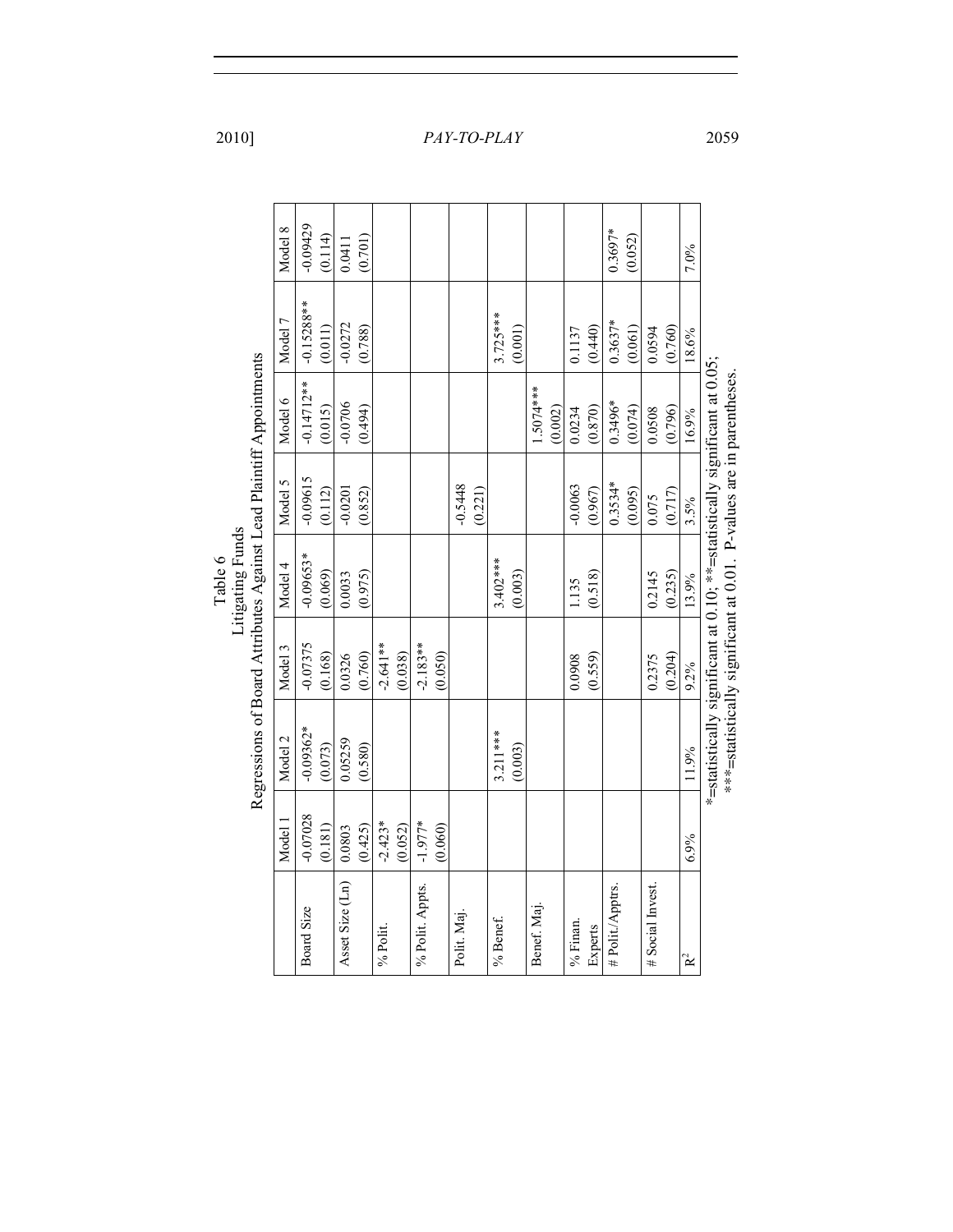As with the Largest Funds, the regressions for the Litigating Funds in Table 6 show that the number of beneficiary board members positively and statistically significantly correlates with lead plaintiff appointments in all models at the one percent confidence level. The number of politicians and political appointees correlates negatively with such appointments, statistically significantly so in Models 1 and 3 at the 10% and 5% confidence levels. The negative correlation between politicians, political appointees, and lead plaintiff appointments is even stronger for the Litigating Funds than it is for the Largest Funds, although the negative coefficient for boards controlled by a political majority was not statistically significant. As with the Largest Funds, the number of appointers to the board positively and statistically significantly correlates with lead plaintiff appointments, in all models, and presumably for the same reasons. Unlike the Largest Funds, here, board size is negative and statistically significant in all models containing a beneficiaries variable. The Pearson correlation<sup>91</sup> of board size and beneficiaries percentage on the board is 0.338 with a p-value of 0.002. Thus, board size becomes negative and statistically significant once beneficiaries are considered.

To examine the Litigating Funds in further depth, I also ran ordinal logistic regressions, dividing the funds into subcategories of those that obtained (a) one lead plaintiff appointment; (b) two to four lead plaintiff appointments; and (c) five or more lead plaintiff appointments between 2003 and 2006. The regressions below in Table 7 measure the chances of (a) becoming (b) and (c), and of (a) and (b) becoming (c).

<sup>91</sup> Christopher L. Peterson, *Usury Law, Payday Loans, and Statutory Sleight of Hand: Salience Distortion in American Credit Pricing Limits*, 92 MINN. L. REV. 1110, 1147-48 (2008) ('"Pearson's Correlation is a way of summarizing the strength of a linear relationship between two variables with a single figure that ranges between [-]1 and +1. The stronger the relationship between the variables the closer the correlation is to  $+/1$ ." (citation omitted)).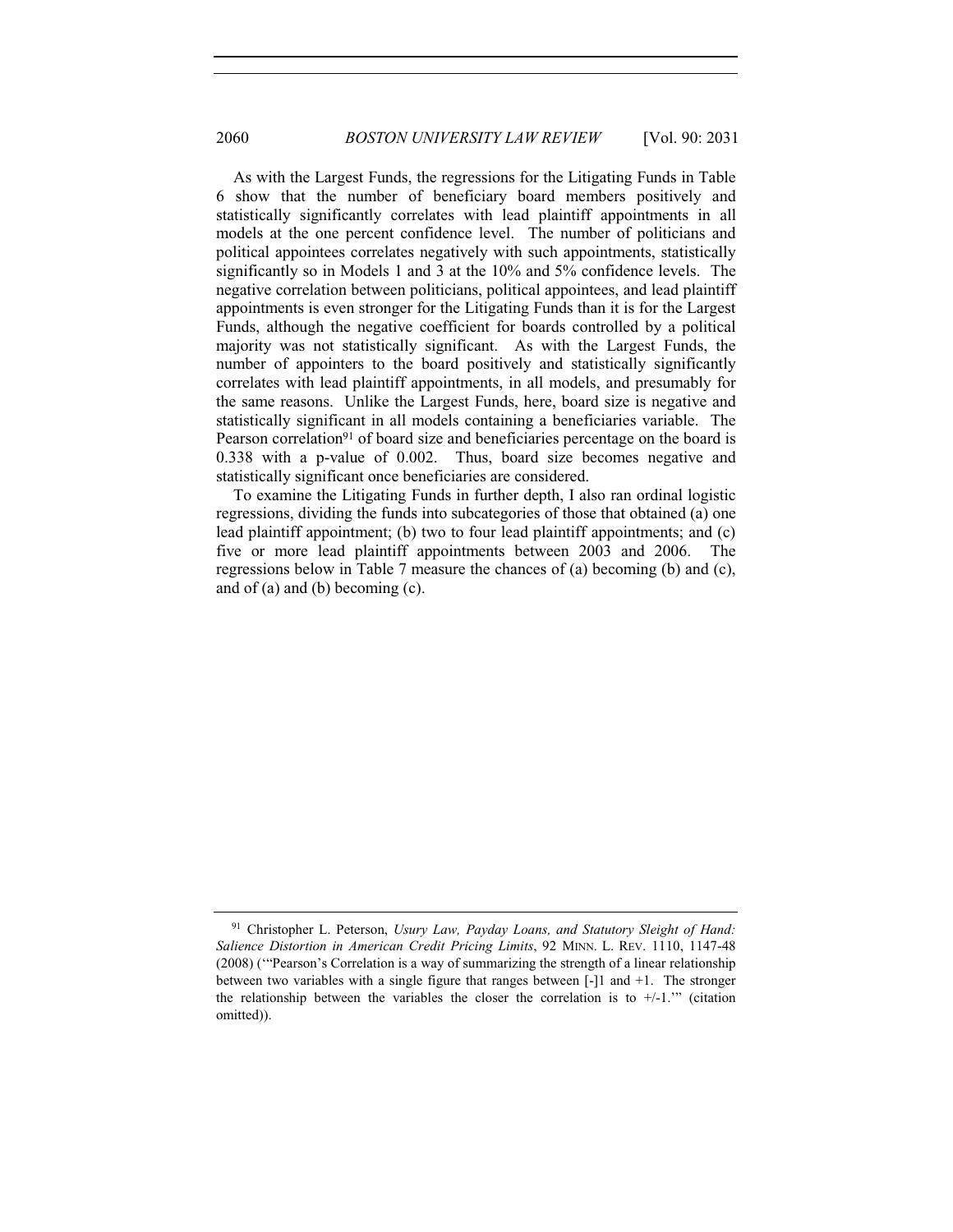|         |                  |                                                                                         | Model 8 | $-0.1388**$  | (0.049) | 0.000176        | (0.999) |              |         |                 |         |             |         |            |         |            |         |          |         | $0.4231**$       | (0.037) |                 |         |                                                                                                                                                   |
|---------|------------------|-----------------------------------------------------------------------------------------|---------|--------------|---------|-----------------|---------|--------------|---------|-----------------|---------|-------------|---------|------------|---------|------------|---------|----------|---------|------------------|---------|-----------------|---------|---------------------------------------------------------------------------------------------------------------------------------------------------|
|         |                  |                                                                                         | Model 7 | $-0.1529**$  | (0.011) | $-0.0272$       | (0.788) |              |         |                 |         |             |         | $3.725***$ | (0.001) |            |         | 0.1137   | (0.440) | $0.3637*$        | (0.061) | 0.0594          | (0.760) |                                                                                                                                                   |
|         |                  |                                                                                         | Model 6 | $-0.263***$  | (0.009) | $-0.0508$       | (0.689) |              |         |                 |         |             |         |            |         | 1.928***   | (0.002) | 1.1421   | (0.558) | $0.4426*$        | (0.066) | 0.3014          | (0.190) |                                                                                                                                                   |
|         |                  |                                                                                         | Mod. 5  | $-0.1417*$   | (0.075) | $-0.0252$       | (0.836) |              |         |                 |         | $-0.4819$   | (0.332) |            |         |            |         | 0.37116  | (0.846) | 0.35202          | (0.133) | 0.32722         | (0.142) |                                                                                                                                                   |
| Table 7 | Litigating Funds | Ordinal Logistic Regressions of Board Attributes<br>Against Lead Plaintiff Appointments | Model 4 | $-0.21038**$ | (0.025) | 0.038775        | (0.763) |              |         |                 |         |             |         | 4.8761***  | (0.003) |            |         | 2.9682   | (0.175) |                  |         | $0.50016**$     | (0.020) | *=statistically significant at 0.10; **=statistically significant at 0.05;<br>***=statistically significant at 0.01. P-values are in parentheses. |
|         |                  |                                                                                         | Model 3 | $-0.151462*$ | (0.058) | 0.08032         | (0.548) | $-4.8178***$ | (0.010) | $-2.5502*$      | (0.055) |             |         |            |         |            |         | 1.8031   | (0.391) |                  |         | $0.54424**$     | (0.012) |                                                                                                                                                   |
|         |                  |                                                                                         | Model 2 | $-0.17909**$ | (0.035) | 0.14275         | (0.225) |              |         |                 |         |             |         | 4.0797***  | (0.005) |            |         |          |         |                  |         |                 |         |                                                                                                                                                   |
|         |                  |                                                                                         | Model 1 | $-0.13514*$  | (0.070) | 0.17697         | (0.154) | $-3.8934***$ | (0.020) | $-2.06988*$     | (0.089) |             |         |            |         |            |         |          |         |                  |         |                 |         |                                                                                                                                                   |
|         |                  |                                                                                         |         | Board Size   |         | Asset Size (Ln) |         | % Polit.     |         | % Polit. Appts. |         | Polit. Maj. |         | % Benef.   |         | Benef. Maj |         | % Finan. | Experts | # Polit./Apptrs. |         | # Social Invest |         |                                                                                                                                                   |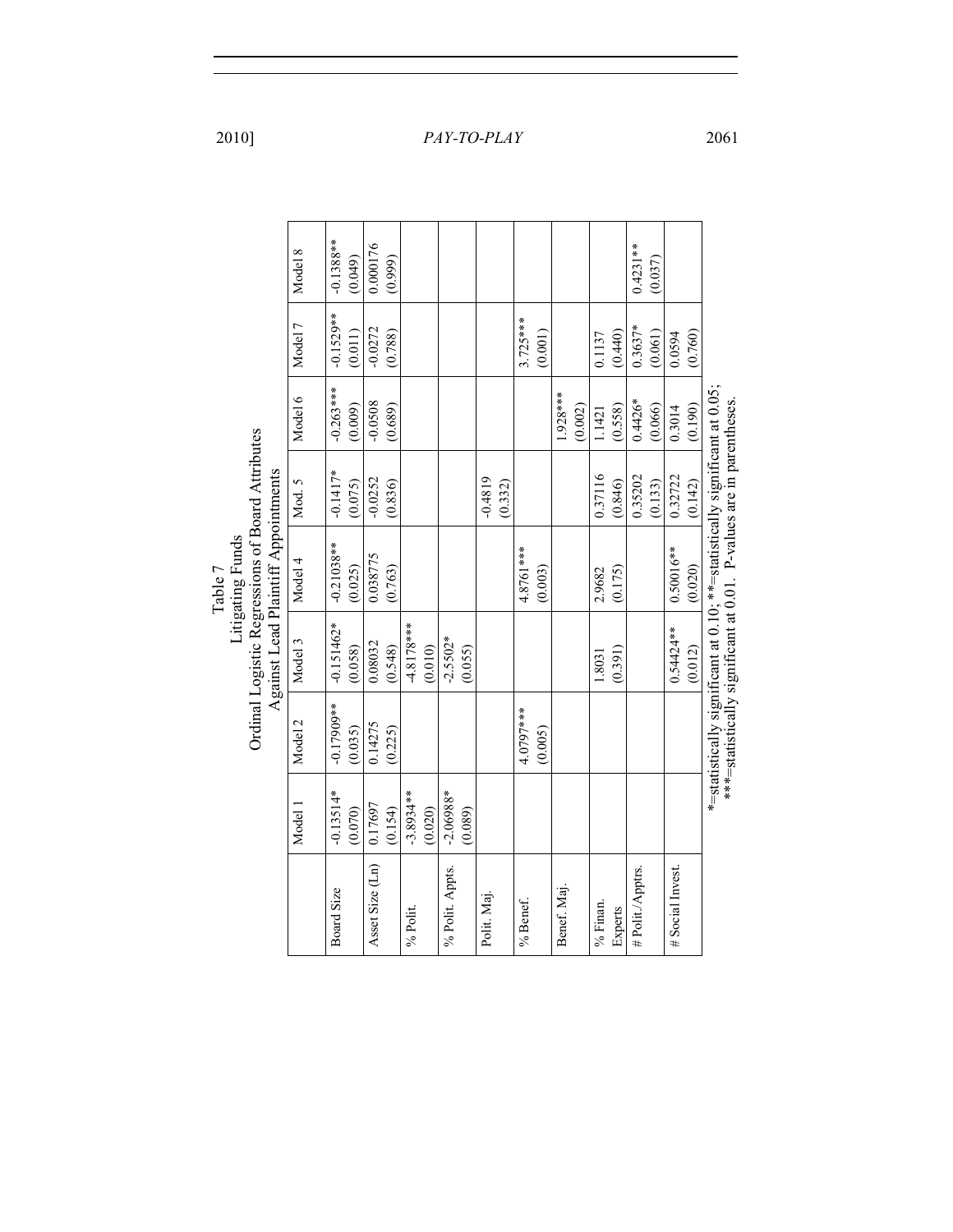2062 *BOSTON UNIVERSITY LAW REVIEW* [Vol. 90: 2031

Table 7 echoes Table 6 in almost all respects, with beneficiaries positively and significantly correlated with lead plaintiff appointments, and politicians negatively and significantly correlated with lead plaintiff appointments. Model 5 is the only model of all the regressions in this Article in which the number of appointers variable is not statistically significant. Of particular note in this regression is that two of the social investment criteria are positive and statistically significant, which will be analyzed below in Part III.F.

#### E. *The Never-Appointed Funds*

Thirty-three of the fifty-three Largest Funds obtained no lead plaintiff appointments. Based on the above conclusions, one would hypothesize that the Never-Appointed Funds would have more politicians and their appointees on their boards, fewer appointers to the board, and fewer beneficiaries on the board. Table 8 illustrates basic statistics for the Never-Appointed Funds, as compared with the Largest Funds that obtained lead plaintiff appointments (the "Largest Appointed Funds").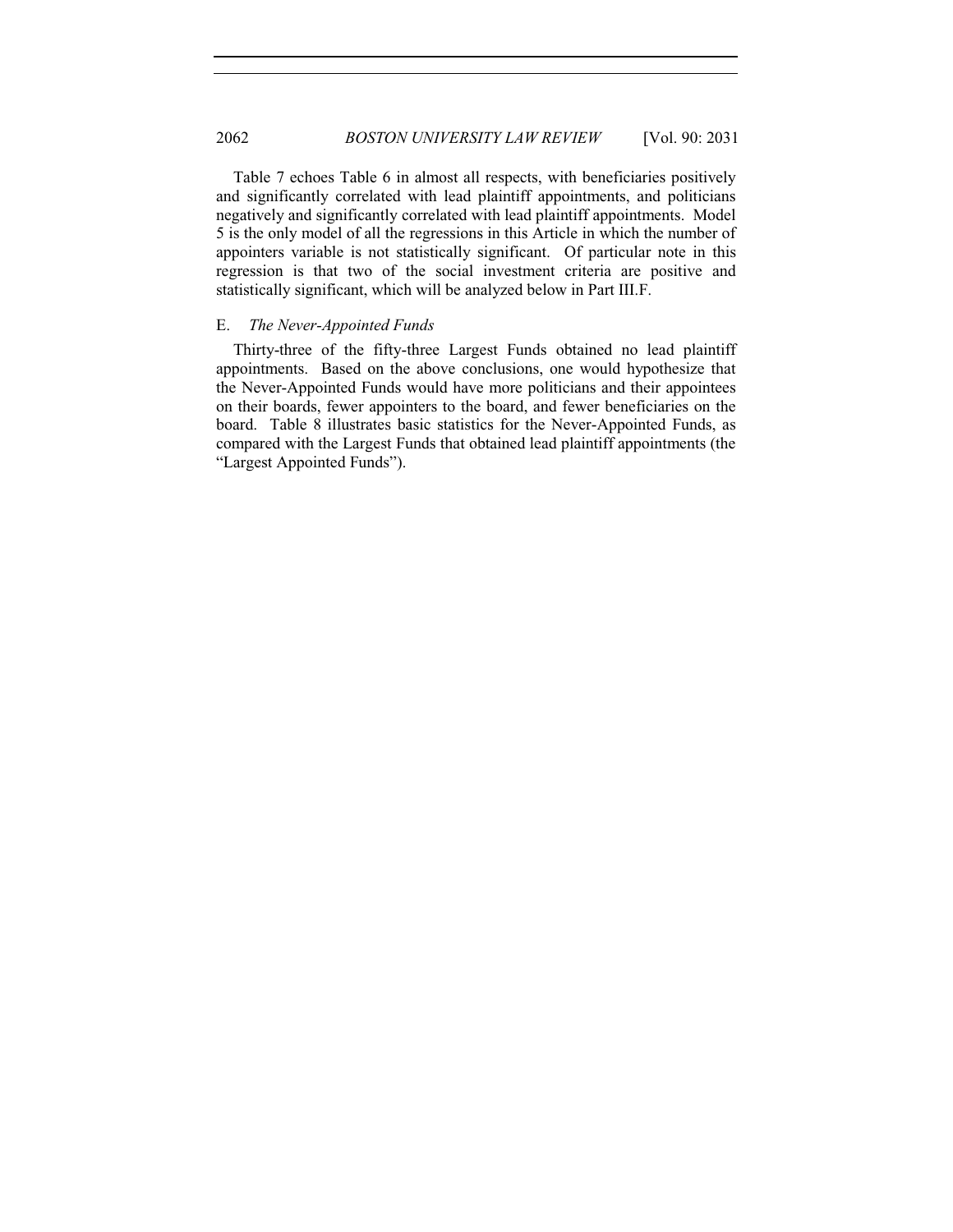#### Table 8

Never-Appointed Funds Versus Largest Appointed Funds

|                   | Largest Funds<br>That Never<br>Obtained<br>Lead Plaintiff<br>Appointment<br>$(LP = 0)$ | Largest Funds<br>That Obtained<br>Lead Plaintiff<br>Appointment(s)<br>(LP > 0) | $P Value^*$ |
|-------------------|----------------------------------------------------------------------------------------|--------------------------------------------------------------------------------|-------------|
| <b>Board Size</b> | 8.364                                                                                  | 10.050                                                                         | 0.107       |
| (mean)            |                                                                                        |                                                                                |             |
| <b>Asset Size</b> | 31,082/20,272                                                                          | 38,540/26,995                                                                  | 0.370       |
| (mean/median)     |                                                                                        |                                                                                |             |
| $%$ Polit.        | 15.3%                                                                                  | 21.3%                                                                          | 0.472       |
| (mean)            | (1.0)                                                                                  | (1.5)                                                                          |             |
| % Polit. Appts.   | 43.9%                                                                                  | 37.0%                                                                          | 0.424       |
| (mean)            | (3.758)                                                                                | (3.625)                                                                        |             |
| % Total Political | 59.2%                                                                                  | 58.2%                                                                          | 0.431       |
| (mean)            | (4.758)                                                                                | (5.125)                                                                        |             |
| # Apptrs. (mean)  | (1.788)                                                                                | (2.8)                                                                          | 0.230       |
| % Benefs.         | 34.4%                                                                                  | 41.1%                                                                          | 0.352       |
| (mean)            | (3.273)                                                                                | (4.825)                                                                        |             |
| % Finan. Exp.     | $9.5\%$                                                                                | $6.3\%$                                                                        | 0.582       |
| (mean)            | (0.727)                                                                                | (0.550)                                                                        |             |
| # Social Invest.  | (0.788)                                                                                | (1.45)                                                                         | 0.185       |
| (mean)            |                                                                                        |                                                                                |             |
| ${\bf N}$         | 33                                                                                     | 20                                                                             |             |

\*=P value from two sided t-test of difference in means.

To some extent, the Never-Appointed Funds mirror the Largest Appointed Funds in terms of political domination: on average, politicians and their appointees make up 59.2% of Never-Appointed Funds boards, compared with 58.2% of Largest Appointed Funds boards. The distribution of that domination differs slightly, as 15.3% of the Never-Appointed Funds boards are composed of politicians themselves, compared with 21.3% of Largest Appointed Funds boards, with Never-Appointed Funds having 1 politician, and Largest Appointed Funds 1.5, on average. On the other hand, as expected, the Never-Appointed Funds contain fewer appointers to the board (1.788 versus 2.8) and a smaller percentage of beneficiaries (34.4% versus 41.1%). Thus, the higher number of beneficiaries on the Largest Appointed Funds boards, combined with a greater dispersal of elected official influence, may help tip the balance in favor of lead plaintiff appointments when compared with the Never-Appointed Funds boards. Moreover, the smaller absolute and relative number of politicians on Never-Appointed Funds boards may also play a role in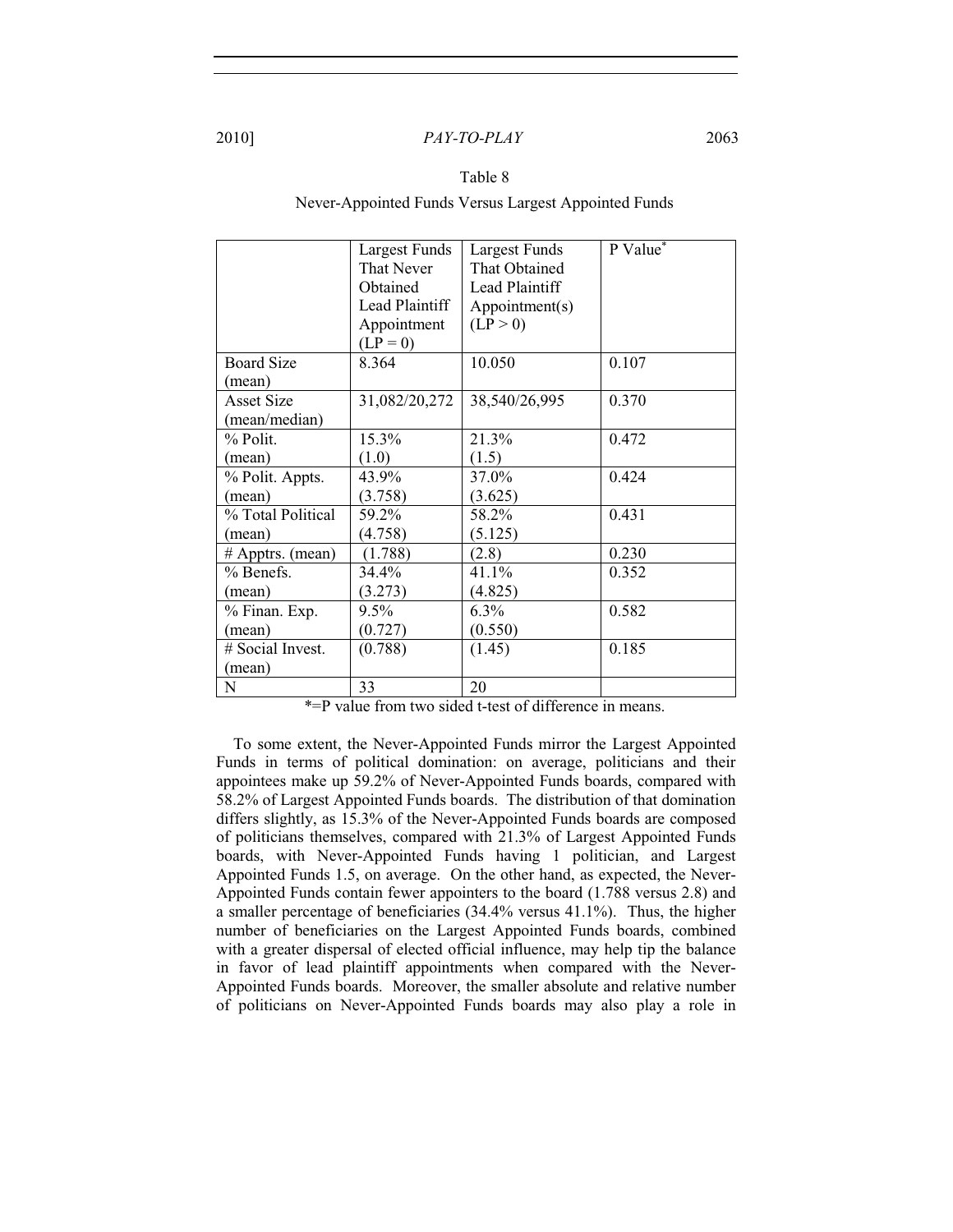keeping these funds on the sidelines of securities litigation. With one politician on average controlling the Never-Appointed Funds, compared to one and a half for the Largest Appointed Funds, the lone politician can more easily exert control over her board. But these are at best tentative suggestions, as the structural differences between the Never-Appointed Funds and the Largest Appointed Funds are relatively small and not statistically significant.

One factor that may explain the difference between Never-Appointed Funds and Largest Appointed Funds is "pay-not-to-play," as discussed in Part V below. It may be that the Never-Appointed Funds are primarily located in states or cities in which the business community plays an unusually large and active role, making the politicians on these boards disproportionately reluctant to act against that community's interests. Conversely, Largest Appointed Funds boards may find themselves in states or cities in which the business community is either more muted or counterbalanced by some other interest group, organized labor, for example. The pay-not-to-play concept is discussed in further detail below, at Part V.

#### F. *Financial Experts on Pension Fund Boards*

While almost all funds will provide some financial training to their board members, only a small minority of funds require that at least one board member have prior experience in the financial industry. The relative dearth of financial experts on pension fund boards may be explained, in part, by prior research that demonstrates that board members' formal financial expertise does not correlate with fund performance.<sup>92</sup> The small percentage of funds that are required to have at least one financial expert on the board does not mean that most boards have no access to financial expertise.<sup>93</sup> Many funds require their board members to undergo at least some financial training. Moreover, all funds employ, either directly, or through outside consulting and advisory relationships, financial experts who are not board members. And just because the fund is not required to have at least one board member with prior experience in the financial industry does not mean that politicians or beneficiaries cannot select someone with such experience.

I hypothesize that financial experts would negatively correlate with lead plaintiff appointments, if at all, for three reasons. First, many financial experts are political appointees, and one would expect them to resist lead plaintiff appointments as their appointers do. Second, compared to other board members, financial experts may be more likely to view the potential for a securities class action in purely financial terms. As discussed above in Part I.B., the financial stakes for public pension funds are relatively low in any given securities class action, both in terms of the fund's losses relative to its

<sup>92</sup> Romano, *supra* note 11, at 840.

<sup>93</sup> *See, e.g.*, *id.* at 841 (stating that some states have established advisory councils of individuals with investment expertise who submit recommendations to the boards concerning investment strategy).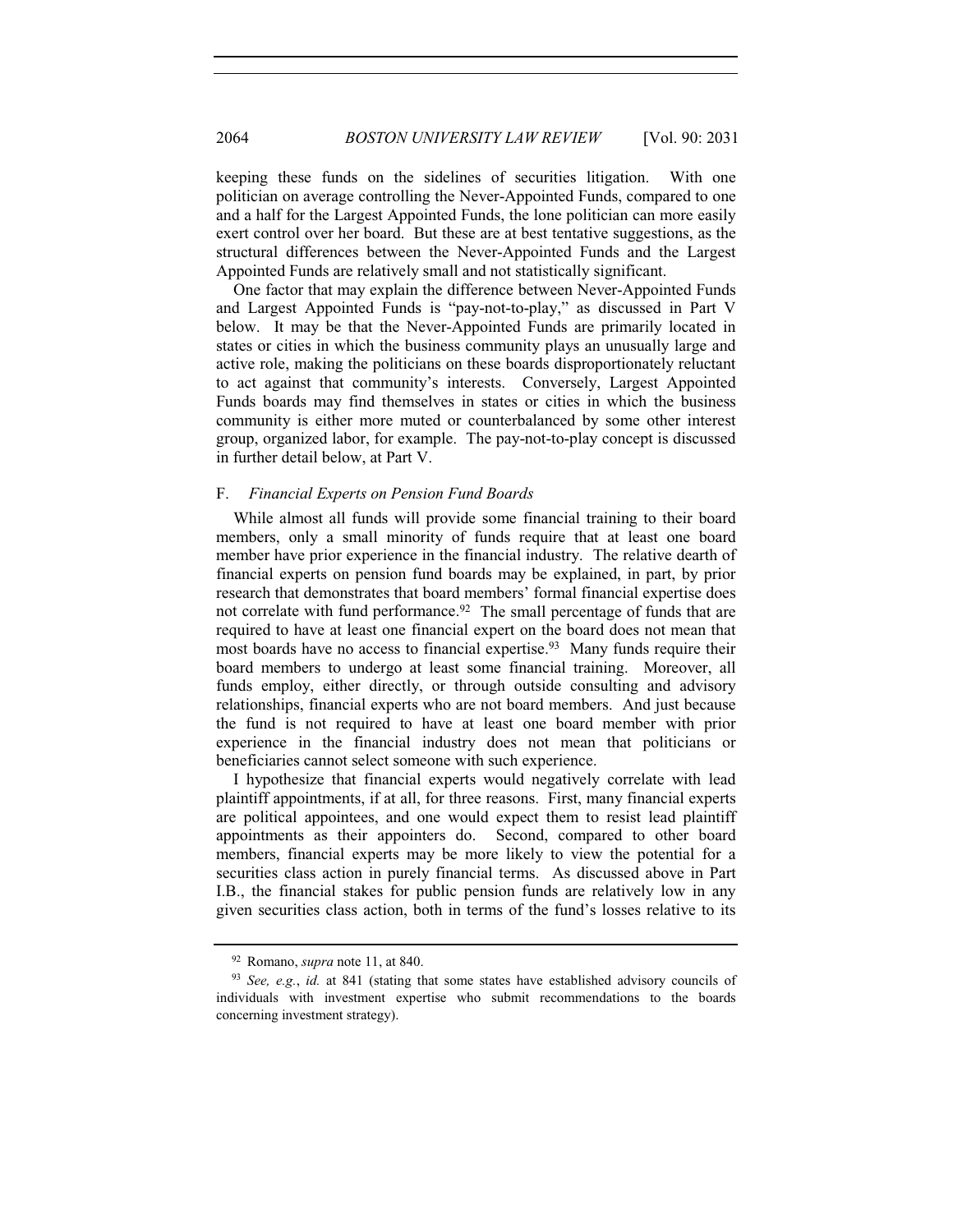asset size, and the likelihood of a small recovery. Financial experts may be less inclined to view a securities class action in moral or deterrent terms, as a question of the fund taking action to recover assets of which it had been defrauded and punishing the wrongdoers, regardless of the relative size of the loss. Indeed, by making the presumptive lead plaintiff the individual or entity that lost the most money in absolute terms, and not the individual or entity that lost the most money relative to its own asset size, Congress and the PSLRA emphasize raw losses in terms of dollars, rather than in terms of the relative financial "pain" the victim suffers. Financial experts may take the view that the pain is often slight, unlikely to be wholly remedied, and simply not worth the costs, low as those costs may be.

Third, people with prior experience in the financial services industry may be less inclined to view conduct in the industry as fraudulent. They may have more sympathy for potential defendants, and they may take a more skeptical view of plaintiffs' lawyers and the benefits of litigation than people who have not worked in the industry.

The data on financial experts and lead plaintiff appointments are inconclusive. None of the results are statistically significant, and thus I can neither prove nor disprove the hypotheses regarding the role of financial experts on public pension fund boards.

#### G. *Social Investment Criteria and Litigation Activism*

The Social Investment Forum defines "socially responsible investing" as investing that (1) recognizes that corporate responsibility and societal concerns are valid parts of investment decisions; (2) considers both the investor's financial needs and an investment's impact on society; and (3) encourages corporations to improve their practices on environmental, social, and governance issues.94 Social investment criteria take different forms. They may involve "screening" investment portfolios to include performers deemed socially responsible<sup>95</sup> and excluding performers deemed not to be.<sup>96</sup> Socially

<sup>96</sup> *Socially Responsible Mutual Funds Charts: Screening & Advocacy*, SOCIAL INVESTMENT FORUM, http://www.socialinvest.org/resources/mfpc/screening.cfm (last visited on May 18, 2010) (including as a form of screening the exclusion of investments in tobacco

<sup>94</sup> *Socially Responsible Investing Facts*, SOCIAL INVESTMENT FORUM, http://www.socialinvest.org/resources/sriguide/srifacts.cfm (last visited on May 18, 2010).

Socially Responsible Investing (SRI) is a broad-based approach to investing that now encompasses an estimated \$2.71 trillion out of \$25.1 trillion in the U.S. investment marketplace today. SRI recognizes that corporate responsibility and societal concerns are valid parts of investment decisions. SRI considers both the investor's financial needs and an investment's impact on society. SRI investors encourage corporations to improve their practice on environmental, social, and governance issues.

*Id.*

<sup>&</sup>lt;sup>95</sup> *Id.* (stating that socially responsible performers may include those with "good employer-employee relations, strong environmental practices, products that are safe and useful, and operations that respect human rights around the world").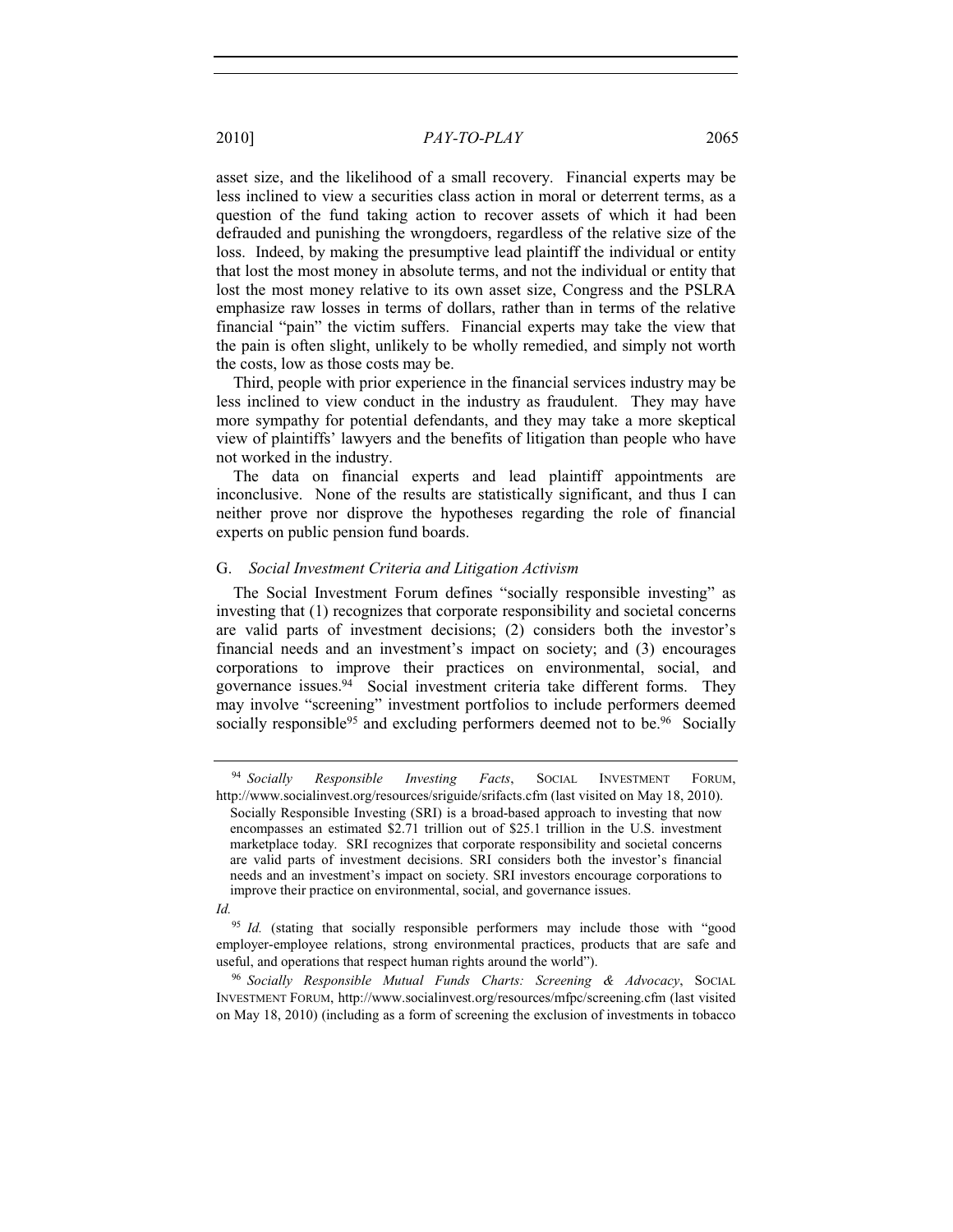responsible investing may also involve community or local investing, or shareholder advocacy.<sup>97</sup> The Uniform Management of Public Employee Retirement Systems Act (UMPERS) allows investors to consider social investments as long as such investments are themselves prudent, irrespective of their collateral social benefits.98

There is an ongoing debate about whether such investments harm the funds that adopt them. As Meir Statman described it, the debate concerns whether social investment criteria are about "doing well while doing good" or "doing good but not well."99 A recent paper, co-authored by Statman, concludes that social investors incur a return disadvantage relative to conventional investors because they screen out "stocks of companies associated with tobacco, alcohol, gambling, firearms, military, and nuclear operations."100 Investors who tilt their portfolios toward companies with high social responsibility scores – without screening out the low-scoring companies – actually outperform conventional investors.101 Some advocates of social investment criteria have claimed that such investments can be structured to offer rates of return that are equivalent to those made purely to maximize profits,<sup>102</sup> while still other studies support the conclusion that social investing has no effect on fund performance.103 Some critics of social investing assert that social investment criteria reflect the degree of political interference in the fund, arguing that

<sup>99</sup> Meir Statman, *Socially Responsible Investments* 1, 10, 11 (June 2007), *available at* http://ssrn.com/abstract=995271 (describing the two hypotheses); *see also* Romano, *supra* note 11, at 798 (concluding that there is an inverse relation between return on investments and policies favoring social investing for public pension funds).

<sup>100</sup> Meir Statman & Denys Glushkov, *The Wages of Social Responsibility* 1 (December 2008), http://www.socialinvest.org/resources/research/documents/2008WinningPrize-Moskowitz.pdf.

*Practices of State and Local Pension Funds: Implications for Social Security Reform*, *in* PENSIONS IN THE PUBLIC SECTOR 153, 173-74 (Olivia S. Mitchell & Edwin C. Hustead eds., 2001).

companies).

<sup>97</sup> *See Socially Responsible Investing Facts*, *supra* note 94.

<sup>98</sup> UNIF. MGMT. OF PUB. EMP. RET. SYS. ACT, § 8(a)(5) (amended 1997), 7A U.L.A. 63-64 (2004) ("In investing and managing assets of a retirement system . . . a trustee with authority to invest and manage assets . . . may consider benefits created by an investment in addition to investment return only if the trustee determines that the investment providing these collateral benefits would be prudent even without the collateral benefits.").

<sup>101</sup> *Id.*

<sup>102</sup> *Performance and Socially Responsible Investments*, SOCIAL INVESTMENT FORUM, http://www.socialinvest.org/resources/performance.cfm (last visited Sept. 17, 2010) ("A growing number of academic studies have demonstrated that [Socially Responsible Investment] mutual funds perform competitively with non-SRI funds over time . . . . The longest-running SRI index, the FTSE KLD 400, was started in 1990. Since that time, it has continued to perform competitively – with 9.51 percent total returns through December 31, 2009, compared with 8.66 percent for the S&P 500 over the same period."). 103 Hess, *supra* note 11, at 211; *see also* Alicia H. Munnell & Annika Sundén, *Investment*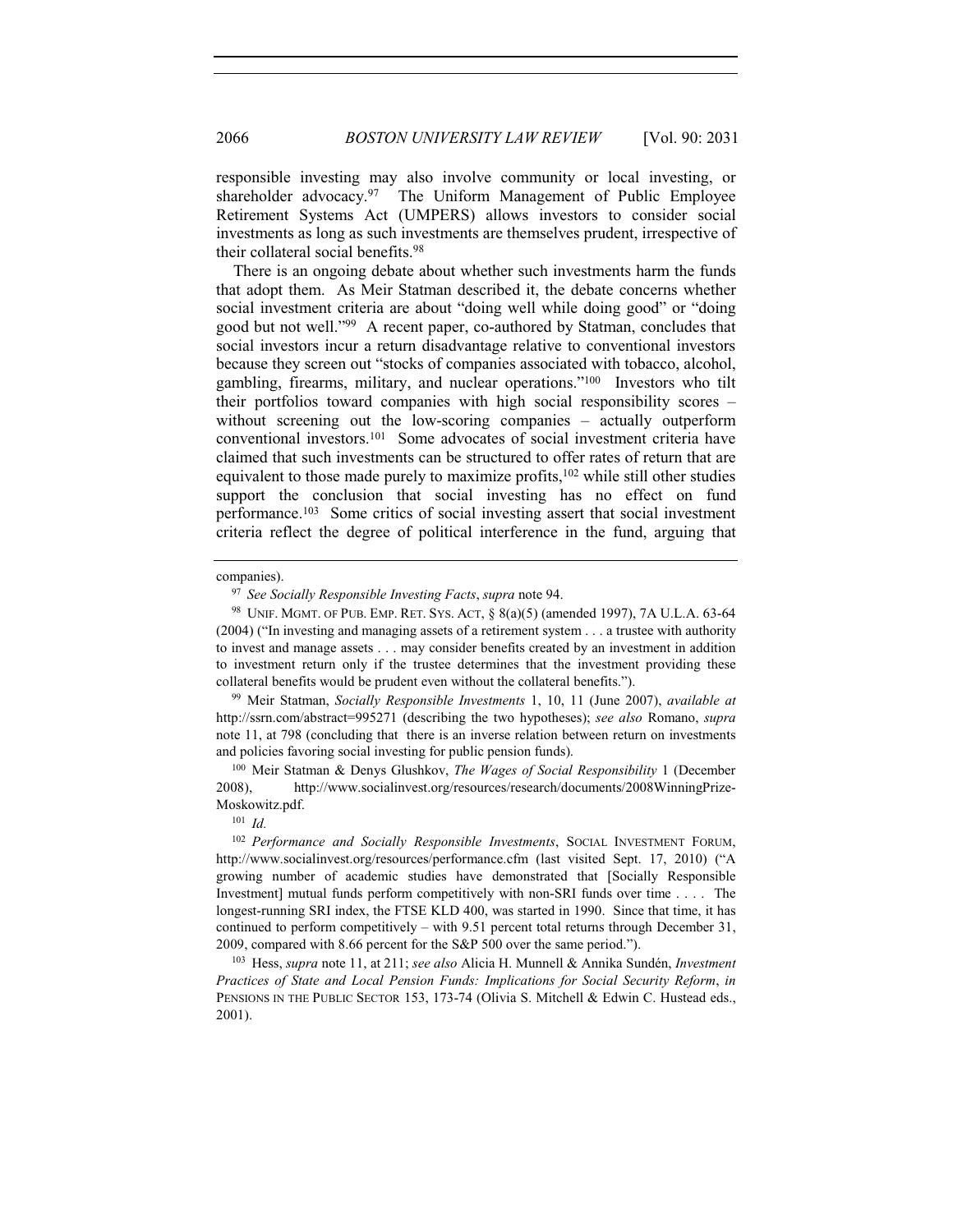funds that maintain such criteria do so at the behest of politicians who are interested in using the fund's resources to please assorted constituents at the expense of maximizing returns for beneficiaries.<sup>104</sup> The funds that maintain such criteria claim altruistic motives for them.<sup>105</sup>

I found a dozen varieties of social investment criteria across the 111 funds in my Largest Funds and Litigating Funds samples. These criteria include investments in: (1) women-owned businesses; (2) minority-owned businesses; (3) disabled-owned businesses; (4) urban renewal; (5) rural reinvestment; (6) "economically targeted investments," usually defined as investments to improve the local or national economy;<sup>106</sup> (7) environmentally-friendly businesses; (8) affordable housing or home loans; (9) businesses that maintain "responsible contractor" policies that pay "fair wages," often by hiring union labor; (10) the city or state in which the fund is domiciled; and divestment from (11) tobacco companies and (12) companies that do business in Northern Ireland and tolerate discrimination on the basis of religion (the "MacBride Principles"). I found no funds that maintained a policy of divestment from South Africa (known as the "Sullivan Principles") – a social investment criterion once widely adopted by public pension funds $107 -$  presumably because the funds now believe such a policy to be obsolete. Naturally, there is some overlap among the social investment categories enumerated above.

Nineteen of the fifty-three Largest Funds (thirty-six percent) and twenty-five of the seventy-eight Litigating Funds (thirty-two percent) maintain social investment criteria of some kind. I hypothesized that social investment criteria would positively correlate with lead plaintiff appointments, reasoning that funds that were activist in managing their investments would also be activist in litigating over investment losses caused by fraud.

In Tables 3 and 6, social investment criteria regressed against lead plaintiff appointments yielded no statistically significant results, although all of the

<sup>106</sup> In 1994, the U.S. Department of Labor published Interpretive Bulletin 94-1 allowing public pension funds to make "Economically Targeted Investments" which are "investments selected for the economic benefits they create apart from their investment return to the employee benefit plan." 29 C.F.R. § 2509.94-1 (2009).

<sup>107</sup> Romano, *supra* note 11, at 809 (identifying eighteen state public pension funds with restrictions on investing in South Africa).

<sup>104</sup> *See, e.g.*, Romano, *supra* note 11, at 801-02.

<sup>&</sup>lt;sup>105</sup> For example, several public pension funds are members of CERES, "a national network of investors, environmental organizations and other public interest groups working with companies and investors to address sustainability challenges such as global climate change." *About Us*, CERES, http://www.ceres.org/Page.aspx?pid=415 (last visited May 20, 2010). Jorge Torres, Special Assistant to the Administrator of the Puerto Rican Government Employees' Retirement System, told me that the fund did not have social investment criteria. But it was aware that other funds maintained such criteria and that it was looking to adopt some such criteria of its own, "because it is the right thing to do." Telephone Interview with Jorge Torres, Special Assistant to the Administrator of the Puerto Rican Government Employees' Retirement System (Dec. 5, 2008).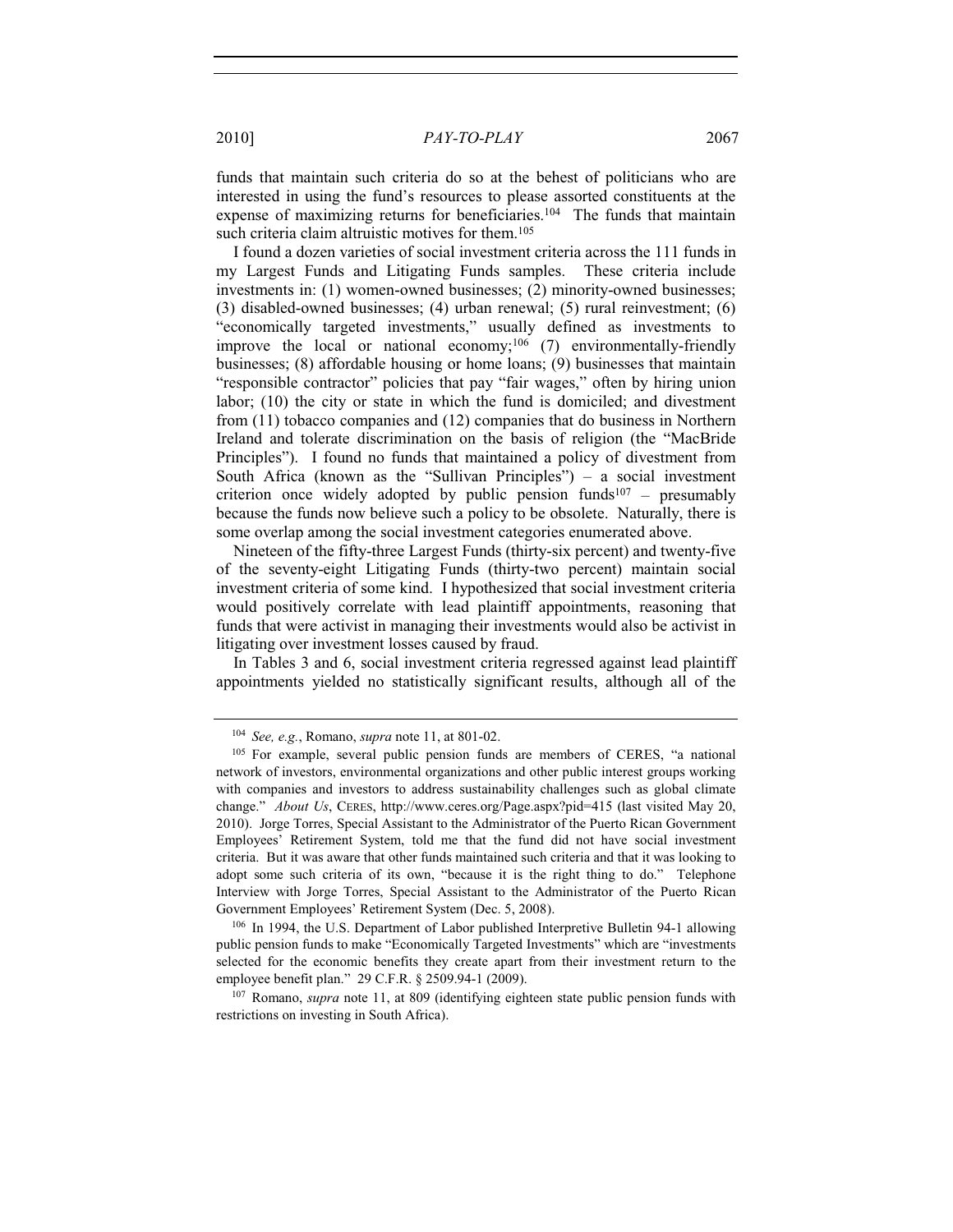coefficients for social investment criteria were positive. But in Table 7, ordinal logistic regressions did yield two statistically significant results, showing a positive correlation between social investment criteria and lead plaintiff appointments, lending some support to my hypothesis. However, because the results are not very robust, I am reluctant to conclude that such a connection clearly exists. Perhaps further research will affirm or reject this suggested connection, but based on the data presented here, I can neither accept nor reject the hypothesis that social investment criteria correlate with lead plaintiff appointments.

Table 9 reports results from two sample t-tests run on both the Largest Funds and Litigating Funds samples.

#### Table 9 Two Sample T-Tests of Social Investment

|                   | $N=53$ | Politicians on | # Appointers |
|-------------------|--------|----------------|--------------|
|                   |        | Board (mean)   | (mean)       |
| No Social         | 34     | 0.91           | 1.85         |
| Investment        |        |                |              |
| Criteria          |        |                |              |
| At Least one      | 19     | 1.68           | 2.74         |
| Social Investment |        |                |              |
| Criterion         |        |                |              |
| P-Value           |        | $0.091*$       | $0.048**$    |

#### Largest Funds

#### Litigating Funds

|                     | $N = 78$ | Politicians on | # Appointers |  |  |  |  |
|---------------------|----------|----------------|--------------|--|--|--|--|
|                     |          | Board (mean)   | (mean)       |  |  |  |  |
| No Social           | 53       | 1.32           | 1.64         |  |  |  |  |
| Investment          |          |                |              |  |  |  |  |
| Criteria            |          |                |              |  |  |  |  |
| At least one Social | 25       | 1.52           | 2.68         |  |  |  |  |
| Investment          |          |                |              |  |  |  |  |
| Criterion           |          |                |              |  |  |  |  |
| P-Value             |          | 0.620          | 1***         |  |  |  |  |

\*=statistically significant at 0.10; \*\*=statistically significant at 0.05;

\*\*\*=statistically significant at 0.01. P-values are in parentheses.

Table 9 shows that funds that have at least one social investment criterion have more politicians on their boards. This result is statistically significant for the Largest Funds. Table 9 also shows that funds that have at least one social investment criterion have more elected officials on the board or with appointing power to it, which is statistically significant for the Largest Funds at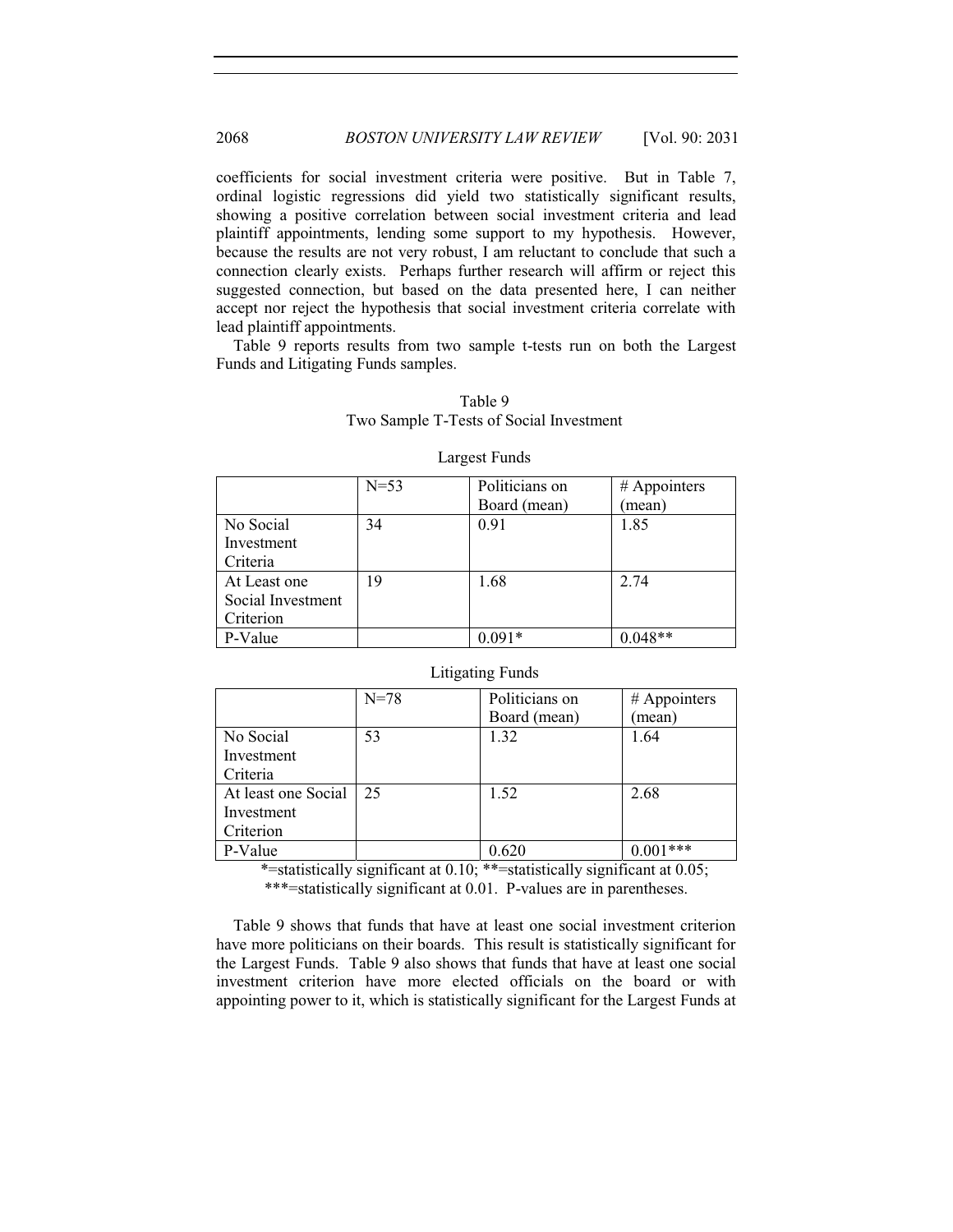the 5% confidence level and for the Litigating Funds at the 1% confidence level. No such relationship was found for beneficiaries and social investments. The correlation between social investment criteria and politicians, the lack thereof between such criteria and beneficiaries, and the even higher correlation between social investment criteria and the dispersal of elected official influence, provide some support for the view that social investment criteria are a reflection of political pressure exerted on a fund. This last relationship suggests that social investment criteria are most likely to exist where political accountability is at its lowest and most dispersed. Politicians correlate with such criteria, but politicians who have cover from other politicians correlate most strongly with them.

#### IV. WHY DO BENEFICIARY BOARD MEMBERS SEEK LEAD PLAINTIFF APPOINTMENTS?

Previous research comparing beneficiary and politician board members provides some insight into why beneficiary board members may seek lead plaintiff appointments. Roberta Romano hypothesized that "board members who are elected by plan participants and are themselves fund beneficiaries are likely to be less susceptible to political influence or pressure because their personal retirement funds are at stake and their positions do not depend on the good graces of state officials."108 Romano asserts that the correlation between improved pension fund performance and elected beneficiary board members coheres with the corporate finance literature showing that corporate performance correlates positively with the proportion of equity owned by management.109 Michael Hess similarly compared beneficiary board members to independent, outside directors of a corporation, noting that the lack of political interference in outside directors' selection allows them to focus on shareholder interests and monitor their politically-affiliated counterparts.<sup>110</sup>

Romano found that the higher the number of beneficiaries on a public pension fund board – and the fewer politicians and their appointees – the higher the fund's returns,<sup>111</sup> supporting her hypothesis that "compared to boards with beneficiary-elected members, boards without elected members choose riskier social investments within asset classes, where the increased risk is firm-specific and hence not priced."112 Hess, on the other hand, found that beneficiary-elected trustees had an inverted U-shape relationship with fund

<sup>108</sup> *Id.* at 820. 109 *Id.* at 821.

<sup>110</sup> Hess, *supra* note 11, at 198.<br><sup>111</sup> Romano, *supra* note 11, at 825.<br><sup>112</sup> *Id.* at 827. These findings and hypotheses also cohere with Romano's view that social investment criteria are a measure not of a fund's altruism but of political meddling by elected officials eager to divert the fund's resources to state and local investments and towards their constituencies. *Id.* at 801-11 (describing examples of investments used for a broader social purpose at the expense of fund beneficiaries).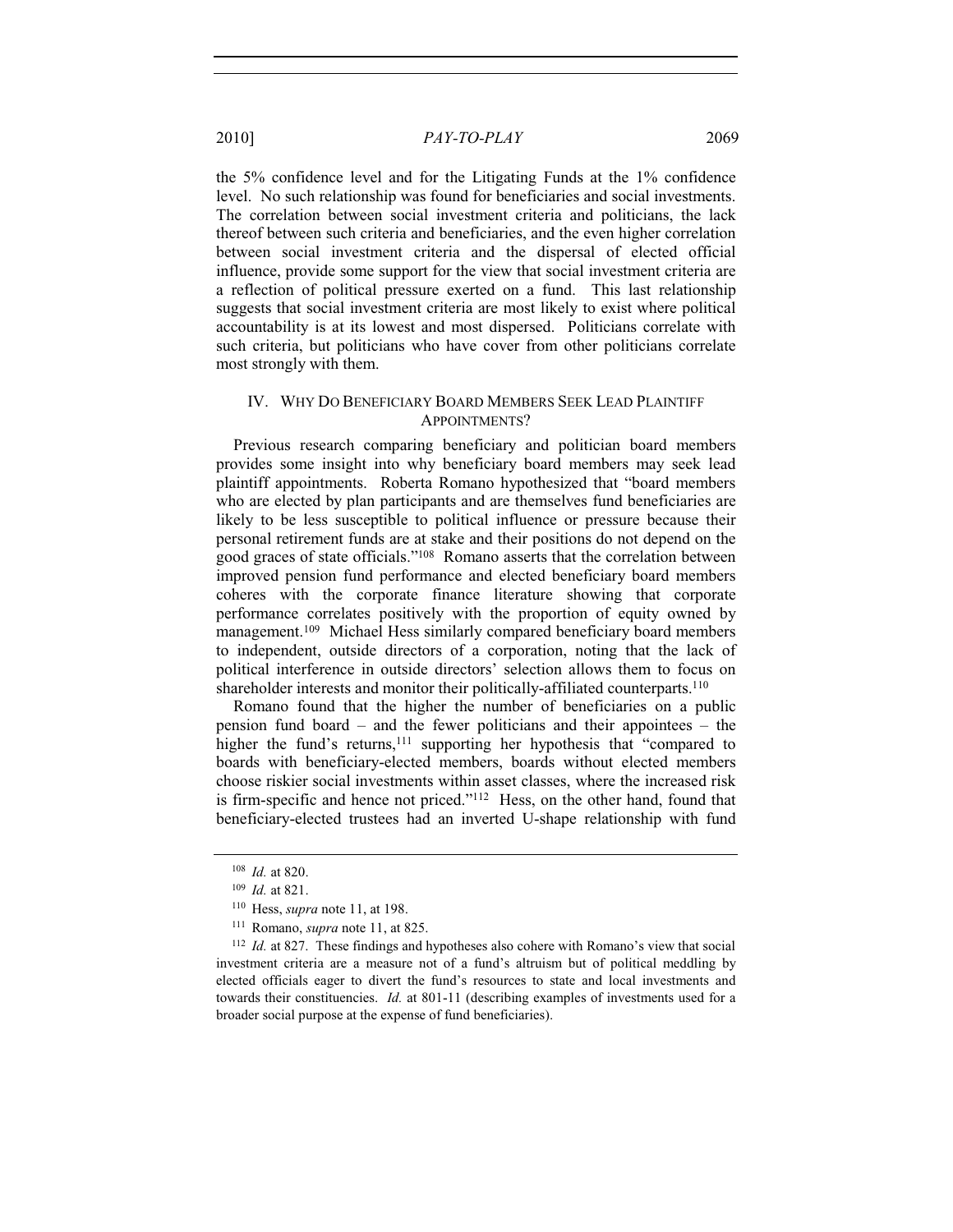performance: beneficiary-elected trustees improved fund performance up until they constituted about half of the board, but performance dropped as beneficiary-elected trustees came to dominate the board.<sup>113</sup> Still, Hess concludes that "[m]ember-elected trustees' dedication to their duties also appears to be beneficial to plan financial performance."114 Such trustees "are motivated, accountable to plan beneficiaries, and independent of political influence."115 Both Romano and Hess recommend increasing the number of elected beneficiary board members to reduce the politicization of public pension funds.116

Romano's and Hess's conclusions provide some context for evaluating why beneficiary board members pursue securities fraud class actions. Beneficiary board members have their own money at stake – and those of their peers and co-workers – when making decisions for the fund in the same way that managers do in making decisions for a company in which they have equity. For such board members, alleged frauds and portfolio losses affect them personally, not merely in their roles as fiduciaries. From a fund-wide perspective, there may be little reason why politically-dominated funds should be less motivated to bring class actions than beneficiary-dominated funds. The same considerations of maximizing recoveries,<sup>117</sup> punishing wrongdoing, deterring future frauds, protecting investments, and instituting corporate governance reforms apply equally to both types of funds. But the personal investment of beneficiary board members may make them less inclined to allow some other institution or individual to lead the class and select class counsel. The fact that they can be held directly accountable to the beneficiaries who elect them may make them more likely to obtain a lead plaintiff appointment, rather than respond passively. It may also be that, just as beneficiary board members are associated with higher fund returns, beneficiary board members may actually obtain higher relative recoveries than their political counterparts, or may at least believe that they do.

Moreover, it could be that these cases are simply popular among fund beneficiaries, and that, while elected official board members are committed to other constituencies, beneficiary trustees are elected by the beneficiaries alone. All of the fund beneficiaries in this sample are public employees. They are police officers, firefighters, teachers, and other middle-class and working-class

<sup>113</sup> Hess, *supra* note 11, at 213-14.

<sup>114</sup> *Id.* at 217. 115 *Id.* at 216. 116 *Id.* at 217; Romano, *supra* note 11, at 799-800, 843-44.

<sup>&</sup>lt;sup>117</sup> As noted above, institutional investor lead plaintiffs correlate with higher recoveries. though it remains unknown whether such investors are more effective lead plaintiffs or simply "cherry-pick" the best cases. *See, e.g.*, *Does the Plaintiff Matter?*, *supra* note 25, at 1601 & n.51 (citing Letter from Keith Johnson, Chief Legal Counsel, State of Wis. Inv. Bd., to Cox and Thomas (Mar. 10, 2003) (stating that pension funds vastly increase their recovery by taking the lead plaintiff role)).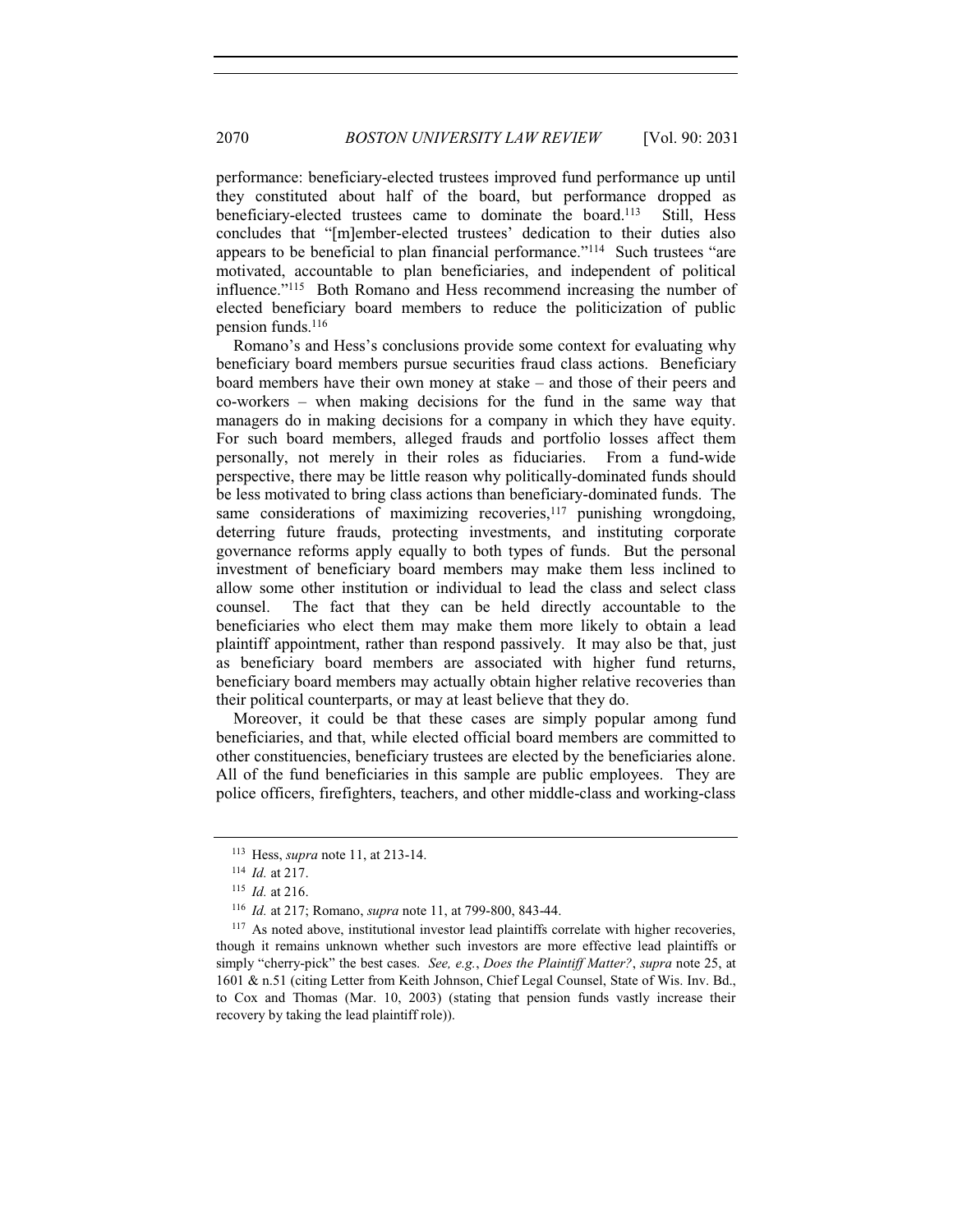people. As public employees, they are, for the most part, modestly compensated. More than a third of them belong to unions. Even if they have little pecuniary interest in the outcome of a case, they may be more likely to be offended by fraud, to want to pursue cases against corporate officials and corporations that commit fraud. Some public pension funds report that they believe serving as a lead plaintiff in a securities class action is simply the right thing to do, morally, for their members, and for the public. Bobby Deal, Chairman of the Board of Trustees of the Jacksonville Police and Fire Pension Fund, described to me some of his fund's motivation in obtaining lead plaintiff appointments: "Half of my guys carry axes, and the other half carry guns. We put bad guys in jail for a living. We are not about to sit back and let someone steal from our members and the investing public. We are going to do something about it."<sup>118</sup> The fact that some funds proudly tout their involvement in securities litigation to their membership provides at least some support for this theory.<sup>119</sup> The financial costs to defendants in litigating and settling such lawsuits, in addition to the potential embarrassment and exposure to those who committed the fraud, may motivate beneficiary board members to pursue such actions, even if the fund may have little to gain financially from the litigation. Such litigations may also give board members an opportunity to demonstrate to beneficiaries that they are doing something on behalf of the

a record of achievement during their tenures in office. Another explanation for public pension fund participation in securities class actions is that unions influence and control the funds. Some anecdotal evidence supports this view. For example, Sean Harrigan, the controversial former President of CalPERS who was forced to resign (see discussion below at Section V), simultaneously served as a senior official in the United Food and Commercial Workers Union (UFCWU). Shortly following UFCWU's fourmonth long strike against Safeway, Harrigan and CalPERS led a proxy campaign against Safeway President Doug Burd, seeking Burd's resignation. Harrigan was accused of using CalPERS's position as a Safeway shareholder to further the UFCWU agenda.120 Regardless of whether this is true, it demonstrates the possibility that unions may use class actions to either further their own agendas or engage in coalition building with political partners, such as environmentalists, via various forms of shareholder activism.121 Moreover,

members. Securities litigation also provides a way for board members to build

<sup>118</sup> Conversation with Bobby Deal, Assistant Police Chief and Chairman of the Board of Trustees of the Jacksonville Police and Fire Pension Fund (June 3, 2010).

<sup>119</sup> *See., e.g.*, Paul O'Connell, *Your Pension Matters: Pompano Beach Police & Firefighters' Retirement System*, NEWSLETTER (Dec. 31, 2006), http://pbpfrs. org/newsletter.htm (touting the firm's role as lead plaintiff in four separate securities fraud class actions).

<sup>120</sup> Iman Anabtawi & Lynn Stout, *Fiduciary Duties for Activist Investors*, 60 STAN. L. REV. 1255, 1286 (2009).

<sup>121</sup> Ivan Osorio, *Union Pension Funds Go Green: But It's Not the Color of Money*,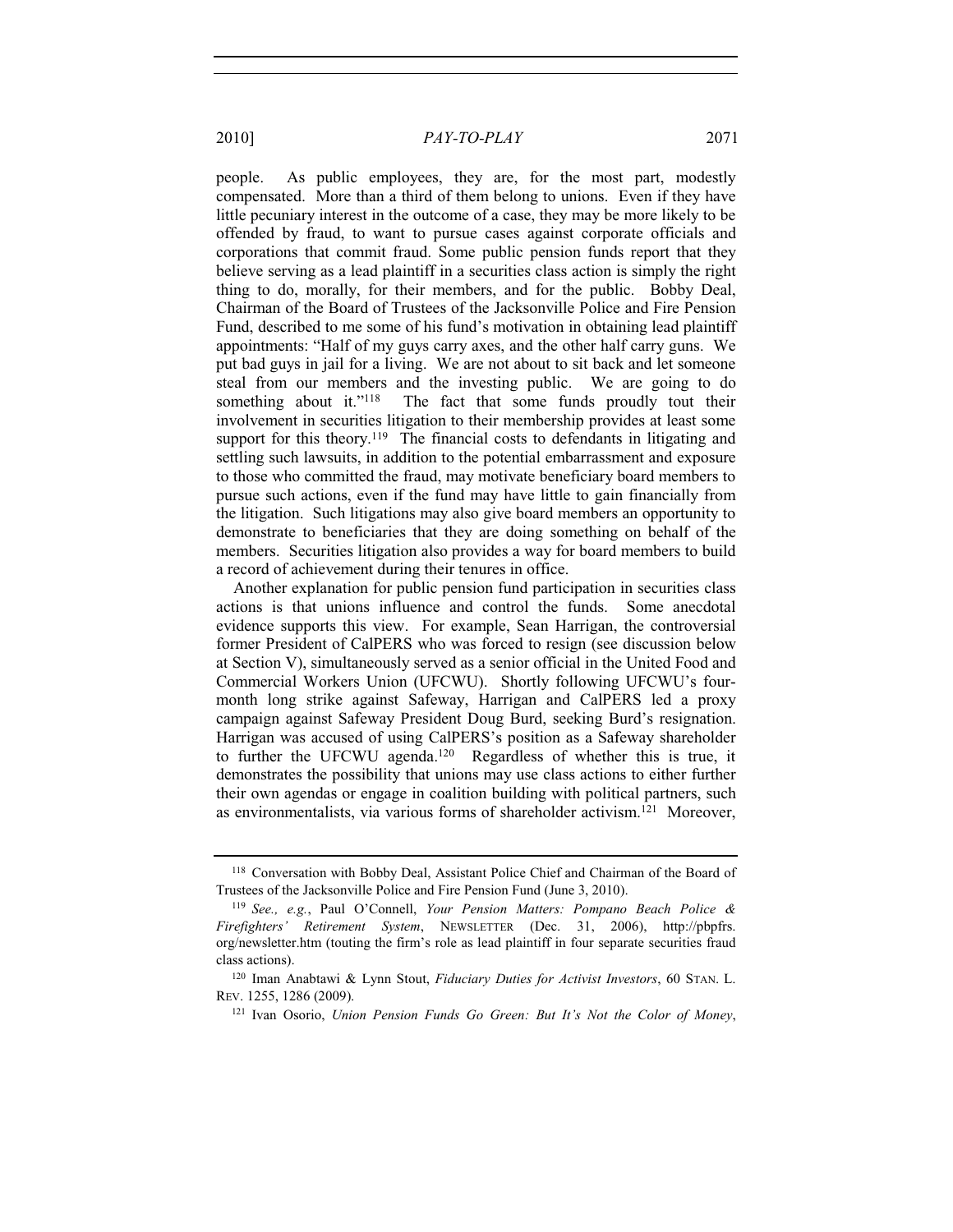thirty-six percent of public employees in the United States are unionized,<sup>122</sup> compared to just twelve percent of private sector employees. The fact that labor union funds are even more active in securities litigation than are public pension funds<sup>123</sup> demonstrates that unions are interested in bringing such cases.

#### A. *Hypothesis Testing for Beneficiary Board Member Pursuit of Lead Plaintiff Appointments*

#### 1. Beneficiary Litigation Activism and Unions

To test the possibility that public pension fund participation in securities class actions may be driven by their degree of unionization, I analyzed stateby-state data on the percentage of public employees that were unionized in 2004.124 I hypothesized that the state-by-state percent unionization of public employees would correlate with lead plaintiff appointments obtained by statewide public pension funds within the state, the percentage of beneficiary board members serving on the boards of those public pension funds, and beneficiary control of those boards. I found no correlation between percent unionization of public employees and either the number of lead plaintiff appointments or board composition. This finding undermines but does not eliminate the notion that public pension fund lead plaintiff appointments are driven by unions.

2. Beneficiary Pursuit of Lead Plaintiff Appointments and Pension Fund Underfunding

Underfunding is a chronic and widespread problem for public pension funds. In 2004, 73% of public pension funds were underfunded.<sup>125</sup> While the consequences of underfunding may pose political problems for members of a

<sup>123</sup> *Motions for Lead Plaintiff*, *supra* note 30, at 42 (finding that union pension funds constituted 16.5% of lead plaintiff appointments, and public pension funds constituted 13.4% of such appointments).

 $124$  I obtained this data from a database assembled by Barry T. Hirsch and David A. Macpherson, at http://www.unionstats.com. For a description of this database, see Barry T. Hirsch & David A. Macpherson, *Union Membership and Coverage Database from the Current Population Survey: Note*, 56 INDUST.&LABOR REL. REV. 349, 349 (Jan. 2003), *available at* http://unionstats.gsu.edu/UnionStats.pdf.

<sup>125</sup> In the aftermath of the financial crisis, the percentage of underfunded funds has certainly increased.

LABOR WATCH, Sept. 2008, at 1-5, http://www.capitalresearch.org/pubs/pdf/v1219863905 .pdf; *see also* Progressive Policy Institute, *Making Green Waves* (May 14, 2004), *available at* http://www.ppionline.org/ppi\_ci.cfm?knlgAreaID=116&subsecID=900039&contentID= 252635.

<sup>122</sup> Bureau of Labor Statistics, *Percent of employed, Government wage and salary workers, Members of unions*, U.S. DEP'T OF LABOR, http://data.bls.gov/cgi-bin/surveymost ?lu (check the box for Series ID: LUU0204922700; then select "Retrieve Data") (last visited Oct. 1, 2010).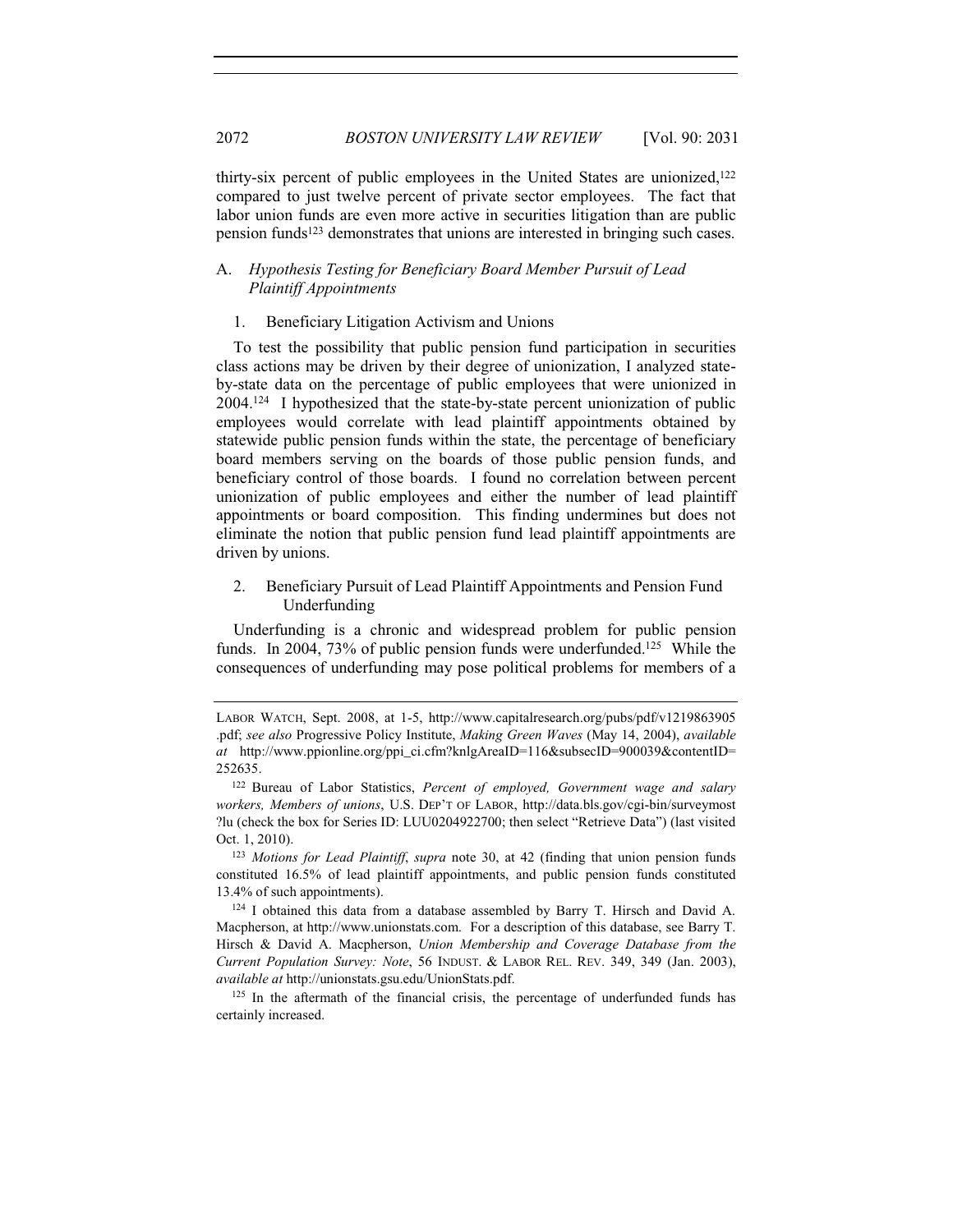pension fund board who are elected officials, beneficiary board members, like other beneficiaries, are personally impacted by underfunding. An article in the *Washington Post* noted that underfunding forces funds to "[e]ither slash retirement benefits or pursue high-return investments that come with high risk."126 For example, the underfunding of state pensions in New Jersey prompted its newly-elected Governor Chris Christie to propose capping sick leave payouts, mandating longer work weeks to qualify for benefits, and requiring beneficiaries to assume a greater share of their healthcare costs.<sup>127</sup>

There is great variation in public pension underfunding, and a few pensions are even overfunded. I hypothesize that the degree of a pension fund's underfunding correlates with lead plaintiff appointments. Board members of underfunded funds – especially beneficiary board members – may be particularly concerned about the financial condition of the fund. The fund's vulnerability could potentially affect their own retirement funds, and those of their co-workers and, perhaps, family members. Moreover, underfunding may make beneficiary board members' seats more vulnerable to challenges from other board members. Whereas politicians report to a broad constituency, beneficiary board members are responsible solely to the peer beneficiaries who elected them. Taking a lead plaintiff role to maximize recovery, ensuring the future soundness of the investment through corporate governance reform, and deterring future wrongdoing by the defendant or other entities in whom the fund is invested could be a means for beneficiary board members to signal to other beneficiaries that they are active stewards for the fund's finances.

To assess whether the degree of underfunding could affect a fund's pursuit of lead plaintiff appointments, I used a standard measure of a plan's ability to pay its unfunded actuarial liability: the ratio of unfunded actuarial accrued liability (UAAL) to annual covered payroll as of the actuarial valuation date (UAAL variable). The Governmental Accounting Standards Board requires public employee retirement plans to disclose this ratio. I also used the simple funding ratio for each fund, which is the actuarial value of assets as a percentage of the actuarial accrued liability, although this measure is considered less reliable than the UAAL variable because of differences in actuarial assumptions, amortization periods, and valuation methods across funds. I obtained these figures for the Largest Funds, when available. I found that the higher a fund's ratio of UAAL to annual covered payroll, the more lead plaintiff appointments the fund obtained, statistically significant at the 5% confidence level (p-value 0.032). When the UAAL variable is interacted with beneficiary control of the board, the statistical significance increases (p-value 0.021); when it is interacted with political control of the board, the significance disappears. This supports the notion that underfunding drives lead plaintiff

<sup>126</sup> David Cho, *Steep Losses Pose Crisis for Pensions*, WASH. POST, Oct. 11, 2009, at A1.

<sup>127</sup> Claire Heininger, *State to Seek Pension, Benefits Overhaul*, STAR-LEDGER (Newark, N.J.), Feb. 8, 2010, at 1.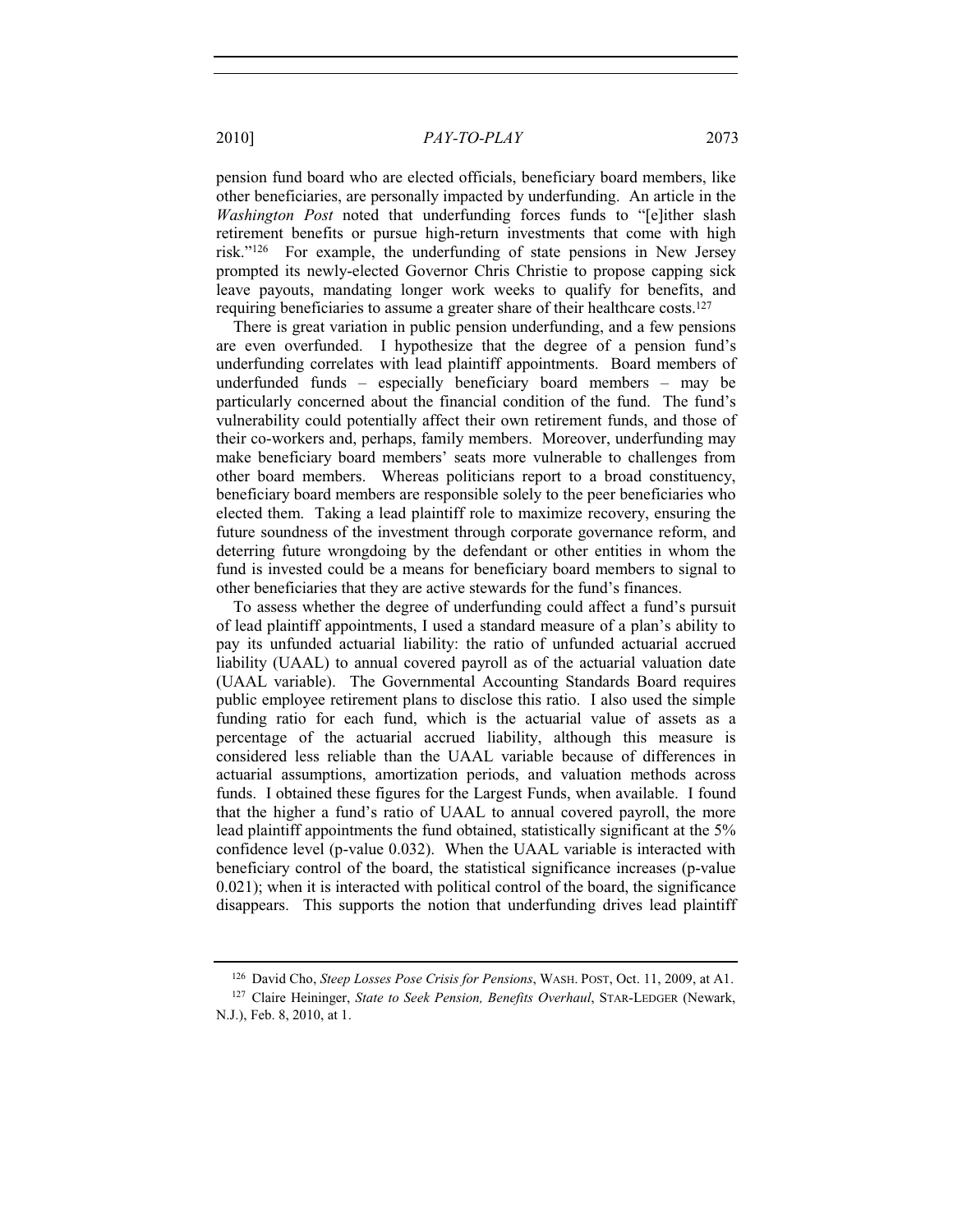2074 *BOSTON UNIVERSITY LAW REVIEW* [Vol. 90: 2031

appointments when beneficiaries control the fund, but has little influence when politicians control the fund.

#### V. THE INFLUENCE OF POLITICIANS ON PENSION FUND LITIGATION ACTIVISM

This Article finds a negative correlation among politicians, their appointees, and lead plaintiff appointments. This finding cannot be said to rule out either form of pay-to-play: campaign contributions from plaintiffs' lawyers to politicians with control over public pension funds may spur funds that would otherwise not seek a lead plaintiff appointment to obtain one, and to select the contributing lawyers as lead counsel. Moreover, in certain instances, a politician may effectively control a board she does not actually control through majority vote, perhaps because she can find other ways to punish or reward board members she does not directly control. But overall, the finding suggests that "pay-to-play," to the extent it exists, is not driving most public pension fund litigation activism. If pay-to-play were a significant factor in a public pension fund's decision to become active in securities litigation, one would expect that politician board members would positively and highly correlate with lead plaintiff appointments. That the correlation is negative both for the Largest Funds and the Litigating Funds, coupled with the fact that the category of funds that has the highest degree of political control is the Never-Appointed Funds, suggests that while pay-to-play may indeed be occurring in certain instances, overall, it does not drive public pension funds to bring securities class actions. Moreover, my data suggest that business interests may influence elected officials to discourage lead plaintiff appointments, even where their funds would be well-positioned to obtain them.

To reiterate, I define pay-not-to-play not as the opposite of "pay-to-play," but as something broader. It is unlikely that anyone would contribute to a politician with the specific hope that the politician would restrain her public pension fund from pursuing a lead plaintiff appointment against the contributor or the contributor's allies, since some other party will likely bring the lawsuit anyway. pay-not-to-play simply suggests that politicians who are either themselves pro-business, who receive campaign contributions from business interests, or who are subject to other forms of pressure from business interests, are likely to avoid lead plaintiff appointments.

To empirically test if pay-not-to-play may be impacting the funds' pursuit of lead plaintiff appointments, I relied on a few metrics, including an annual survey of U.S. state liability systems conducted by the U.S. Chamber of Commerce Institute for Legal Reform (Chamber Survey), 128 and an annual

<sup>&</sup>lt;sup>128</sup> HUMPHREY TAYLOR, DAVID KRANE & DIANA L. GRAVITCH, 2004 U.S. CHAMBER OF COMMERCE STATE LIABILITY SYSTEMS RANKING STUDY: FINAL REPORT. For state public pension funds, I used the rankings at Table 3 ("Overall Ranking of State Liability Systems") of the Chamber Survey. *Id.* at 15. For the five city public pension funds in the Largest Funds sample, I used Table 5 ("Local Jurisdictions with the Least Fair and Reasonable Litigation Environment"). *Id.* at 18. All four jurisdictions for the five city pension funds in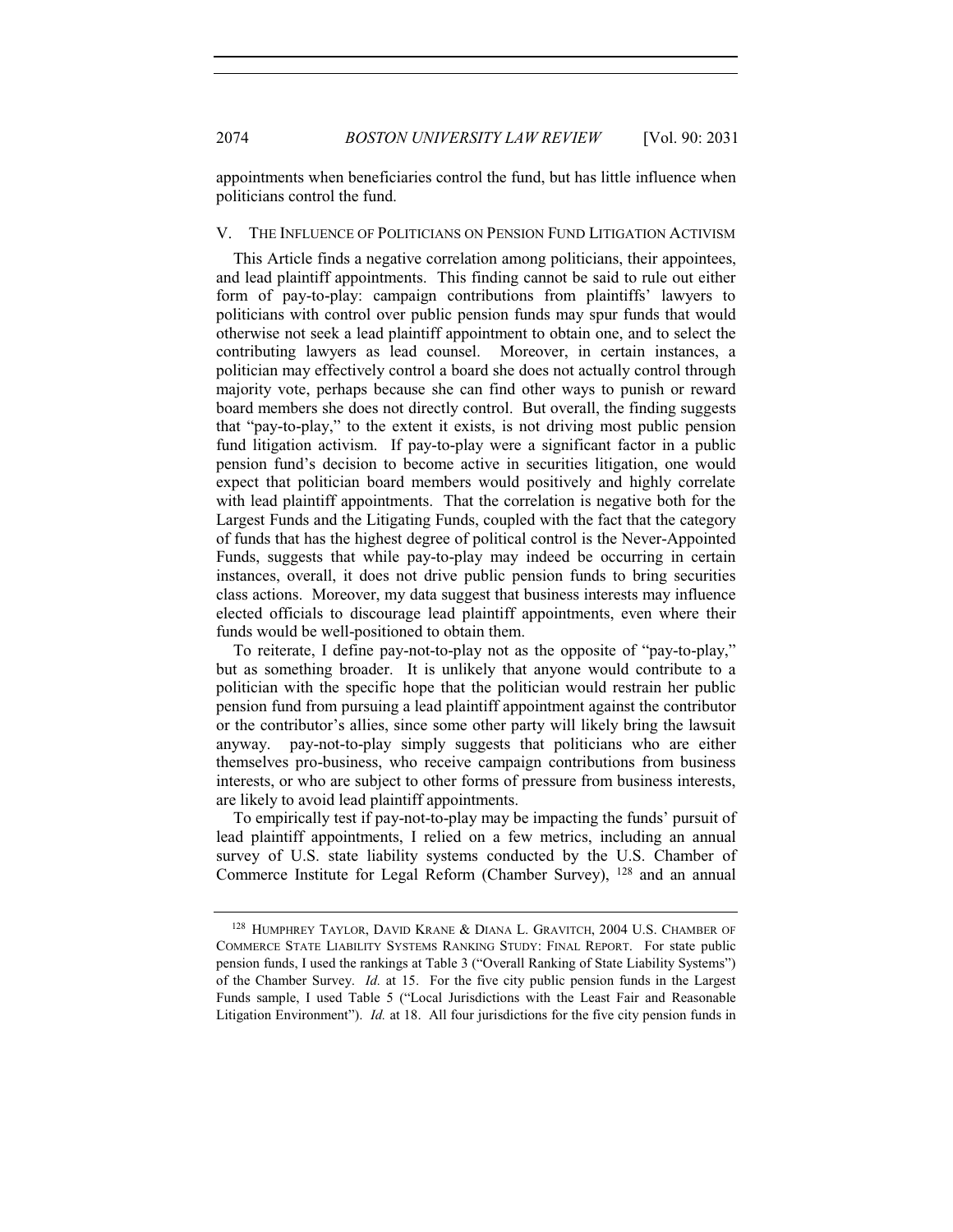survey of "The Best States for Business" by *Forbes Magazine* (Forbes Survey). The Chamber Survey focuses on how senior attorneys at companies with annual revenues of at least \$100 million view the litigation environment in each of the fifty states.129 The Forbes Survey ranks states' businessfriendliness by several metrics, including business costs, the labor pool, regulatory environment, economic climate, growth prospects, and quality of life.130 I utilize the Chamber Survey and the Forbes Survey as rough measures of how much influence big business has with state politicians, and, by extension, how much impact it has on the public pension funds within each state. I hypothesize that a state's ranking in the Chamber Survey and the Forbes Survey will negatively correlate with lead plaintiff appointments obtained by public pension funds in the state. Table 10 contains regression results for Chamber Rank and Forbes Rank.131

the Largest Funds sample appeared in Table 5. *Id.*

<sup>129</sup> *Id.*

<sup>130</sup> *See The Best States for Business*, FORBES, July 11, 2007, *available at* http://www.forbes.com/2007/07/10/washington-virginia-utah-biz-cz\_kb\_0711bizstatestable.html. The Forbes Survey began in 2006.

<sup>131</sup> The state-by-state election data for the 2004 election was obtained from *America Votes 2004*, CNN, http://www.cnn.com/ELECTION/2004 (click on menu "Pick state" and select state) (last visited Sept. 17, 2010).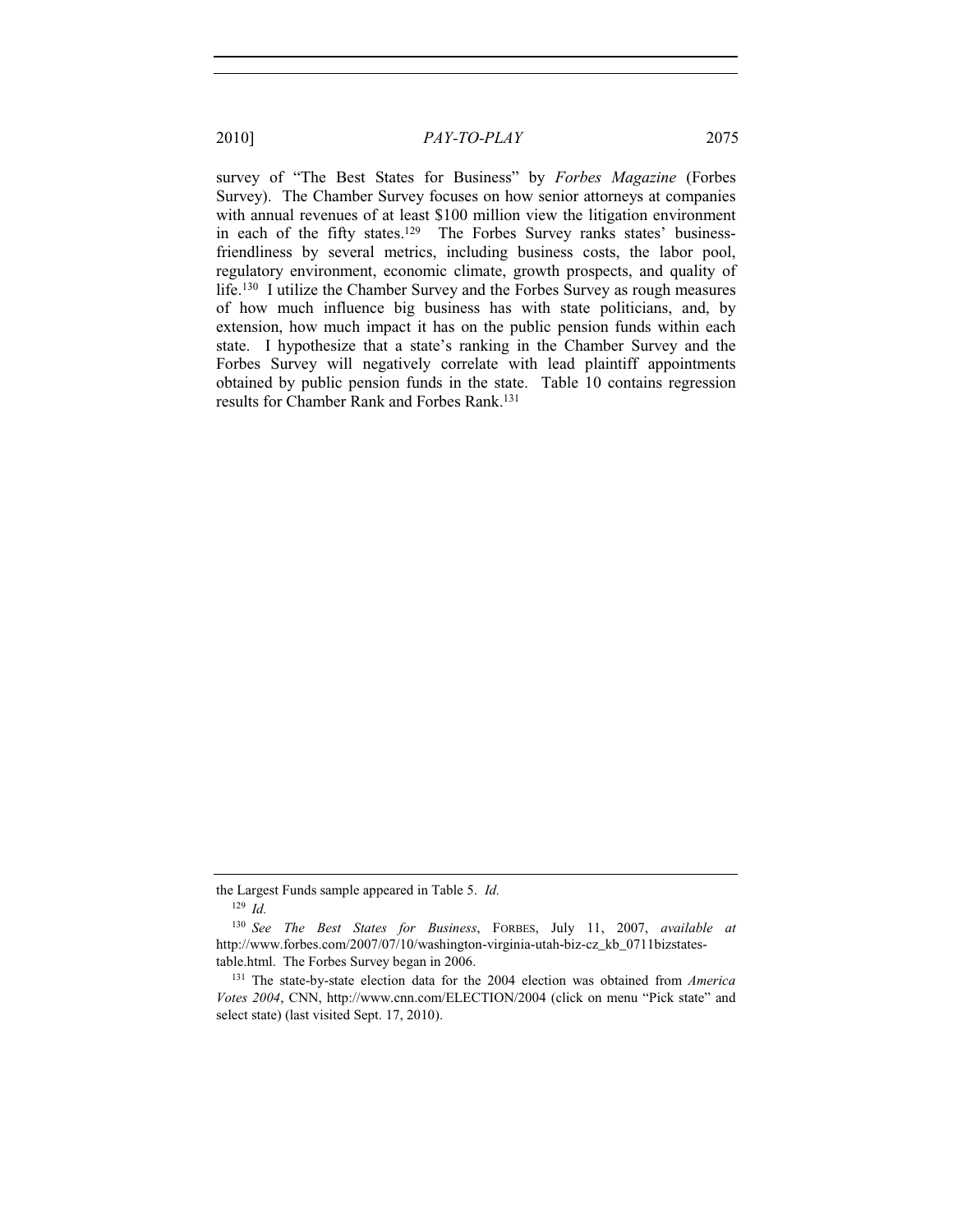| Regressions of Indices of Business Influence<br>Against Lead Plaintiff Appointments<br>Largest Funds<br>Table 10 |         | Model 7 | 0.01956    | (0.721) | 0.3732     | (0.229)          |             |           |          |           |             |  |                     | $1.2738**$ | (0.038) |             |              | $-0.0294*$   | (0.081) | 22.6%                                                                                                                                             |  |
|------------------------------------------------------------------------------------------------------------------|---------|---------|------------|---------|------------|------------------|-------------|-----------|----------|-----------|-------------|--|---------------------|------------|---------|-------------|--------------|--------------|---------|---------------------------------------------------------------------------------------------------------------------------------------------------|--|
|                                                                                                                  |         | Model 6 | $-0.00419$ | (0.945) | 0.4175     | (0.186)          |             |           |          |           |             |  | (0.049)<br>$2.24**$ |            |         |             |              | $-0.03376**$ | (0.041) | 21.9%                                                                                                                                             |  |
|                                                                                                                  | Model 5 | 0.05091 | (0.371)    | 0.3323  | (0.305)    |                  |             |           |          | $-0.3043$ | (0.560)     |  |                     |            |         |             | $-0.03779**$ | (0.029)      | 15.8%   |                                                                                                                                                   |  |
|                                                                                                                  | Model 4 | 0.05539 | (0.350)    | 0.2546  | (0.464)    | $-0.300$         | (0.784)     | $-0.8216$ | (0.411)  |           |             |  |                     |            |         |             | $-0.03578**$ | (0.044)      | 16.6%   |                                                                                                                                                   |  |
|                                                                                                                  |         | Model 3 | 0.05697    | (0.350) | 0.2193     | (0.539)          | $-0.344$    | (0.765)   | $-1.00$  | (0.338)   |             |  |                     |            |         | $-0.02297$  | (0.225)      |              |         | 11.8%                                                                                                                                             |  |
|                                                                                                                  | Model 2 | 0.0945  | (0.132)    | 0.3091  | (0.326)    |                  |             |           |          |           |             |  |                     |            |         |             | $-0.04013**$ | (0.016)      | 16.8%   | *=statistically significant at 0.10; **=statistically significant at 0.05;<br>***=statistically significant at 0.01. P-values are in parentheses. |  |
|                                                                                                                  |         | Model   | 0.09944    | (0.125) | 0.2972     | (0.361)          |             |           |          |           |             |  |                     |            |         | $-0.02971*$ | (0.089)      |              |         | 11.4%                                                                                                                                             |  |
|                                                                                                                  |         |         | Board Size |         | Asset Size | $\overline{\Xi}$ | $\%$ Polit. |           | % Polit. | Appts.    | Polit. Maj. |  | % Benef.            | Benef.     | Maj.    | Chamber     | Rank         | Forbes       | Rank    | $R^2$                                                                                                                                             |  |

2076 *BOSTON UNIVERSITY LAW REVIEW* [Vol. 90: 2031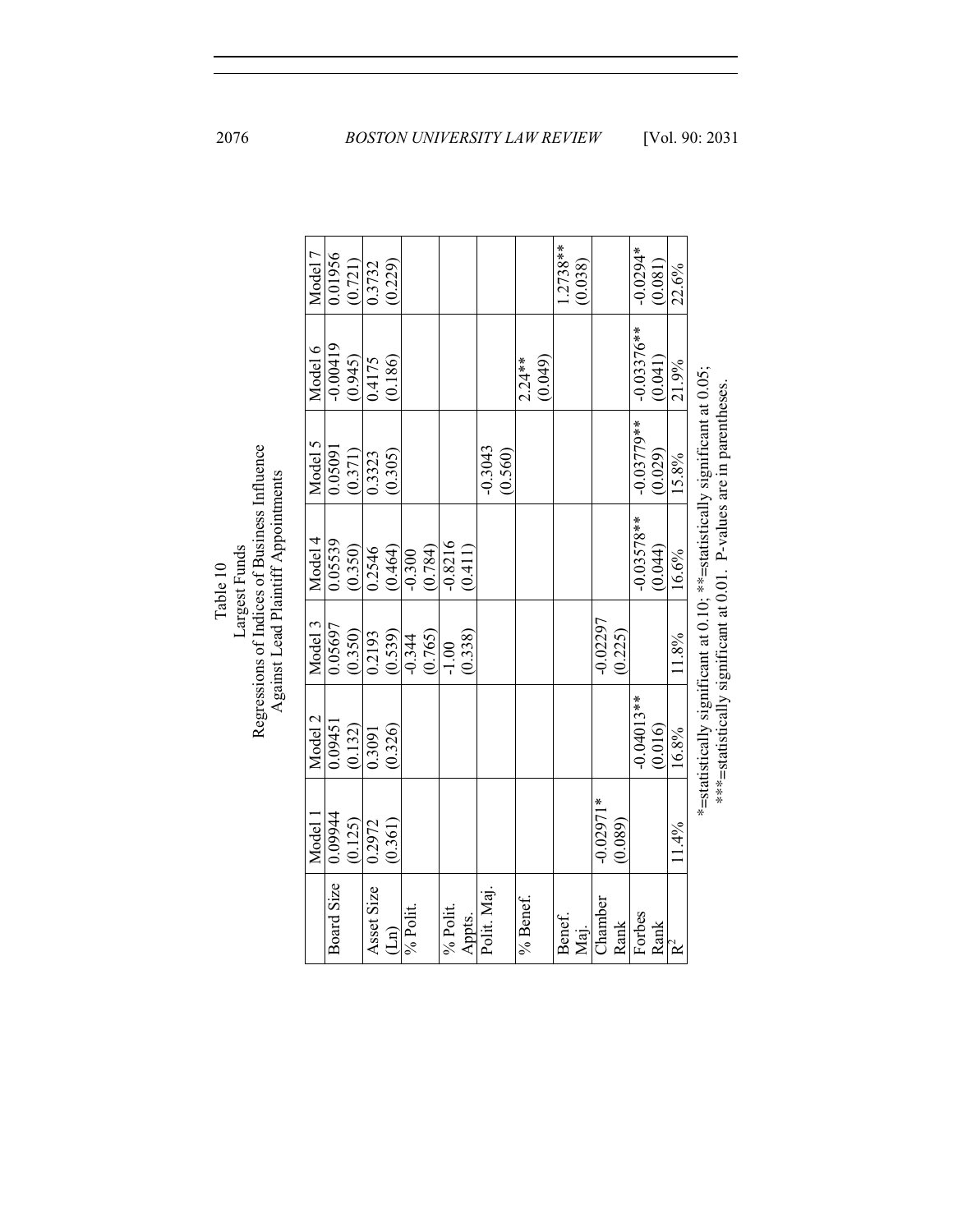As predicted, both variables are negative and statistically significant. The Chamber Rank variable loses its significance when included alongside variables of board control regressed in Table 3, but the Forbes Rank variable remains negative and statistically significant in all models. Note that in Models 6 and 7, the variables for beneficiary board members remain positive and statistically significant at the five percent confidence level. In contrast, the political control variable which was negative and marginally statistically significant in Table 3 loses its significance when regressed with the Forbes Rank variable here. This suggests that at least some of the resistance to lead plaintiff appointments by politicians is a product of their sensitivity to business interests. Once those business interests are accounted for, political resistance to lead plaintiff appointments flags. In contrast, business influence has effectively no impact on the correlation between beneficiary board members and lead plaintiff appointments. This evidence supports the proposition that public pension funds in business-friendly states tend to avoid lead plaintiff appointments or seek comparatively few such appointments. The Chamber and Forbes Survey results provide some support for the pay-not-to-play theory, demonstrating that politicians are sensitive to their constituencies and the special interests that act upon them, and, further, that where those constituents and special interests tend to lean in favor of business interests, lead plaintiff appointments do not follow. Campaign contributions from plaintiffs' lawyers, assuming they exist in such jurisdictions, may simply not be enough to tip the balance towards lead plaintiff appointments among politicians in states that are particularly sensitive to big business concerns. In addition, plaintiffs' lawyers, well aware of the pro-business orientation of the politician or of his state, might even avoid "wasting" campaign contributions there. Conversely, those states big business considers hostile have public pension funds that obtain more lead plaintiff appointments.

Several recent examples of business interests influencing public pension fund policies and decision-making provide indirect illustrations of how paynot-to-play could operate in practice. For example, in late 2004, CalPERS President Sean Harrigan was ousted from the CalPERS Board, a coup attributed to the influence of the California Chamber of Commerce and the California Business Roundtable.132 As noted earlier, Harrigan, an outspoken advocate for shareholder rights and corporate governance reforms, had led calls for the ouster of Disney Chief Executive Michael Eisner (who subsequently resigned in 2006) and attempted to force the resignation of

<sup>132</sup> Marc Lifsher, *State Pension Chief Expects to Be Axed*, L.A. TIMES, Nov. 30, 2004, at A1 (mentioning accusations of improper conduct leveled at Harrigan by the California Chamber of Commerce and the California Business Roundtable, and Harrigan's own attribution of his ouster to these entities, other business interests, and the administration of California Governor Arnold Schwarzenegger). *But see* Tom Petruno, *Business Applauds Shake-Up at CalPERS*, L.A. TIMES, Dec. 2, 2004, at A1 (stating that the California Republican Party and "business groups" denied lobbying for Harrigan's ouster).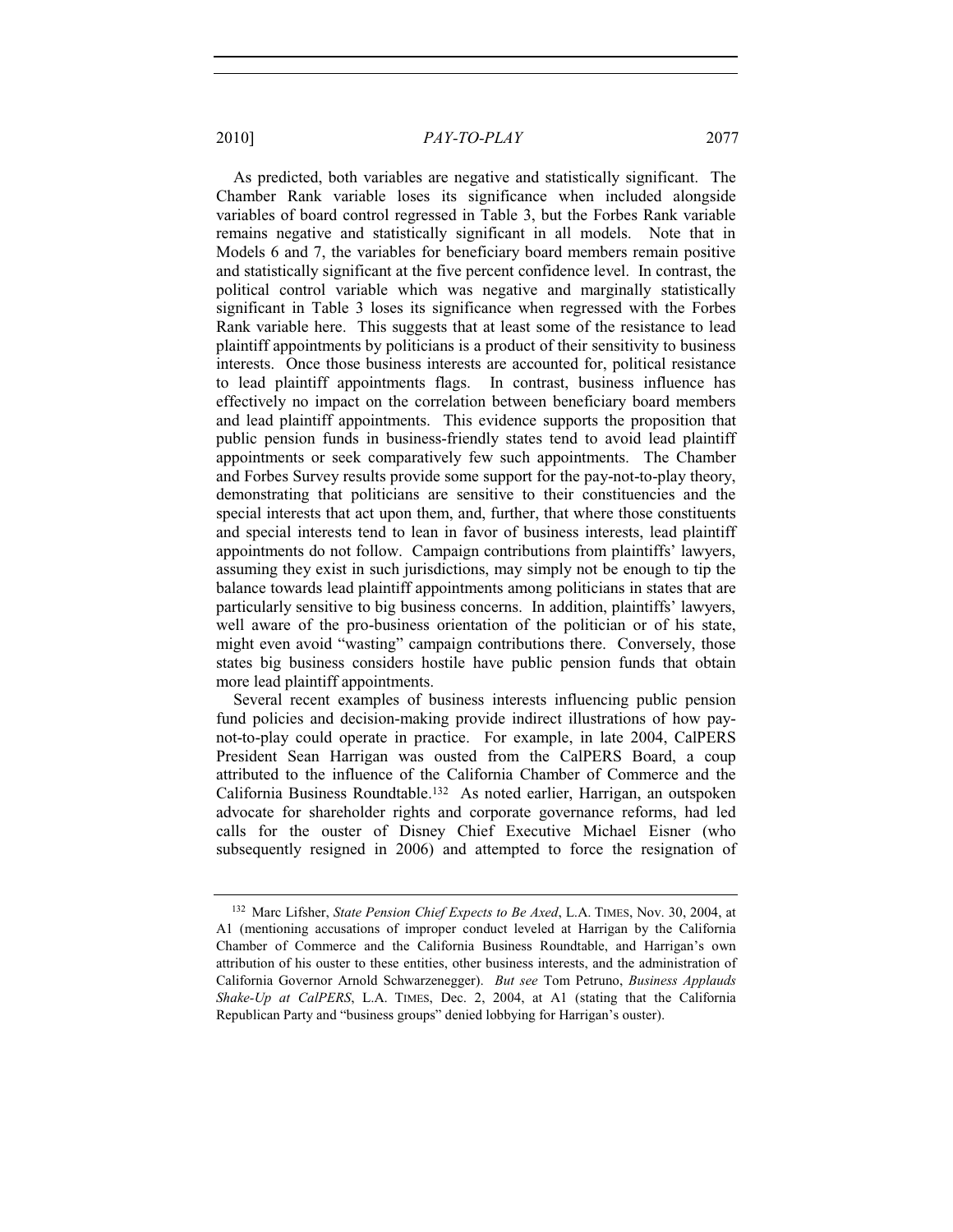Safeway CEO Steven Burd.<sup>133</sup> A regional executive for the United Food and Commercial Workers Union,134 Harrigan had been viewed as a powerful advocate for corporate governance reform,135 although some members of the corporate governance movement also criticized him for his aggressive tactics.136 The State Personnel Board, a five-member board overseeing the state's civil service system, refused Harrigan's reappointment to the CalPERS Board.137 Three of the State Personnel Board's members – two Republicans appointed by California Governors Arnold Schwarzenegger and Pete Wilson, and one Democrat – chose to support another candidate.<sup>138</sup> Harrigan's removal was particularly controversial in light of the fact that in the year 2003, under his leadership, CalPERS earned a 23.3% return on investment.<sup>139</sup>

Likewise, in response to pressure from the American Enterprise Institute, among others, Republican Governor Rick Perry of Texas ordered the state's public pension funds to divest from companies doing business with Iran, requiring the liquidation of positions the funds held in international energy conglomerates such as France's Total and Great Britain's Royal Dutch Shell.140 The Texas funds' divestment was a reaction to a broader campaign by AEI and the U.S. Chamber of Commerce to highlight public pension funds' purported indirect financing of terrorism.<sup>141</sup> And while this particular episode

<sup>134</sup> *Id.*

<sup>139</sup> *Id.*

<sup>141</sup> Jim Wasserman, *Corporate American Pushes Back: After Years of Concentrated Attacks by Public Pension Funds and Politicians, Companies and Allies Say 'Enough'*, ASSOCIATED PRESS, Jan. 3, 2005, *available at* http://www.commondreams.org /headlines05/

<sup>133</sup> Lifsher, *supra* note 132 ("[Harrigan] said corporate and political interests – including Walt Disney Co. and supermarket giant Safeway Inc. – were 'trying to take out one of the most outspoken advocates on behalf of corporate governance in the country.'").

<sup>135</sup> Petruno, *supra* note 132, at A1.

<sup>&</sup>lt;sup>136</sup> Sundeep Tucker, 'Ideological Puritan' Who Alienated by Belligerence, FIN. TIMES, Dec. 2, 2004, at 27 (describing Harrigan's public tirade against the International Corporate Governance Network Chairman over the Chairman's decision to appoint a corporate member to the Network's Board and noting that corporate governance community may have welcomed his departure as much as the business community did).

<sup>137</sup> Lifsher, *supra* note 132.

<sup>138</sup> *Id.*

<sup>140</sup> Lucius Lomax, *Texas v. Iran: About the Order Banning Public Pension Fund Investments*, NEWSPAPER TREE, (Aug. 22, 2008) http://newspapertree.com/opinion/2770 (estimating that the Texas Teachers Retirement System and Employees Retirement System have in excess of \$1 billion invested in affected companies); *see also Texas: Governor Seeks Divestment from Companies in Iran*, N.Y. TIMES, Jul. 19, 2007, at A21 (mentioning Governor Rick Perry's exploration of whether he has the authority to order state public pension funds to divest from companies doing business with Iran, and observing that he had already ordered divestment from companies doing business in Sudan because of the atrocities in Darfur); *Texas Governor Seeks Divestment from Companies Dealing with Iran*, HAARETZ, Jul. 19, 2007, *available at* http://www.haaretz.com/hasen/spages/883892.html.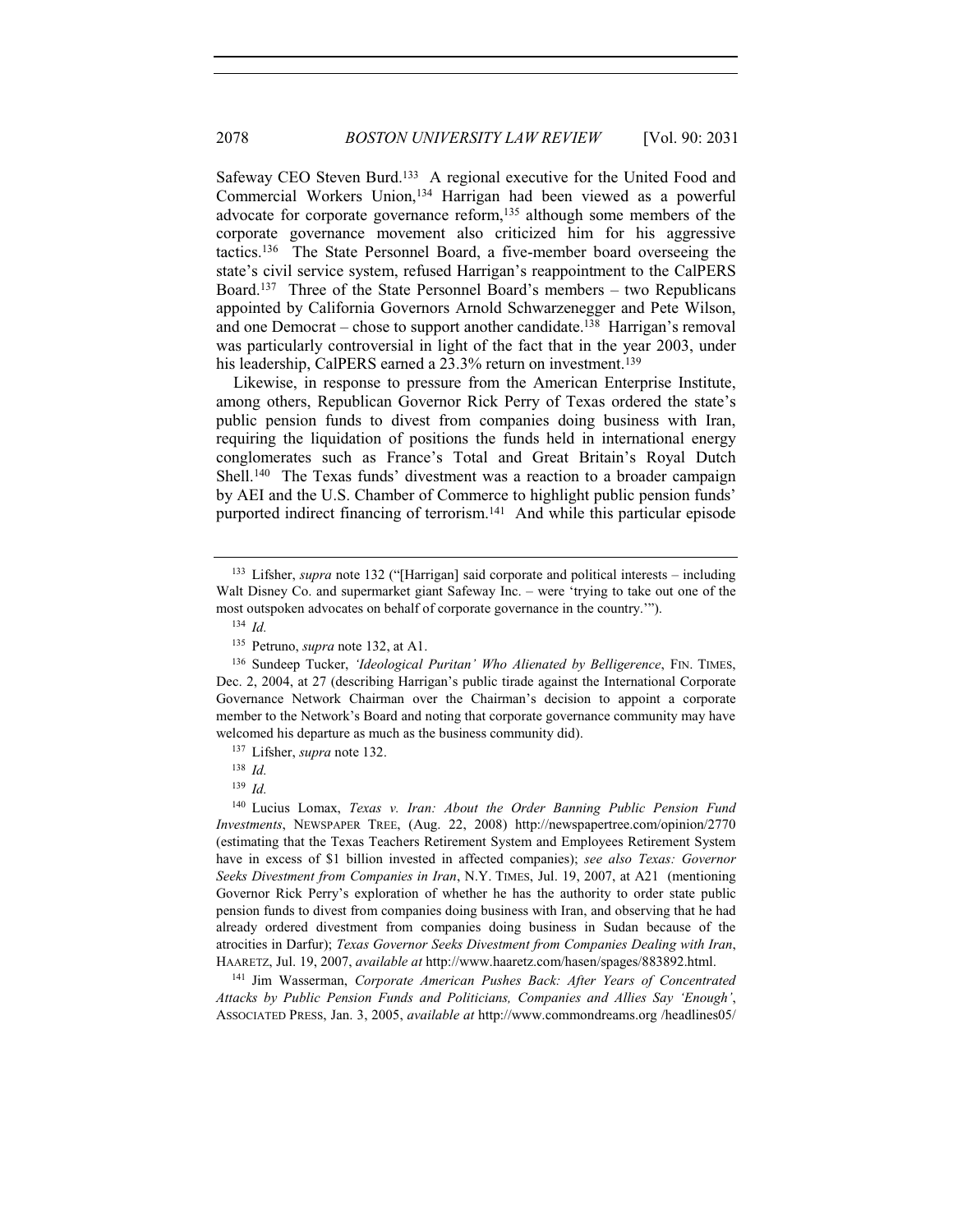of business interests exercising influence over public pension funds postdates the timeframe of my lead plaintiff sample, I note that of the four Texas public pension funds that appear on my Largest Funds list – the Teachers' Retirement System of Texas (\$77.8 billion in assets), the Employees' Retirement System of Texas (\$18.8 billion in assets), the Texas County and District Retirement System (\$10.0 billion in assets), and the Texas Municipal Retirement System (\$10.3 billion in assets) – none obtained a lead plaintiff appointment between 2003 and 2006. More recently, Democratic Governor Steve Beshear of Kentucky invited the Kentucky Chamber of Commerce to participate in reforming the investment practices of the state's two major public pension funds, the Kentucky Teachers' Retirement System and the Kentucky Retirement Systems, including adding majorities of investment experts to the investment committees and reforming the allocation of assets in the investment portfolio.142 The press release announcing the reforms prominently noted the participation of the Kentucky Chamber of Commerce, and further quoted its president and CEO, who stated, "[w]e support the changes embodied in this proposal and applaud the governor's leadership on this issue."143 The Kentucky Teachers' Retirement System and the Kentucky Retirement Systems are both Largest Funds with \$12.1 billion and \$12.4 billion in assets, respectively. As with the Texas funds, the Kentucky funds obtained no lead plaintiff appointments from 2003-2006.

Setting aside the merits of this intervention by business interests in both the leadership and the investment decisions of public pension funds, the examples above illustrate the susceptibility of public pension funds to influence by business interests. Politicians who serve on public pension fund boards are just as exposed to political pressure – including campaign contributions – from business interests as they are from plaintiffs' lawyers. Strong opposition to securities class actions by business interests may reduce public pension fund participation in securities class actions, particularly by politically dominated funds, and particularly in states highly sensitive to such interests, or insensitive to countervailing interests.<sup>144</sup> The U.S. Chamber of Commerce, consistently

<sup>143</sup> *Id.*

<sup>0103-23.</sup>htm.; *see also US Pension Funds Indirectly Support Terror: Report*, REUTERS, Aug. 14, 2004, *available at* http://www.financialexpress.com/news/us-pension-fundsindirectly-support-terror-report/112380/0.

<sup>142</sup> Press Release, Governor Steve Beshear, Gov. Beshear Calls on Pension Systems to Reform Investment Practices (Nov. 20, 2008), http://governor.ky.gov/pressrelease. htm?PostingGUID=%7BB18C3139-6834-48C4-9D70-E0073289D862%7D.

<sup>144</sup> It may be argued that pay-to-play explains why the Largest Funds list and the Litigating Funds List are not more similar, or even identical, to one another. Most of the Largest Funds are statewide funds or funds from major cities. In contrast, most of the Litigating Funds are local municipal funds from small to midsized cities or counties. Campaign contributions to politicians serving on such fund boards are more difficult to track than contributions to politicians serving on statewide or large urban fund boards. Therefore, according to this reasoning, campaign contributions to these smaller funds will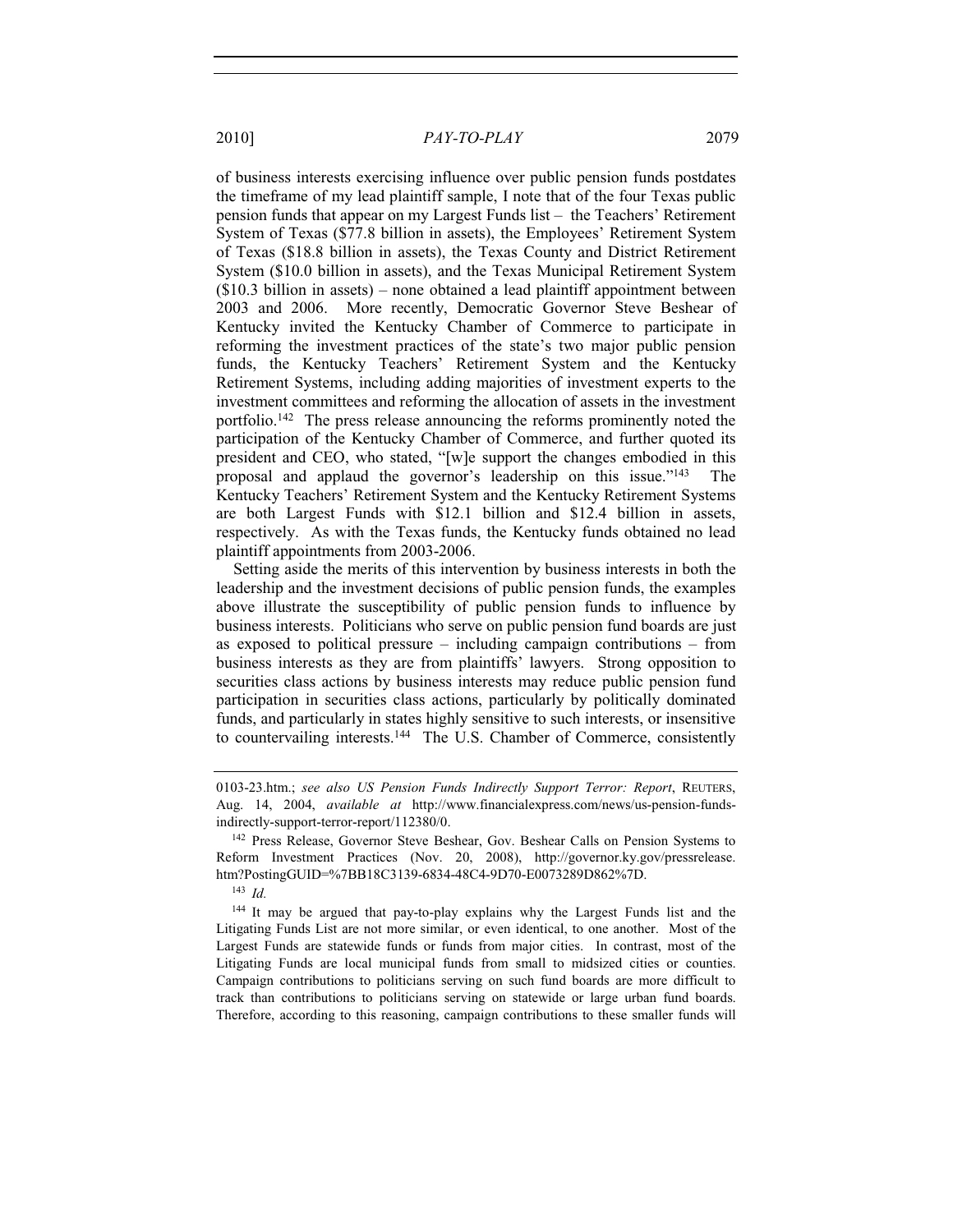one of the nation's largest campaign contributors, may take some comfort from this data that its contributions and lobbying efforts are having some effect in preventing public pension funds from leading shareholder lawsuits against the Chamber's members.

#### **CONCLUSION**

The data presented here demonstrate that politicians and political control negatively correlate with lead plaintiff appointments in securities class actions. This fact challenges the belief that the primary driver of public pension fund activism in securities class actions is "pay-to-play," the theory that the funds participate in these actions because politicians who serve on the funds' boards of trustees seek lead plaintiff appointments in exchange for campaign contributions from plaintiffs' lawyers. Pay-to-play may be taking place in certain instances, and plaintiffs' lawyers undoubtedly contribute substantial sums of money to politicians with control over public pension funds (and to politicians with no control over the funds). But if pay-to-play were driving pension fund participation overall, politicians and political control would correlate positively, and not negatively, with lead plaintiff appointments. The data also provide some support for "pay-not-to-play;" to the extent that public pension funds are susceptible to political pressure, through campaign contributions and otherwise, that pressure tends to decrease the funds' participation in securities litigation, not increase it. Business interests appear to be successful in using political pressure to reduce lead plaintiff appointments. This may explain why the very largest public pension funds participate in securities class actions less frequently than one would predict.

Conversely, beneficiaries on public pension fund boards strongly and positively correlate with lead plaintiff appointments. Such funds may be pursuing lead plaintiff appointments because the beneficiary board members personally incur losses in securities frauds, and thereby are more highly motivated to take the lead in a class action to remedy the loss. This Article

flow unnoticed; lawyers would rather make such contributions and politicians would rather receive them, since there is little chance for the public to discover such contributions, unlike politicians on Largest Funds boards. The counterargument to this is that local politicians at the small city or county level are hardly in need of campaign contributions, as they are not making significant purchases of advertising, for example. Such elections are much more likely decided by local manpower and local political machines than they are by elaborate political campaigns funded by significant campaign contributions. Moreover, a recent study suggests that large local public pension funds correlate with lower attorneys' fees for the class, which cuts against the suggestion that there is more pay-to-play at the local level. The *Price of Pay to Play, supra* note 10*,* at 22-24. But even if one were to accept the argument that the difference between the Largest Funds and the Litigating Funds is explained by plaintiffs' lawyers' preference to make (and politicians preference to receive) campaign contributions that will likely go unnoticed, this still does not explain why beneficiaries positively correlate with – and politicians negatively correlate with – lead plaintiff appointments for both the Largest Funds and the Litigating Funds samples.